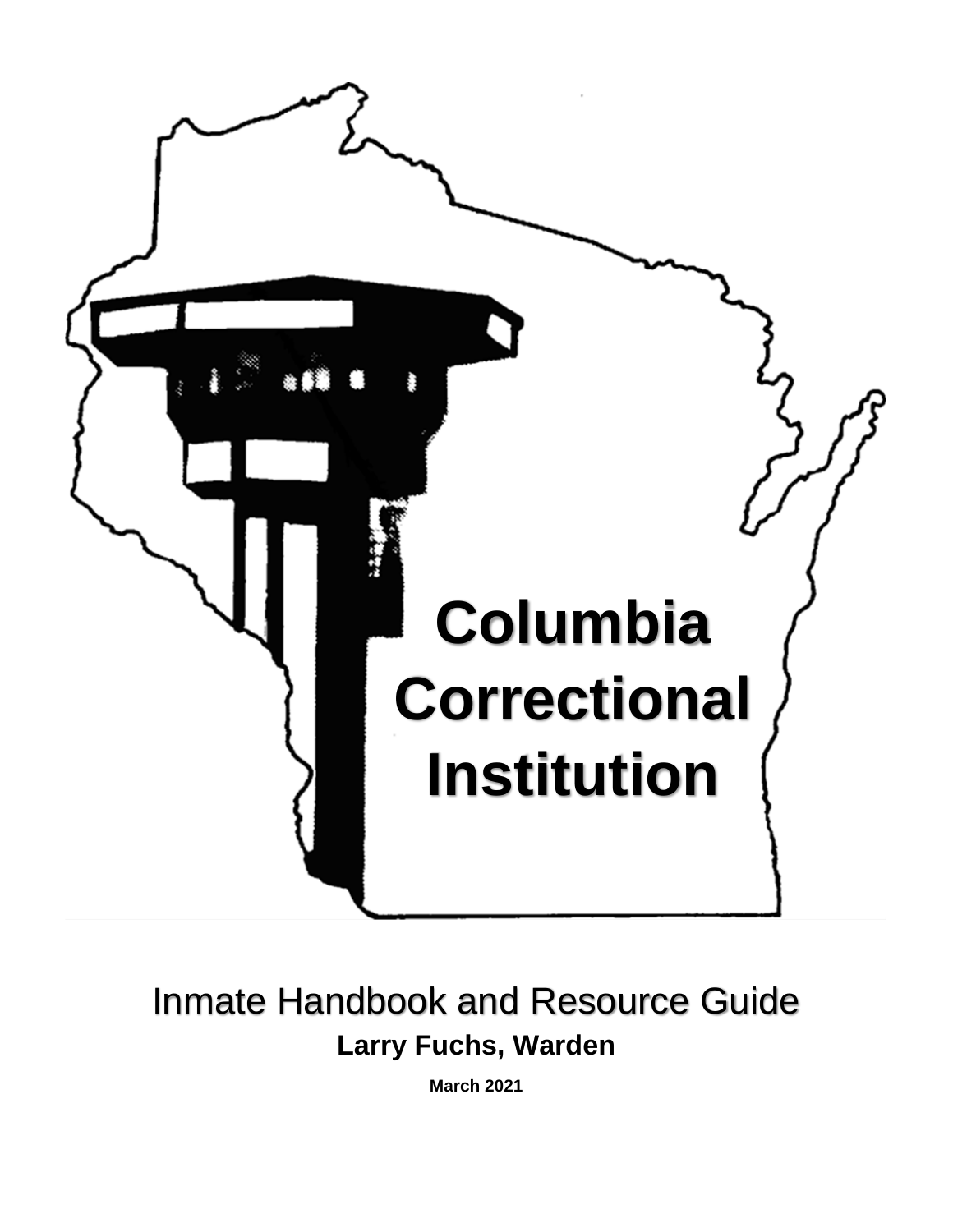### **Warden's Message to Columbia Correctional Institution Inmates**

You have been assigned to Columbia Correctional Institution (CCI), a maximum security correctional institution. This inmate handbook in intended to provide Inmates with general information about CCI, including resources available. It also outlines the expectations each inmate is responsible for fulfilling while assigned to CCI.

CCI staff is committed to providing a safe environment for both Inmates and staff. The rules have been carefully designed to promote the safe operations of this institution. All rules are important and there are consequences for failing to follow them. Inmates are expected to maintain good conduct and abide by all rules and regulations. Inmates should observe reasonable standards of language and conduct themselves with discipline and respect for others. The facility hopes that Inmates will take advantage of the many opportunities available to them in assisting them to prepare for successful transition to a lower custody facility and/or release to the community.

CCI staff are available to provide clarification to questions about the rules, operational procedures or other concerns—you are encouraged to ask them for assistance as needed. This book provides a Staff Resource List that guides Inmates to staff best suited to provide answers (see page 46 section 35). Your understanding and compliance with the rules identified in this handbook is both expected and appreciated.

Larry Fuchs Warden Columbia Correctional Institution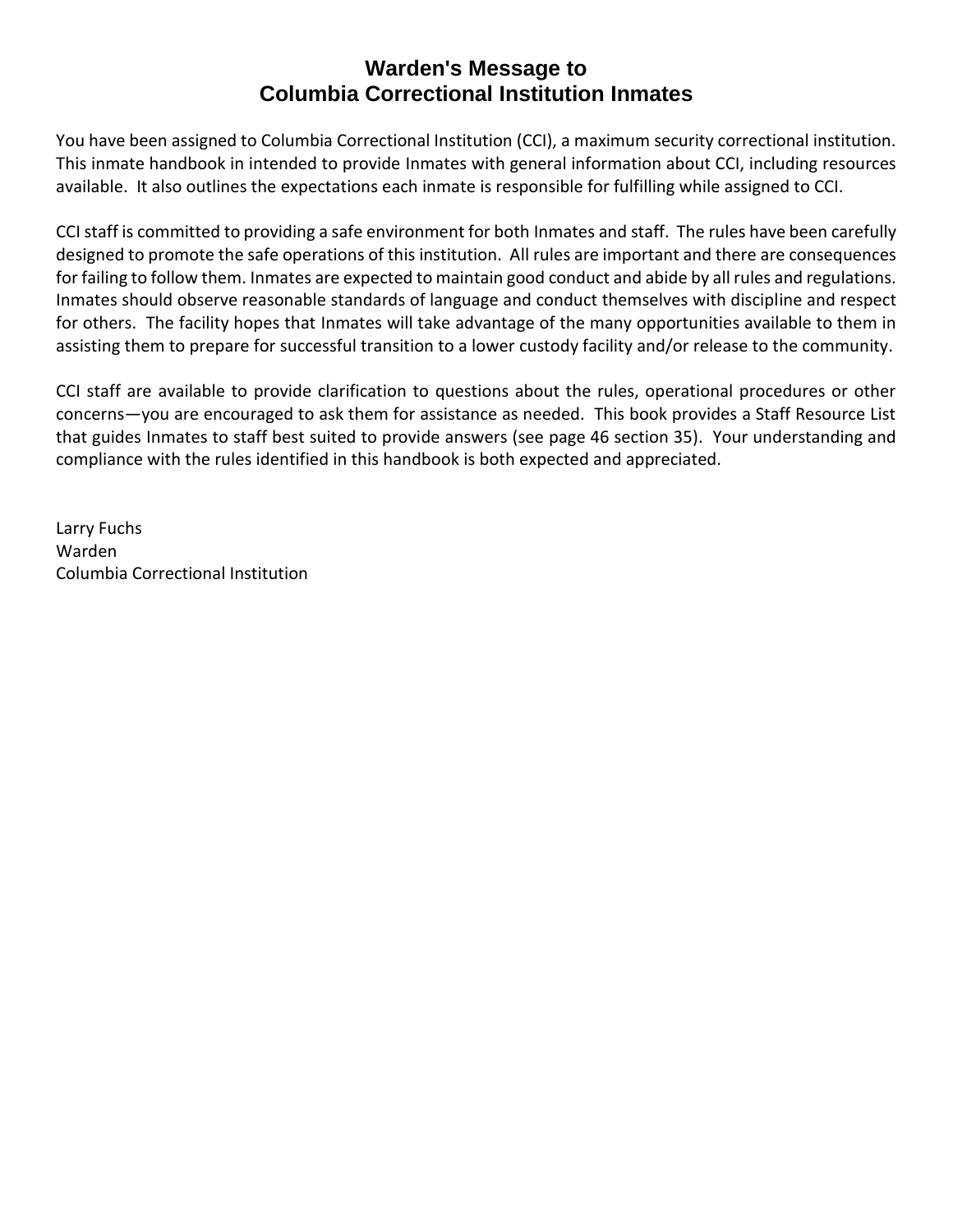### **LIMITED ENGLISH PROFICIENCY POLICY NOTICE**

The Wisconsin Department of Corrections (DOC) shall within available resource constraints take reasonable steps to continue providing Limited English Proficiency (LEP) offenders in its custody, or under its supervision, meaningful access to vital documents, important information and health services and to ensure they are not precluded from accessing or participating in important programs or proceedings, including those which may affect the duration and condition of their confinement or favorable classification. This shall be done at no cost to the P. The DOC shall not retaliate against any LEP offender for requesting such access. The DOC does not prohibit communication in languages other than English, either by policy or practice, except where security practices require.

El Departamento de Correcciones (DOC) de Wisconsin debe dentro de los límites y recursos disponibles dar los pasos necesarios para continuar brindando a los ofensores con Dominio Limitado del Inglés (LEP) bajo su custodia, o supervisión, acceso a documentos vitales, información importante y servicios de salud, y de asegurar de que no queden excluidos del acceso o de participar en programas o procedimientos importantes, incluyendo aquellos que puedan afectar la duración y condiciones de confinamiento o de una clasificación favorable. Este servicio es gratuito. El DOC no tomará represalias contra ningún ofensor LEP por solicitar dicho acceso. El DOC no prohíbe la comunicación en otros idiomas que no sean inglés, ni por política ni en práctica, excepto en casos en que las medidas de seguridad sí lo requieran.

If you need help understanding English, please notify the nearest staff person.

Si Usted necesita ayuda con el idioma Ingles por favor notifique al miembro de personal mas cercano.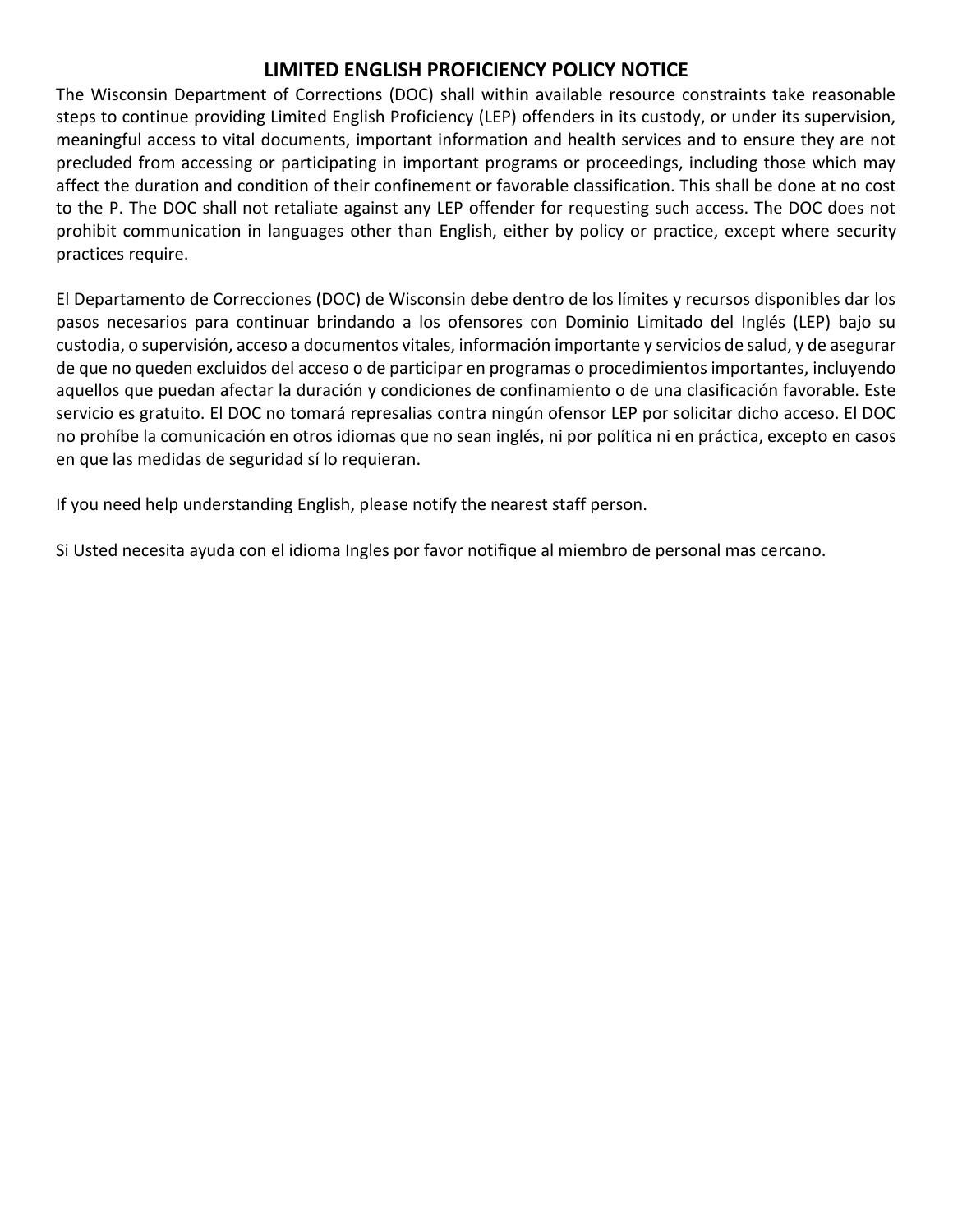# **Table of Contents**

| 2.1   |  |
|-------|--|
| 2.2   |  |
| 2.3   |  |
|       |  |
|       |  |
|       |  |
|       |  |
|       |  |
|       |  |
| 8.1   |  |
| 8.2   |  |
| 8.3   |  |
| 8.4   |  |
| 8.5   |  |
| 8.6   |  |
|       |  |
| 9.1   |  |
| 9.2   |  |
|       |  |
| 10.1  |  |
| 10.2  |  |
| 10.3  |  |
| 10.4  |  |
| 10.5  |  |
| 10.6  |  |
| 10.7  |  |
| 10.8  |  |
| 10.9  |  |
| 10.10 |  |
| 10.11 |  |
| 10.12 |  |
| 10.13 |  |
| 10.14 |  |
| 10.15 |  |
| 10.16 |  |
| 10.17 |  |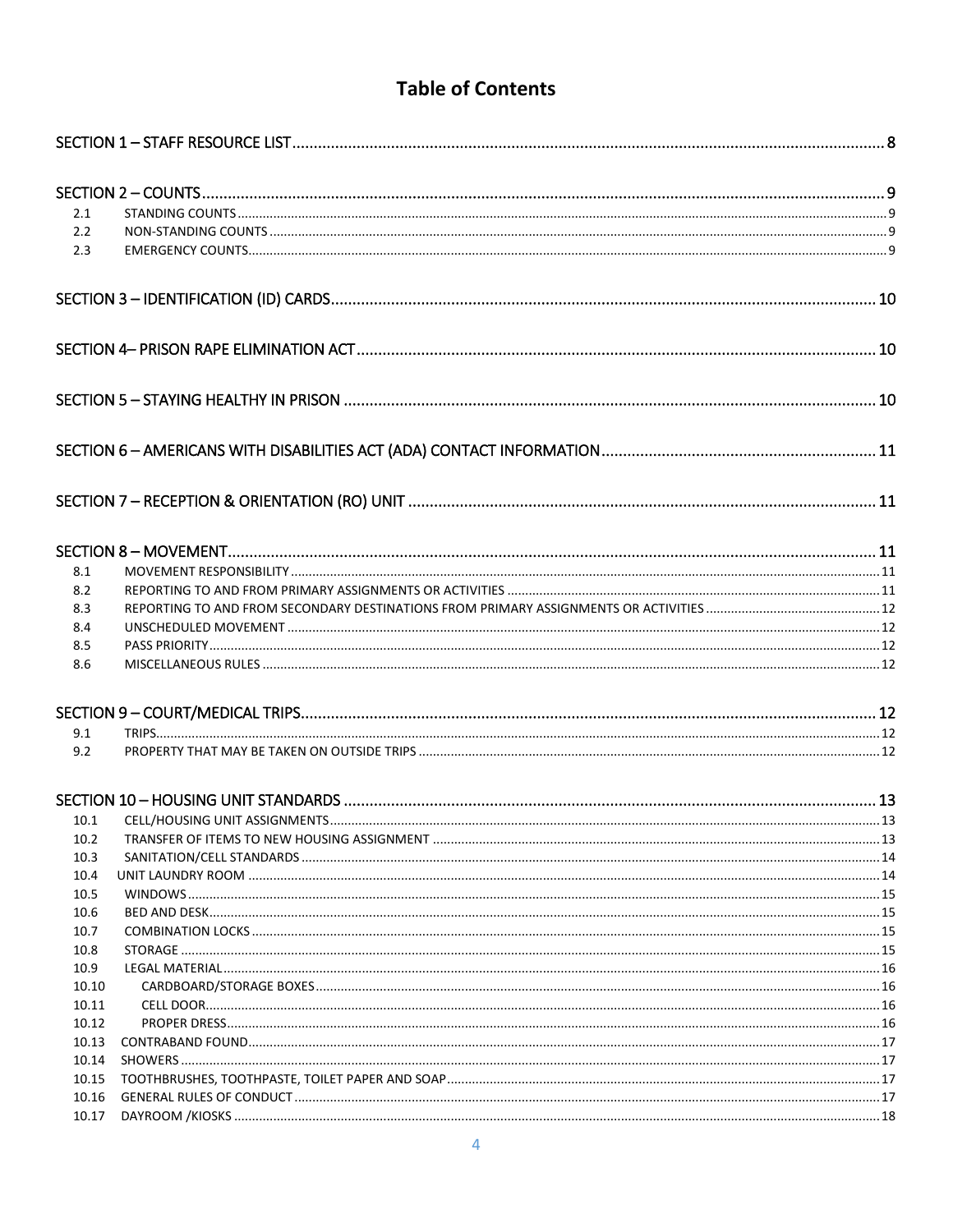| STATF ISSUED      | 20 |
|-------------------|----|
| LAUNDRY SERVICES. |    |

| 13.1 |  |
|------|--|
| 13.2 |  |
| 13.3 |  |
| 13.4 |  |
| 13.5 |  |
| 13.6 |  |
| 13.7 |  |
| 13.8 |  |
|      |  |

| 141  |  |
|------|--|
| 14.2 |  |
| 14.3 |  |
| 14.4 |  |
| 14.5 |  |
| 14.6 |  |

| 15.1 |  |
|------|--|
| 15.2 |  |
| 15.3 |  |
| 15.4 |  |
| 15.5 |  |
| 15.6 |  |
| 15.7 |  |
| 15.8 |  |
| 15.9 |  |

| 16.1 |  |
|------|--|
| 16.2 |  |
| 16.3 |  |
| 16.4 |  |
| 16.5 |  |
| 16.6 |  |
| 16.7 |  |
| 16.8 |  |
| 16.9 |  |
|      |  |

|--|--|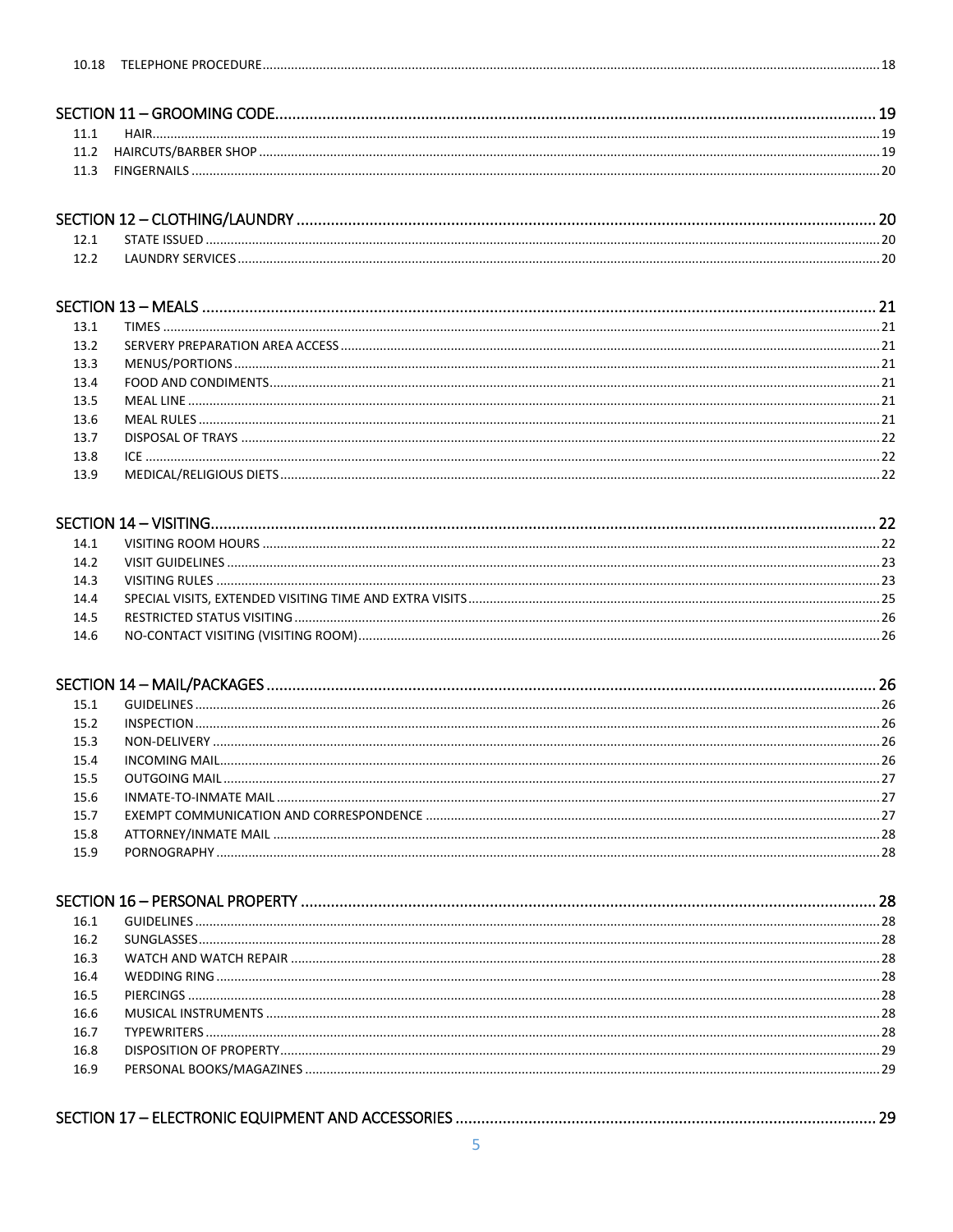|      | <b>FLECTRONICS</b> | рq |
|------|--------------------|----|
| 17.3 |                    |    |
| ۔ 17 |                    | วด |
| 174  | TV CABLES          |    |
|      |                    |    |

| 18.1 |  |
|------|--|
| 18.2 |  |
| 183  |  |
| 18.4 |  |
|      |  |

#### 19.1

| 19.2 |                  |  |
|------|------------------|--|
| 19.3 |                  |  |
| 19.4 |                  |  |
| 19.5 |                  |  |
| 19.6 |                  |  |
| 19.7 | <b>FYF FXAMS</b> |  |

### 

| 21 1        |  |
|-------------|--|
| 21.2        |  |
| 21 R        |  |
| 21 4        |  |
| 215         |  |
| <b>21 6</b> |  |
|             |  |

#### $23.1$  $23.2$ 23.3

| 24.1 |  |
|------|--|
| 24.2 |  |
| 24.3 |  |
| 24.4 |  |
| 24.5 |  |
| 24.6 |  |
|      |  |
|      |  |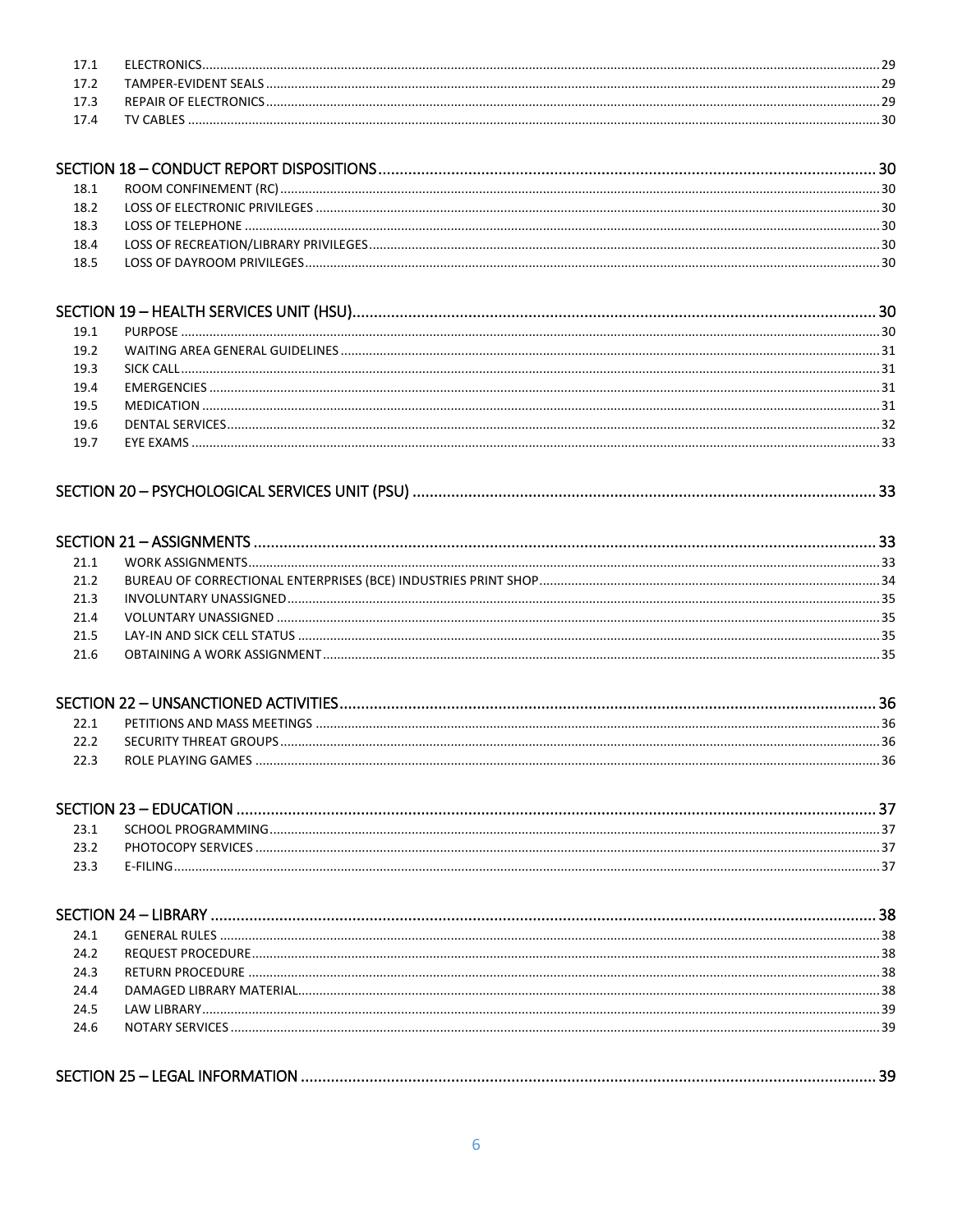| 26.1 |  |
|------|--|
| 26.2 |  |
| 26.3 |  |
| 26.4 |  |
| 26.5 |  |
| 26.6 |  |
|      |  |
| 27.1 |  |
| 27.2 |  |
|      |  |
|      |  |
|      |  |
|      |  |
| 31.1 |  |
| 31.2 |  |
| 31.3 |  |
|      |  |
|      |  |
|      |  |
|      |  |
|      |  |
| 36.1 |  |
| 36.2 |  |
| 36.3 |  |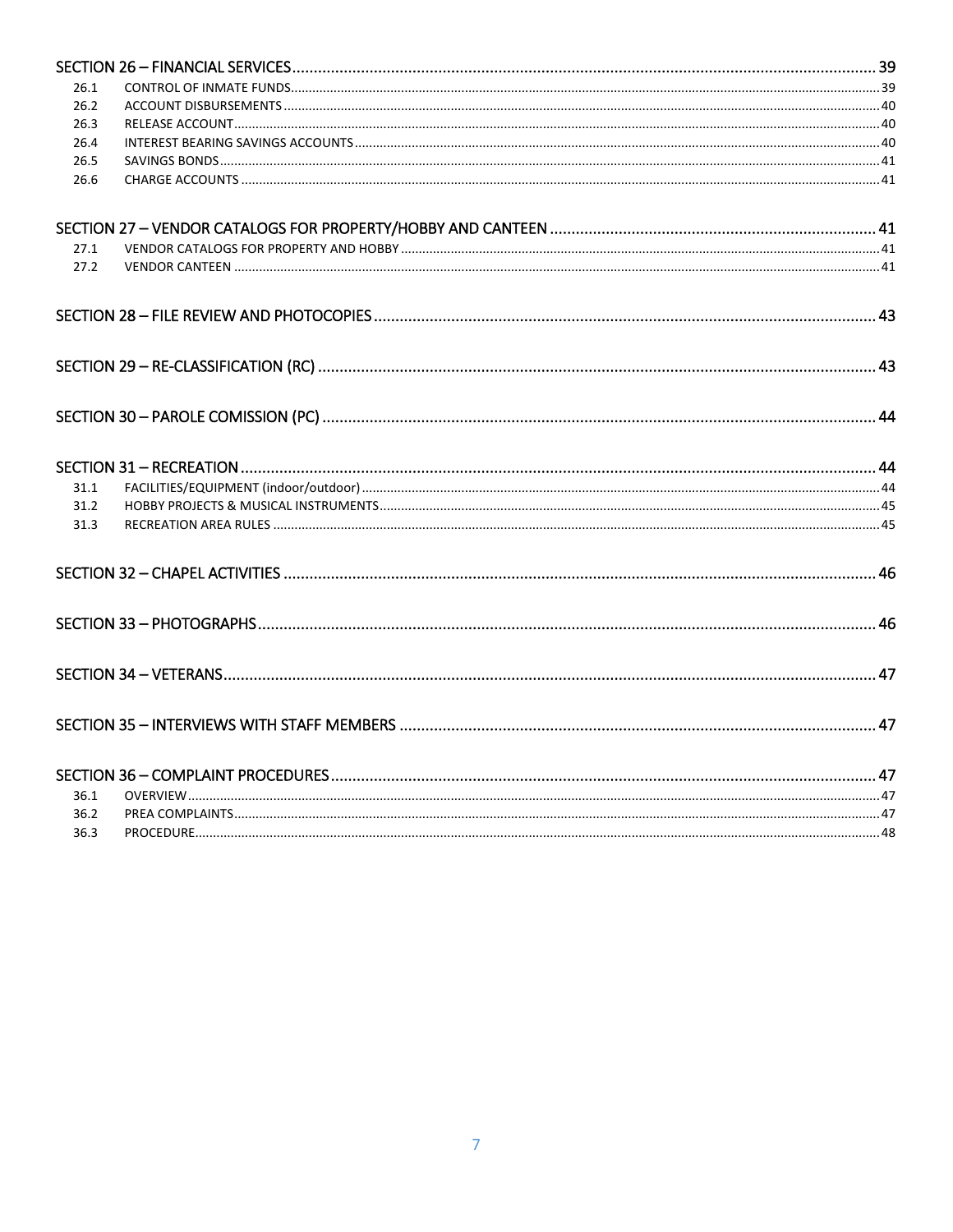### **Welcome to Columbia Correctional Institution (CCI)**

CCI offers a combination of training and treatment programs. Opportunities exist for education and vocational training, various recreational activities, religious services, counseling and medical care. Emphasis is placed on normal community living; personal responsibility and trust; and the development of constructive personal relationships. Inmates will be required to exercise responsibility - responsibility to self, to other Inmates, and to the community. To assist in that responsibility, a Staff Resource Contact List is on page 46.

Tampering with or writing in this book may result in a \$3.00 fee being assessed to an inmate's account.

Inmates are required and expected to follow the rules outlined in this handbook, Administrative Code (e.g. DOC 303), DAI Policies and Facility Procedures, Internal Management Procedures and Administrative Directives as well as all directives given by staff.

### <span id="page-7-0"></span>**SECTION 1 – STAFF RESOURCE LIST**

Inmates writing to staff must follow the chain of command below to address their issues. All prior levels must be exhausted before contacting the Office of the Warden. You must start at the lowest level related to your problem before going to the next level. **You must wait at least ten working days after CCI staff receives your request(s) for a response before proceeding to the next level.** You must indicate when you sent a request to the prior step, the response received, and your reason for going to the next step. **Failure to follow this chain of command and/or sending requests to multiple staff about the same issue at the same time may result in your request not being acknowledged.** The last level would be the Warden. Help may be requested from the Corrections Program Supervisor and/or unit staff at any level in order to seek direction or assistance in solving a problem.

| <b>NATURE OF CONCERN</b>  | <b>FIRST LEVEL</b>              | <b>SECOND LEVEL</b>           | <b>THIRD LEVEL</b>         |  |
|---------------------------|---------------------------------|-------------------------------|----------------------------|--|
| Accounts                  | Inmate                          | <b>Financial Program</b>      | Management Services        |  |
|                           | <b>Accounts/Business Office</b> | Supervisor                    | Director                   |  |
| Administrative            | Social Worker                   | Administrative Captain        | Security Director          |  |
| Confinement               |                                 |                               |                            |  |
| Canteen                   | <b>Inventory Control</b>        | <b>Financial Program</b>      | <b>Management Services</b> |  |
|                           | Coordinator                     | Supervisor                    | Director                   |  |
| <b>Food Service</b>       | Unit Sergeant/Officer           | Food Service Manager          | <b>Food Service</b>        |  |
|                           |                                 |                               | Administrator              |  |
| Laundry                   | Laundry Officer                 | Security Lieutenant or        | <b>Financial Program</b>   |  |
|                           |                                 | Captain                       | Supervisor                 |  |
| Library                   | Librarian                       | <b>Education Director</b>     | Deputy Warden              |  |
| Mail/Property             | Mail/Property Sergeant          | Unit Mgr./supervising         | <b>ICE</b>                 |  |
|                           |                                 | Captain or Lieutenant         |                            |  |
| Medical                   | <b>HSU</b>                      | HSU Manager/Assistant         | <b>ICE</b>                 |  |
|                           |                                 | <b>HSU Manager</b>            |                            |  |
| <b>Parole Questions</b>   | Social Worker                   | <b>Corrections Sentencing</b> | Records Office Supervisor  |  |
|                           |                                 | Associate                     |                            |  |
|                           | Work                            | Inmate                        | <b>Financial Programs</b>  |  |
| Payroll                   | Supervisor/Education            | Accounts/Business Office      | Supervisor                 |  |
|                           | Director                        |                               |                            |  |
| <b>Photocopy Requests</b> | <b>Education Director</b>       | Inmate Complaint              | Deputy Warden              |  |
|                           |                                 | Examiner                      |                            |  |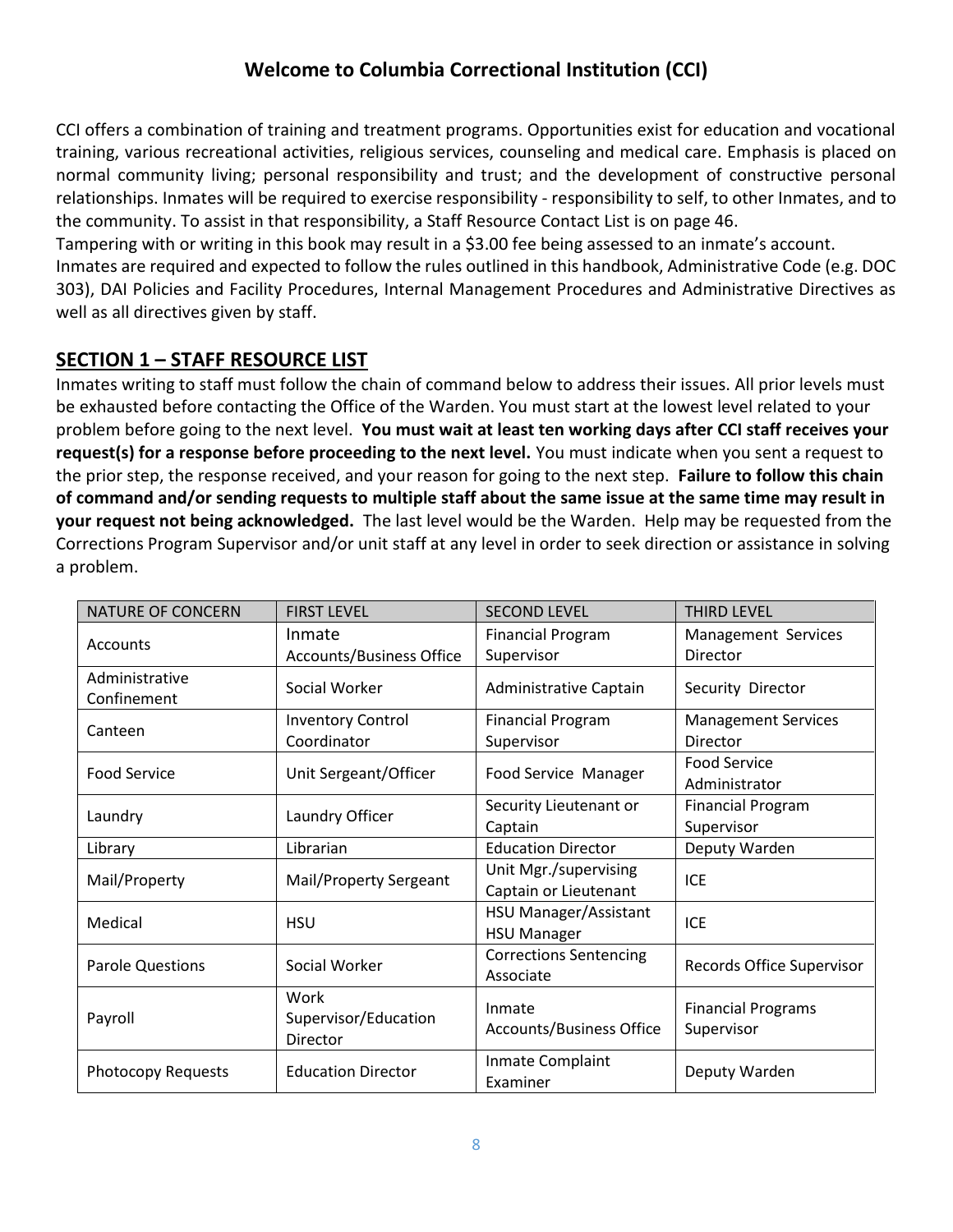| Programming                                              | Facilitator                              | <b>Corrections Program</b><br>Supervisor    | Deputy Warden                                   |
|----------------------------------------------------------|------------------------------------------|---------------------------------------------|-------------------------------------------------|
| <b>Psychological Services</b>                            | Unit Psychologist                        | <b>Psychological Services</b><br>Supervisor | Deputy Warden                                   |
| Recreation                                               | <b>Recreation Leader</b>                 | <b>Corrections Program</b><br>Supervisor    | Deputy Warden                                   |
| Reclassification                                         | Social Worker                            | <b>Classification Specialist</b>            | <b>Bureau of Classification</b><br>and Movement |
| Religious Issues                                         | Chaplains                                | <b>Corrections Program</b><br>Supervisor    | Deputy Warden                                   |
| <b>Restrictive Housing &amp;</b><br><b>Step Movement</b> | Unit Sergeant/Social<br>Worker           | Administrative Captain                      | <b>Security Director</b>                        |
| Safety Issues                                            | Social Worker                            | <b>Corrections Program</b><br>Supervisor    | Security Director                               |
| School                                                   | Teacher/Sergeant                         | <b>Education Director</b>                   | Deputy Warden                                   |
| Sentencing Information                                   | Social Worker                            | Records Office Supervisor                   | Deputy Warden                                   |
| Social Service/ Release<br>Planning                      | Social Worker                            | <b>Corrections Program</b><br>Supervisor    | Deputy Warden                                   |
| <b>TLU Placement</b>                                     | <b>Corrections Program</b><br>Supervisor | <b>Security Director</b>                    | Deputy Warden                                   |
| Unit Problem                                             | <b>Staff Sergeant/Officer</b>            | Unit Manager                                | Deputy Warden                                   |
| <b>Visiting Area</b>                                     | <b>Visiting Room</b><br>Officer/Sergeant | Security Lieutenant or<br>Captain           | <b>Corrections Program</b><br>Supervisor        |
| <b>Visiting List</b>                                     | Social Worker                            | <b>Corrections Program</b><br>Supervisor    | Deputy Warden                                   |
| <b>Visiting Restrictions</b>                             | Security Director                        | Deputy Warden                               | Warden                                          |
| <b>Work Problem</b>                                      | <b>Work Supervisor</b>                   | Department<br>Head/Administrative staff     | Deputy Warden                                   |

### <span id="page-8-0"></span>**SECTION 2 – COUNTS**

#### <span id="page-8-1"></span>**2.1 STANDING COUNTS**

- A. There are four official standing daily counts at 6:10 a.m., 11:10 a.m., 4:10 p.m. and 9:40 p.m.
- B. Announcements will be made five (5) minutes prior to and at the start of count.
- C. Standing counts are mandatory and Inmates are to be standing on the floor.
- D. Inmates must be standing facing the cell door and clearly identifiable.
- E. Inmates are not permitted to talk during count.
- F. Minimum of underwear must be worn during standing counts.

#### <span id="page-8-2"></span>**2.2 NON-STANDING COUNTS**

- A. There are two (2) daily non-standing counts, which are at 12:05 a.m. and 3:00 a.m.
- B. Inmates must have an appropriate, identifiable part of the body seen while they are sleeping.

#### <span id="page-8-3"></span>**2.3 EMERGENCY COUNTS**

- A. Emergency counts may occur at any time.
- B. When an emergency count is called, Inmates are required to follow the directions of staff.
- C. Inmates on work and school assignments are to turn in checked out tools and follow staff directives. Inmates away from their shops and in possession of tools are required to follow the directions of staff.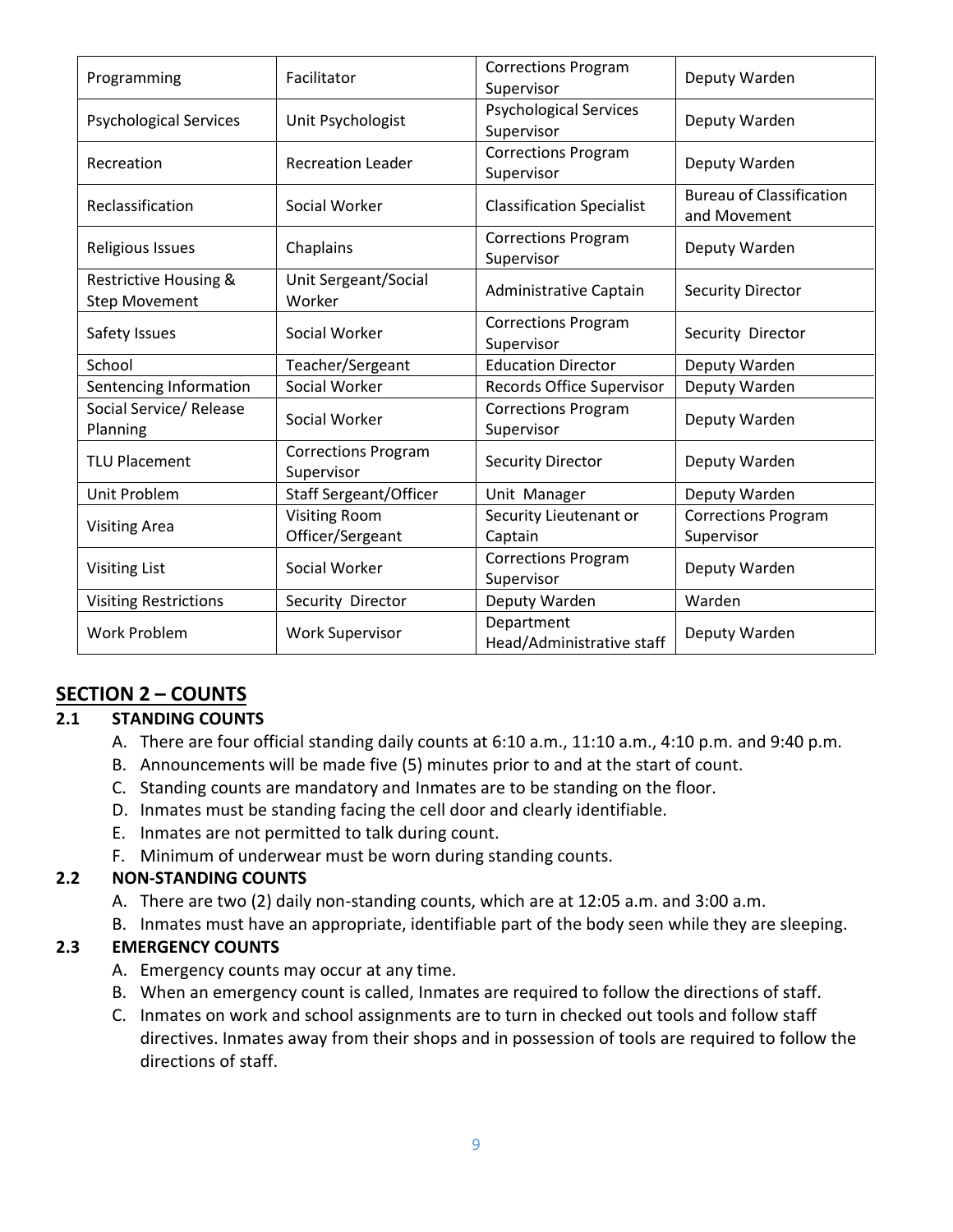### <span id="page-9-0"></span>**SECTION 3 – IDENTIFICATION (ID) CARDS**

DAI 306.00.06 Inmate Digital Photo Identification System.

- A. The inmate ID card is to be worn around the inmate's neck and displayed outside of the outermost garment with his name and number when the inmate is outside of his cell. The ID card must be attached to the lanyard through both holes, must be visible, and facing forward at all times. One beaded lanyard will be provided upon intake.
- B. Report a worn or damaged card to the unit officer immediately.
- C. Do not tamper with, alter or destroy the ID card.
- D. ID cards must be worn whenever Inmates are being transported off grounds by Department of Corrections (DOC) staff. This includes medical trips and transfers. It does not include court trips when county staff are transporting.
- E. ID cards may be taken off while participating at recreation, however, must be worn to and from the recreation area.
- F. New identification photographs may be required of any inmate, whose appearance changes during confinement, including a change in hairstyle or facial hair.
- G.
- H. Inmates can request a new ID by completing a disbursement form and submitting to unit staff who will submit it to the Business Office. Inmates are responsible for replacement cost of damaged, lost, or stolen cards and/or lanyards. Replacement ID cards will be \$3.00, and \$1.00 for a beaded lanyard.

### <span id="page-9-1"></span>**SECTION 4– PRISON RAPE ELIMINATION ACT**

#### DAI Policy 410.20.01 Inmate PREA Education

On May 17, 2012, the National Prison Rape Elimination Act (PREA) was signed into law. The intent of this law is to ensure sexual safety and the safety and security of all Inmates and offenders. The Wisconsin Department of Corrections has zero tolerance for sexual abuse, sexual misconduct and sexual harassment. All offenders have been issued a "red booklet" titled "Sexual Abuse/Assault Prevention and Intervention" (POC-41). You can refer to this booklet for additional information regarding PREA.

If you have been sexually assaulted, threatened or are being solicited for sexual activity, it is important that you tell a staff member. You can tell the Chaplain, Corrections Program Supervisor, Psychologist, Social Worker, Warden, Sergeant/Officer, any Health Service Unit (HSU) staff, or any staff member you trust. You may also call the PREA hotline for PREA related reports.

- PREA Reporting Line requires # to be dialed first
	- o #777 will report the call to DOC Central Office
	- o #888 will report the call to outside law enforcement
- When the phone system prompts you to dial the number you are trying to call, simply enter #777 and you will be connected to the PREA Reporting Line.

### <span id="page-9-2"></span>**SECTION 5 – STAYING HEALTHY IN PRISON**

DAI Policy 500.30.61 Healthy Lifestyle Promotion

Being in prison can be both a difficult time and an opportunity for change. Some Inmates go through prison with relatively few emotional problems or hardships. Inmates may feel emotional stress, grieve losses or have mental health problems.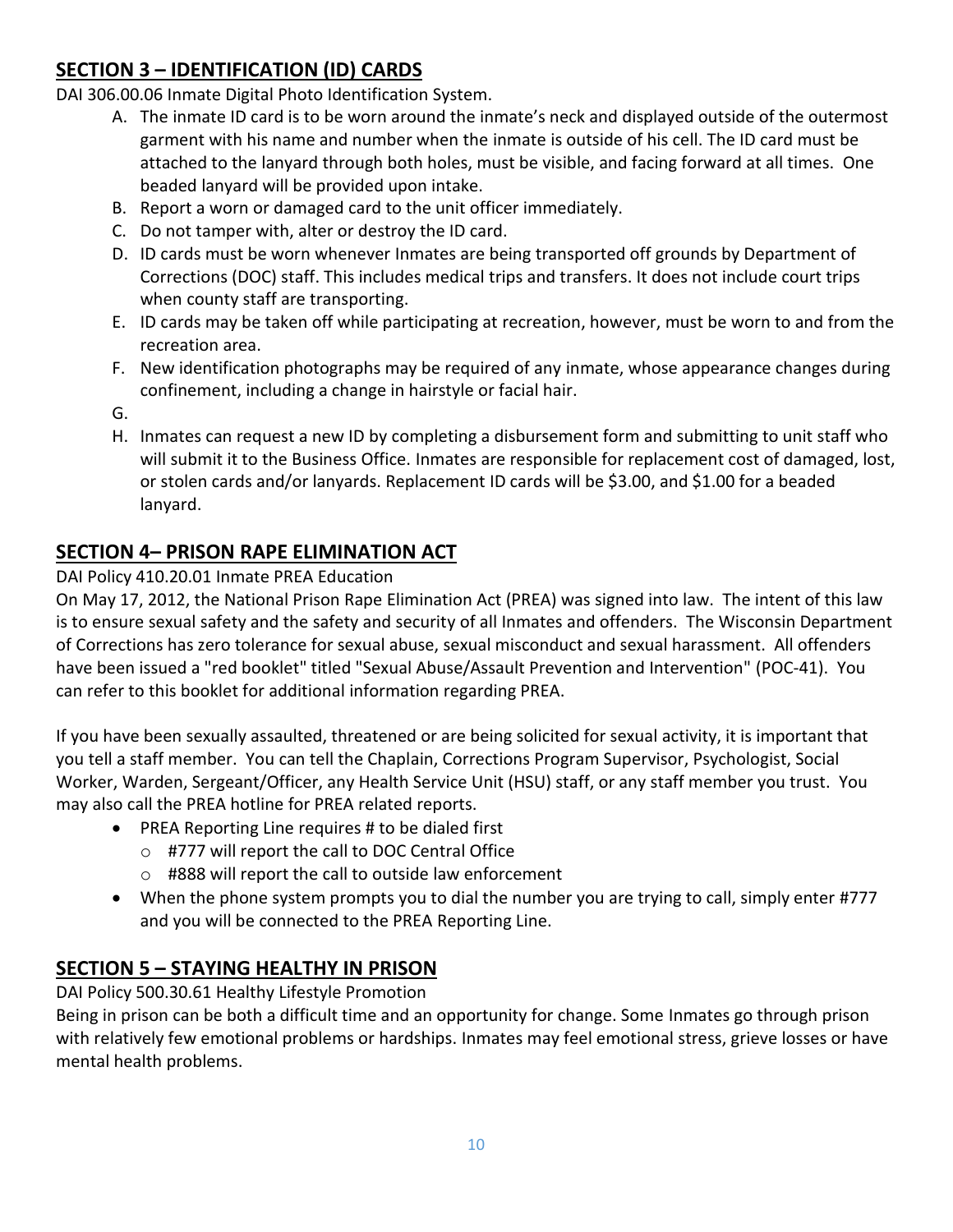There are many ways Inmates can stay healthy. Refer to "Staying Healthy in Prison" (POC-47) brochure/pamphlet and contact the Psychological Services Unit (PSU) or Health Services Unit (HSU) if necessary.

Sometimes Inmates experience stress and loss when in prison and may become overwhelmed and/or have suicidal thoughts. If you believe another inmate is thinking of harming himself or if you are having suicidal thoughts, please contact staff immediately. There are ways to improve nearly every situation. Refer to "Suicide Prevention" (POC-47A) for more information.

### <span id="page-10-0"></span>**SECTION 6 – AMERICANS WITH DISABILITIES ACT (ADA) CONTACT INFORMATION**

DAI Policy #300.00.35 Americans with Disabilities Act

The Division of Adult Institutions will ensure fair and equitable treatment of Inmates and members of the public with disabilities who seek access to DAI services, programs or activities.

The Warden will appoint staff to serve as ADA Coordinator along with a back-up coordinator. The ADA Coordinator will ensure Inmates at intake are informed of accommodation rights, use of Reasonable Modification/Accommodation Request (DOC-2530), and administrative remedy of denials/modifications of accommodations. To request an accommodation under the Americans with Disabilities Act, Inmates must submit a DOC-2530 to the ADA Coordinator. DOC-2530 forms are available in the library or by writing the ADA Coordinator.

# <span id="page-10-1"></span>**SECTION 7 – RECEPTION & ORIENTATION (RO) UNIT**

- A. Orientation consists of an institution overview. See orientation guide for rules specific to intake.
- B. Before leaving R&O Inmates are required to complete the orientation process.
- C. Canteen is offered biweekly.

### <span id="page-10-2"></span>**SECTION 8 – MOVEMENT**

### <span id="page-10-3"></span>**8.1 MOVEMENT RESPONSIBILITY**

- A. Inmates must use only common sidewalks and/or sidewalks designated to their housing unit when reporting to and from any area unless directed by staff. The route chosen must be the most direct route.
- B. Walking on the grass is prohibited.

All passes must be honored. Inmates will need to refuse at the primary or secondary location of the pass unless the inmate is unavailable because of restricted status (TLU, cell Confinement, lay-in) or on a visit.

### <span id="page-10-4"></span>**8.2 REPORTING TO AND FROM PRIMARY ASSIGNMENTS OR ACTIVITIES**

- A. An inmate will have five (5) minutes to reach a destination to and from assignment/activity.
- B. Inmates shall report to the appropriate staff member when arriving at their assignments, programs or activities.
	- 1. Each work/program area or assignment shall have a method of keeping track of the attendance and whereabouts of Inmates assigned to that area/activity.
	- 2. Tardiness and absences will be recorded by staff at the beginning of the scheduled work or program assignment. Tardiness may result in discipline.
	- 3. Absence from a primary assignment or requested activity is considered refusal to attend. Refusal to attend any assignment or activity may result in a conduct report being issued. Inmates also risk having his name removed from the assignment, activity or program he does not attend.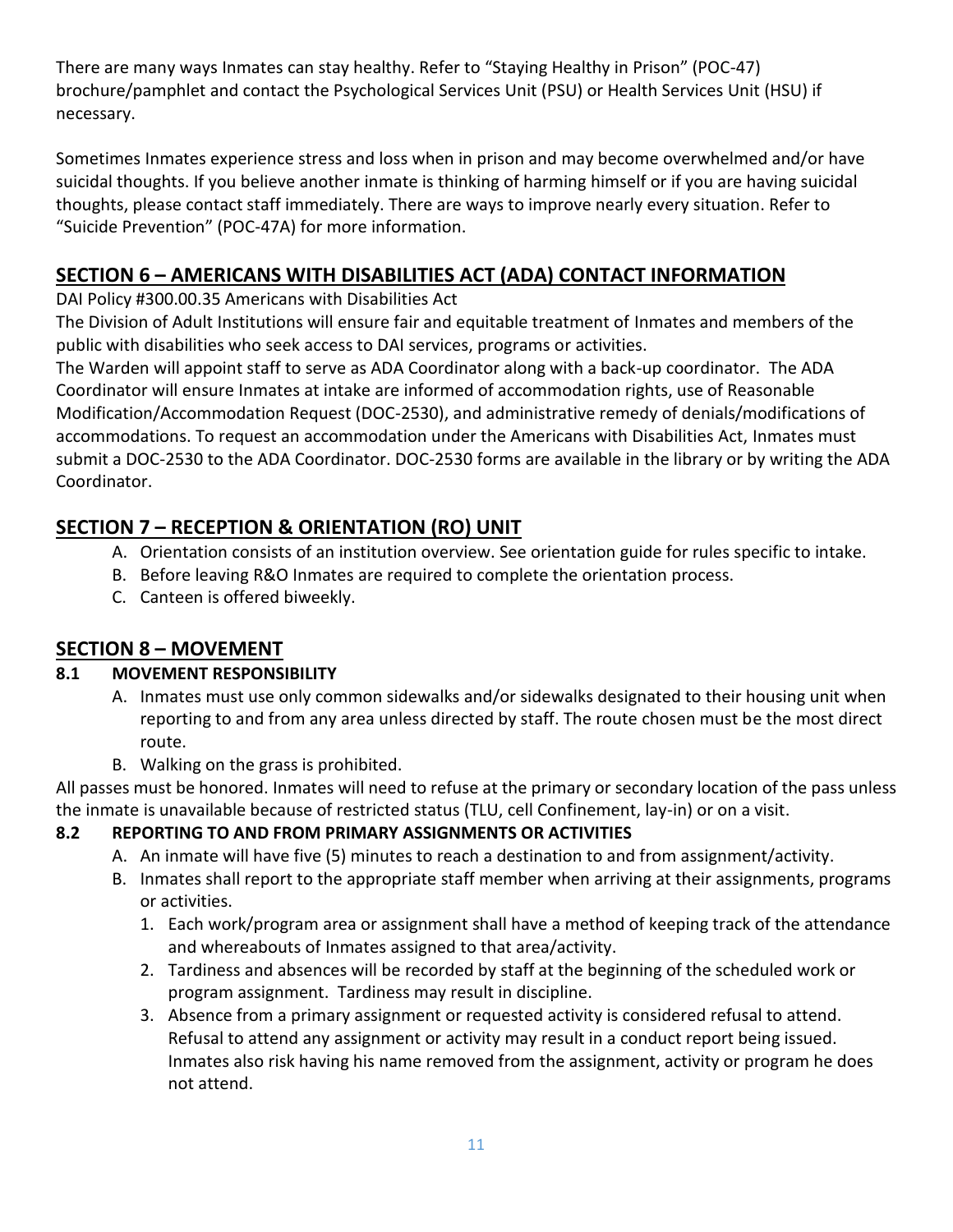#### <span id="page-11-0"></span>**8.3 REPORTING TO AND FROM SECONDARY DESTINATIONS FROM PRIMARY ASSIGNMENTS OR**

### **ACTIVITIES**

- A. When an inmate is needed by a staff member at a different location, the primary assignment staff member may send him directly to that area with the inmate's pass.
- B. Staff will direct an inmate from secondary destination to housing unit or primary assignment.

### <span id="page-11-1"></span>**8.4 UNSCHEDULED MOVEMENT**

- A. No unscheduled movement is allowed without proper authorization.
- B. An inmate may not go to an unscheduled activity (such as an unscheduled meeting with a staff member, HSU, or school) without proper authorization or being called for by a staff member.

### <span id="page-11-2"></span>**8.5 PASS PRIORITY**

If a pass time conflict occurs this priority will be followed:

- A. Court ordered hearings / attorney visits and telephone calls
- B. Disciplinary / Classification / ERRC Hearings
- C. HSU
- D. Psychological Services
- E. Social Services
- F. School / Library
- G. ICE
- H. Chapel

### <span id="page-11-3"></span>**8.6 MISCELLANEOUS RULES**

- A. Loitering is not permitted in any area of the institution.
- B. No yelling across the courtyard.
- C. No physical contact allowed (including, but not limited to handshakes, bumping of any kind, hugging).
- D. Spitting on institution sidewalks is not permitted.
- E. Inmates must remain at an activity until released by staff.
- F. Running is not permitted anywhere in the institution with the exception of the recreation area.
- G. Inmates are not allowed to walk more than two (2) side-by-side.
- H. Inmates are not allowed to walk backwards during movement.
- I. No personal property is allowed during movement unless specified for the activity. Examples of areas where specific property is allowed are school, recreation and library. No cups, bowls, legal work or any other personal property is allowed at an inmate program or work site.
- J. Littering anywhere in the institution is prohibited.
- K. Inmates are required to be fully clothed when out of cell except when showering. Shirts must be tucked in, shoes tied/fastened and ID's worn properly with name and number facing outward.

# <span id="page-11-4"></span>**SECTION 9 – COURT/MEDICAL TRIPS**

#### <span id="page-11-5"></span>**9.1 TRIPS**

- A. ONLY state-issued clothing is allowed on trips. No personal clothing, including shoes, is allowed.
- B. Inmates with documented medical restrictions should have the black APEX shoes.
- C. Shirts must be tucked in for all trips.
- D. Braids are not permitted on trips.
- E. If you wear personal clothing to Intake, the institution is not responsible for lost property.

### <span id="page-11-6"></span>**9.2 PROPERTY THAT MAY BE TAKEN ON OUTSIDE TRIPS**

- A. An inmate may be allowed an approved wedding band. The inmate should notify staff that he has a wedding ring prior to leaving the institution.
- B. If the trip is of a legal nature, legal materials are authorized.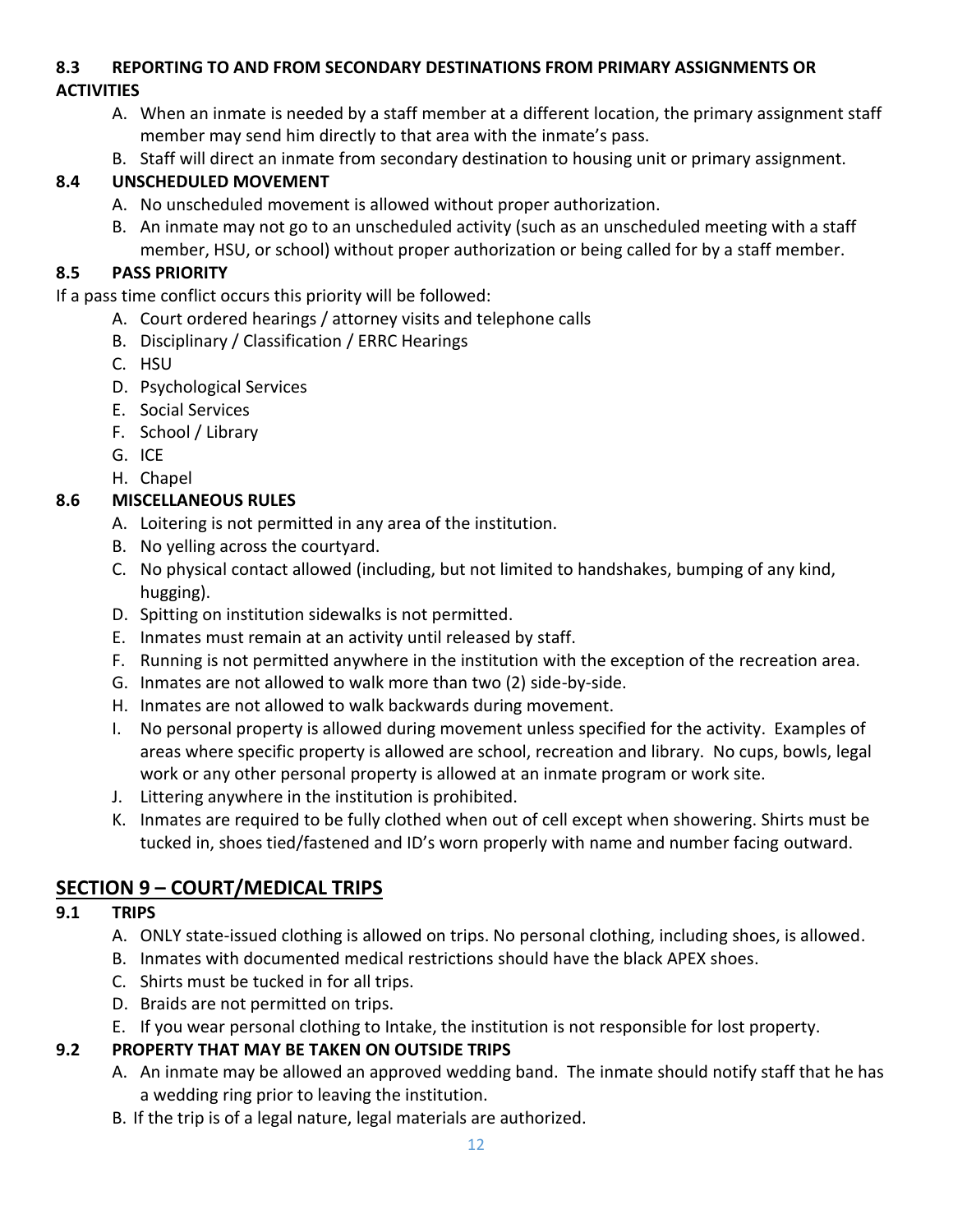- C. Inmates will be allowed to have on their person nitroglycerin and rescue inhalers during transport, unless specific security concerns exist.
- D. The escorting officers will carry other prescribed medications. It is the inmate's responsibility to notify the escorting officer of his prescribed medication needs.

### <span id="page-12-0"></span>**SECTION 10 – HOUSING UNIT STANDARDS**

### <span id="page-12-1"></span>**10.1 CELL/HOUSING UNIT ASSIGNMENTS**

Upon reception, Inmates are assigned to the R&O unit or Barracks, except in cases where special needs are an issue. While housed on these units, Inmates will go through an orientation process. The length of orientation varies; and once completed, Inmates from R&O will be assigned to general population beds as openings occur.

- A. Cell/housing unit change
	- 1. Physical moves will not occur until authorization has been given by the Corrections Program Supervisors, security supervisors and/or liaisons/designees.
	- 2. The Corrections Program Supervisor/designee assigned to that unit will approve/deny the move request. The name of the Corrections Program Supervisor will be posted on the unit.
	- 3. Bed changes are based on bed availability.
- B. Requests for changes in cell assignment
	- 1. Inmate requests for cell changes are a privilege, not a right and will be based on institution and unit operations.
	- 2. Inmates who wish to request a change will complete an Interview/Information Request form and send it to the Corrections Program Supervisor for the housing unit staff to review.
	- 3. Unit to unit requests within the same complex may be considered.
- C. Single Cell Restrictions will be made based on DAI Policy 306.00.51.
- D. Single Cell Seniority and Doubling Guidelines. All cell assignments will be based on institution needs as to the best manner to manage the population of the housing unit. Generally, the following guidelines will be used in considering single cell decisions and how to determine institution seniority. Inmates without restrictions in general populations will be considered for single cell by institution seniority:
	- 1. Institution seniority is the most recent date placed in General Population at CCI.
	- 2. Any move to WRC as a treatment placement or DCI infirmary would not count against institution seniority.
	- 3. Inmates housed in single cell seniority receiving a major disciplinary sanction or those placed in Voluntary Unassigned Status will be removed from a single cell and placed at the bottom of the seniority list.
- E. Bumping Cells
	- 1. Inmates with single cell restrictions will displace Inmates without restrictions already in single cells. The last inmate placed in a single cell is the first to get bumped. The displaced inmate is next back in a single cell regardless of his seniority.
	- 2. The last inmate to receive a seniority single cell may be subject to having another inmate on his floor in overcrowding situations.
- F. Seniority Single Cell.
	- 1. Inmates who are in double cell contracts and are offered a single cell may choose to remain in the contract and will be offered the next available single cell.
	- 2. The next inmate on the list will be offered the single cell.

3.

# <span id="page-12-2"></span>**10.2 TRANSFER OF ITEMS TO NEW HOUSING ASSIGNMENT**

A. Items transferring with inmate: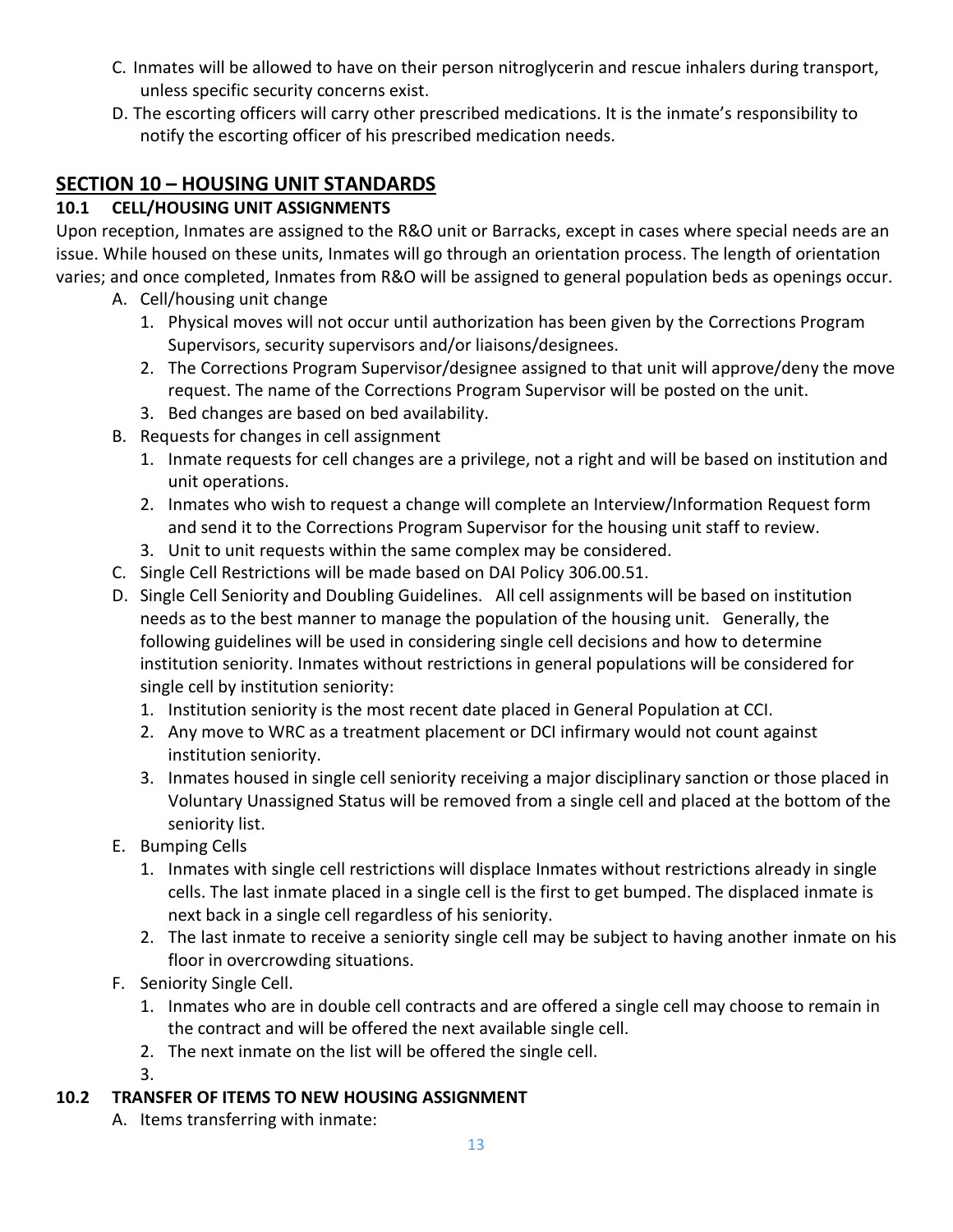- 1. State Issued Clothing and Shoes
- 2. Personal Property
- 3. Medication
- B. Items transferring with inmate that are staff responsibility:
	- 1. Inmate file
	- 2. Razor
	- 3. Controlled medication
- C. Items that stay on the Unit:
	- 1. Pillow (turn into Sgt.). Inmates with an extra pillow restriction will be allowed to take one pillow to the new bed assignment. No Exceptions.
	- 2. Mattress (unless specified by HSU)

### <span id="page-13-0"></span>**10.3 SANITATION/CELL STANDARDS**

- A. The highest standard of sanitation is expected from all Inmates and will be maintained at all times.
- B. Each inmate is responsible for cleaning his own cell and is not allowed to have another inmate clean it. Cell cleaning will be offered a minimum of once a week. Cleaning supplies will be issued.
	- 1. Sweep and dust cell, clean windows, and keep contents separated in designated lockers (locked).
	- 2. Each cell will be furnished one (1) clear plastic bag that will be exchanged on a one for one basis at the direction of unit staff.
- C. Human waste and toilet paper is the only thing that should be flushed down the toilet. No wrappers, food, clothing items, towels, etc.
- D. Cell inspections/searches may be done by staff at any time.
- E. Only personal photographs may be displayed above the desk area between the desk and the light. A calendar may be displayed outside of the photo area, one (1) per inmate. Double cells must share the space. This may not cover any portion of the cell window.
- F. Items may not be hung from or attached to the light fixture, air handler vents, window, door, smoke alarm, TV, shelf, lockers, or bed. (Exceptions are the hooks installed by maintenance.)
- G. Items may not be placed on top of light fixture.
- H. All items must be stored in their proper containers and areas.
- I. Body fluids are not to be stored in the room.
- J. Clotheslines are not allowed.

### <span id="page-13-1"></span>**10.4 UNIT LAUNDRY ROOM**

- A. Personal dirty clothing may be placed in a personal laundry bag that can be purchased from Canteen.
- B. Personal dirty laundry may be washed on the unit's scheduled day, by tier, and will not be allowed to accumulate.
- C. Personal Laundry will not be washed on institution training days. It will be scheduled for the next day.
- D. Laundry bags need to be turned by 8:30 a.m. Bags turned in after 8:30 a.m. will be returned to the inmate and not be washed until the next scheduled personal laundry day.
- E. Inmates are responsible for the clothing they wash in the unit. The institution accepts no liability for damaged, lost or stolen clothing.
- F. Only laundry soap and fabric softener purchased by the inmate from Canteen are used in the machines.
- G. Personal clothing will not be stored in the laundry room
- H. Boots, shoes and slippers are not allowed to be washed or dried in the unit machines. Personal shoes or slippers may only be washed in-cell.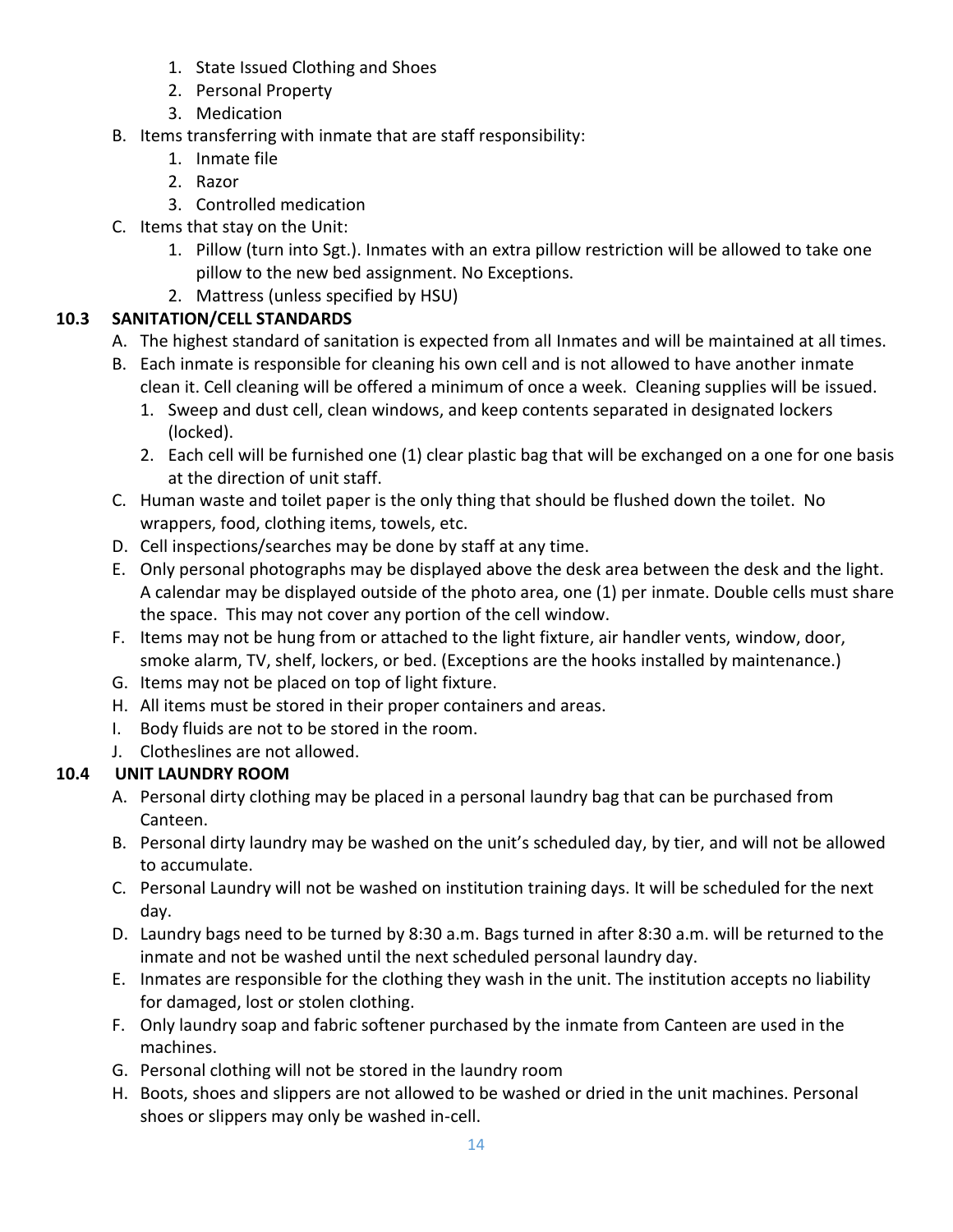- I. Personal items that contain blood must be disposed of at the direction of staff. The institution is not responsible for reimbursement of these items.
- J. Sheets, pillow cases, blankets, state issued clothing, and mop heads are not allowed to be laundered in the housing unit machines.
- K. Only the laundry workers are allowed in the laundry area. Anyone who enters that area without authorization may be subject to discipline.
- L. The laundry room will be secured during meals.

### <span id="page-14-0"></span>**10.5 WINDOWS**

- A. Do not throw anything out the window.
- B. Do not store any items between/around the window and screen.
- C. No item may be used to cover any part of windows, inside or out.
- D. No communication is allowed through the outside room windows. No yelling from windows.
- E. Items may not be hung from or attached to the window.
- F. For consistent heating purposes windows must be closed while the heating system is functioning.
- G. If housed in a double cell, both Inmates may be held responsible for windows not being closed, as directed.

### <span id="page-14-1"></span>**10.6 BED AND DESK**

### *A. In double cells, Inmates must keep their property separate from one another.*

- B. Single cells do not have a chair.
- C. Shelves and desktop may not be lined with newspaper or other materials.
- D. Bed linens, blankets and pillows must remain in the cell. Each inmate is allowed two (2) blankets.

### <span id="page-14-2"></span>**10.7 COMBINATION LOCKS**

- A. To prevent theft, the locker door needs to be closed; the lock is to remain locked on the locker when the inmate is out of the cell or when not in use.
- B. It is the inmate's responsibility to keep the combination confidential. An inmate may not receive a replacement combination simply because another inmate knows the combination. Questions pertaining to combinations should be directed to the unit staff.

#### <span id="page-14-3"></span>**10.8 STORAGE**

- A. Each cell is equipped with a locker. Double cells contain two (2) lockers. Inmates are expected to use these for the storage of their personal property.
- B. Wall lockers are assigned the same as bunks. Upper bunk uses upper locker. Lower bunk uses lower locker.
- C. Any excess property must be disposed of appropriately (refer to section 15). Periodic checks will take place to ensure compliance.
- D. Lockers will not be lined with newspaper or other materials.
- E. All substances and food items are to be stored in their original containers and in their original form unless using an approved plastic container. Empty original containers must be disposed of properly.
- F. Factory labels on personal property items that are altered or removed will be considered contraband.
- G. All hobby materials must be stored properly and will not be allowed to accumulate so as to create a hazard. Completed hobby items must be sent out of the institution. Hobby volume limits must not exceed the 14"x14"x14" to include one (1) oversize item per DAI policy 309.20.03.
- H. Non-controlled medications must be secured in the inmate's locked locker in their original container.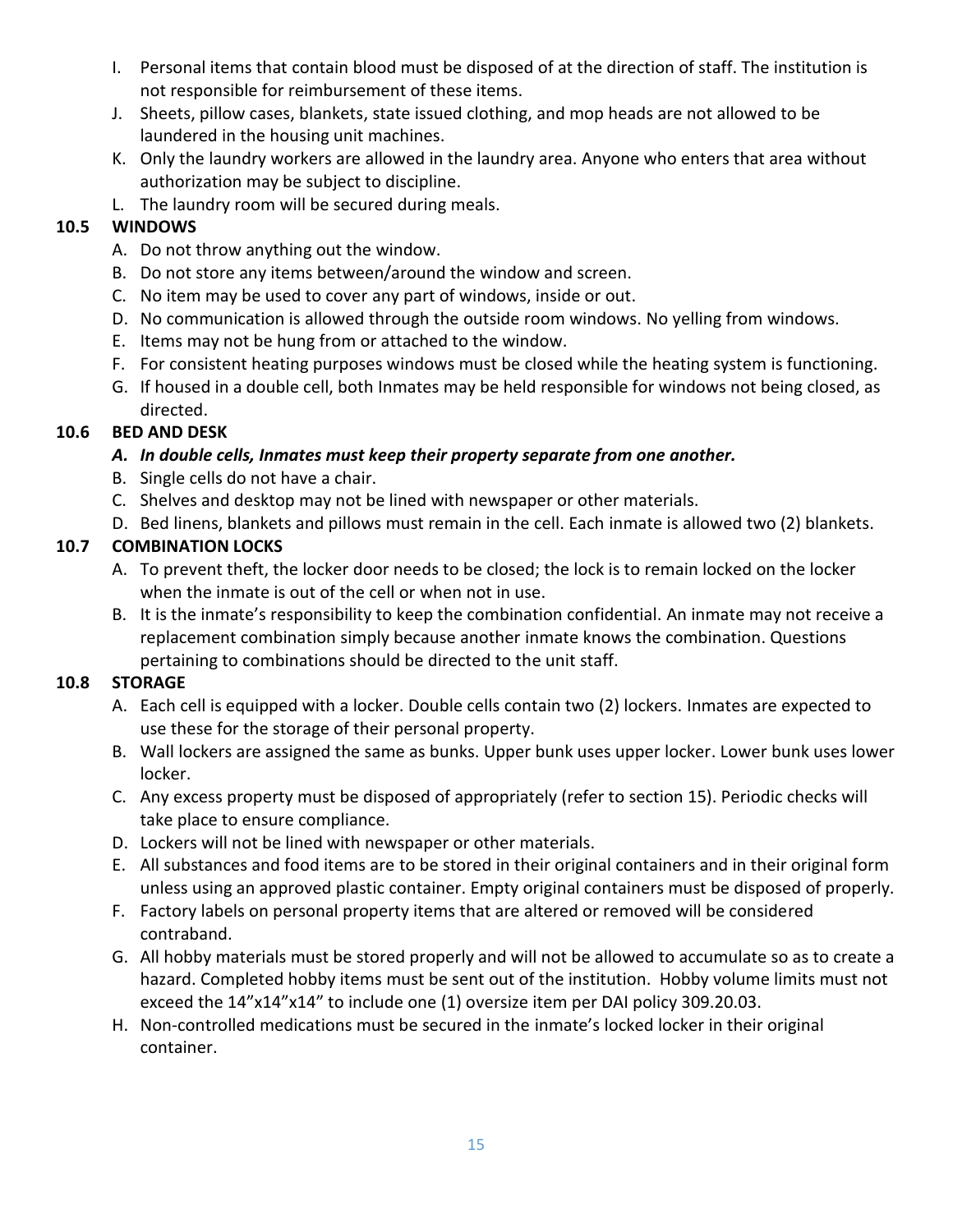#### <span id="page-15-0"></span>**10.9 LEGAL MATERIAL**

DAI Policy 309.20.03 Inmate Personal Property and Clothing

An inmate's legal materials may not exceed 8000 cubic inches or a 20" x 20" x 20" box. Materials in excess of this amount must be disposed of or shipped, at the inmate's expense, via commercial carrier. The Warden/designee may permit temporary short-term storage to Inmates who demonstrate a need for additional material in conjunction with ongoing litigation. The storage of additional materials shall be consistent with fire codes and regulations.

#### <span id="page-15-1"></span>**10.10 CARDBOARD/STORAGE BOXES**

Cardboard/storage boxes are not allowed to be kept in cells.

#### <span id="page-15-2"></span>**10.11 CELL DOOR**

- A. Do not kick, punch, or slam doors. Restitution may be charged for inspection and/or repair of doors.
- B. Do not tamper with doors to prevent closing.
- C. Do not tamper with door tag. Door tag will designate which bunk Inmates are assigned to.
- D. Do not stand in doorways.
- E. Inmate cell doors are to be closed at all times except for movement and cell cleaning.
- F. Cell door window will not be covered at any time for any reason.

#### <span id="page-15-3"></span>**10.12 PROPER DRESS**

- A. All institution movement inside or outside the institution, will be in state issued clothing. Green/red tops and bottoms are required. Exceptions are:
	- 1. Kitchen and servery workers are issued white tops and bottoms and are required to wear them as directed.
	- 2. Recreation: Inmates may wear personal clothing for Recreation.
		- a. Inmates who need to leave Recreation for other areas will need to return to the cell hall and change into their state issued clothing.
		- b. The only exception will be when staff determines an urgent or emergent situation.
- B. All shirts must be tucked in before Inmates leave the housing units including movement between recreation and the housing unit.
- C. Inmates may wear their personal shoes except for visits and trips outside the institution. Inmates may be required to wear state issued shoes if work area requires state issued footwear for safety. An inmate choosing to wear personal shoes while working assumes the risk of any damage to the footwear. All shoes must be worn with the foot fully inside the shoe and the shoe properly tied/fastened.
- D. Button up shirts, pocket shirts, pants with pockets/snaps/belt loops are no longer allowed. It is the inmate's responsibility to turn in any clothing that is not allowed. Inmates may be disciplined for having clothing that is not allowed.
- E. Shirts must be worn at all times out of cell.
- F. Shirts must be worn under coats.
- G. Tank tops, sleeveless shirts or undershirts may be worn in cells or in recreation areas only.
- H. Properly fitted personal shorts and sweat pants may be worn in the dayroom.
- I. State issued recreation clothing items will not be permitted outside of recreation. These items are for recreation use only and will be left in the recreation area. Inmates found in possession of state issued recreation clothing outside of recreation may be issued a conduct report.
- J. Pants shall fit and be worn around the waist and will be worn outside socks, shoes or boots.
- K. Boxer shorts/underwear will not be worn as an outer garment and will not be exposed.
- L. Thermals may not be worn as outer clothing.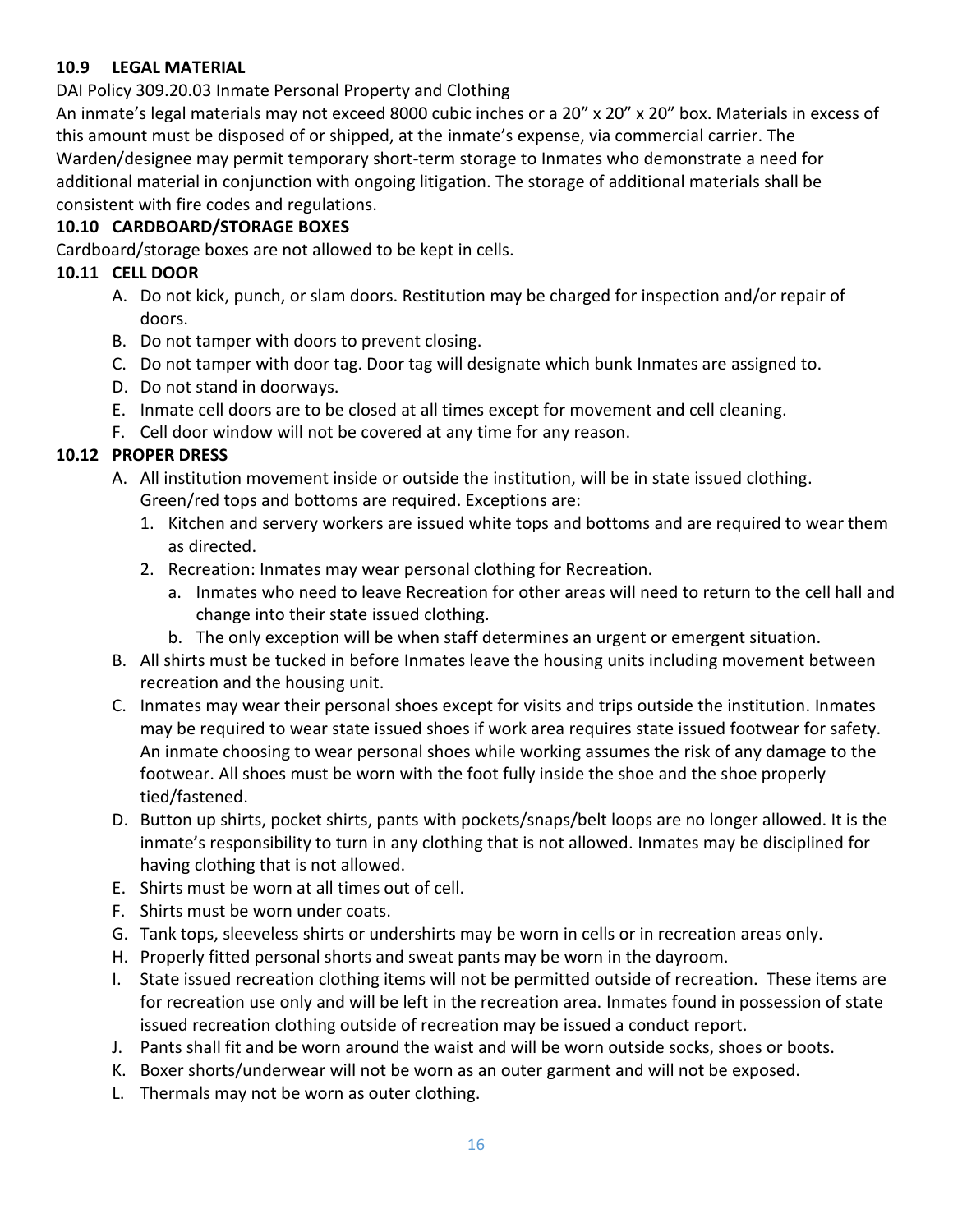- M. An inmate must be fully clothed when leaving the tier with tied/fastened shoes. Pajamas/robes may be worn only in an inmate's cell or to and from the tier shower.
- N. Hairnets may only be worn in cells or while working servery/main kitchen jobs.
- O. Religious headwear may only be worn in the chapel or in cell.
- P. Shower caps/shower shoes may only be worn in cells and/or to and from showers.
- Q. Headbands may only be worn at recreation and/or in cells.
- R. Du-rags may only be worn in cells.
- S. Inmates are allowed a total of two (2) hats/caps, including state issued. Inmates may purchase hats through the Canteen catalogs.
- T. Brimmed hats will only be worn with the brim forward.
- U. Hats may not be worn inside institution buildings except kitchen workers who are working in the walk-in freezers.
- V. State issued stocking hats must be turned into laundry before transferring to another institution.
- W. Inmates are responsible for the repair and cleaning of all personal clothing/linens.
- X. Damaged/worn personal clothing beyond repair must be disposed of through mail/property.

#### <span id="page-16-0"></span>**10.13 CONTRABAND FOUND**

Inmates are responsible for their assigned cells and all items in the cells. If doubled, both inmates may be held responsible for any contraband found in common areas.

#### <span id="page-16-1"></span>**10.14 SHOWERS**

Personal hygiene is extremely important and Inmates should shower often enough to preserve personal cleanliness. An inmate exhibiting poor personal hygiene may be directed by staff to address his personal hygiene needs. Frequent hand washing with soap is highly recommended for the prevention of spreading germs.

- A. Inmates are limited to ten (10) minutes for showering starting when the cell door opens.
- B. Doors will be closed and inmates will not be allowed to return for items once they exit their cell.
- C. One inmate is allowed per showerhead.
- D. Inmates that are doubled must shower at the same time if they are in the cell at the same time.
- E. Dirty laundry shall be placed in the proper container.
- F. Washing laundry in showers is not allowed.
- G. Inmates participating in recreation will shower in the recreation building and not be offered a shower back on the unit.
- H. Work showers are for Inmates with jobs that did not attend recreation.
- I. Showers will be offered on designated shower days.

#### <span id="page-16-2"></span>**10.15 TOOTHBRUSHES, TOOTHPASTE, TOILET PAPER AND SOAP**

- A. Toothbrushes, toothpaste, toilet paper and soap are issued by the unit officer (limited supplies, one-for-one exchange for toothbrush, toilet paper and toothpaste).
- B. Other brands of toothpaste, soap, toilet paper and toothbrushes are available for purchase from Canteen.
- C. Bars of state issued soap will be limited to four (4) bars of soap in cell at one time.
- D. Abuse of supplies may result in a conduct report.

#### <span id="page-16-3"></span>**10.16 GENERAL RULES OF CONDUCT**

- A. Inmates may only enter the tier of the unit to which they are assigned, unless approved by staff.
- B. Entry into or visiting another inmate's cell is not allowed.
- C. Inmates must not stand in or obstruct any doorway.
- D. Inmates may not sit on tables or desks.
- E. Canteen items may not be traded or given away. Combining Canteen food for group consumption is not permitted.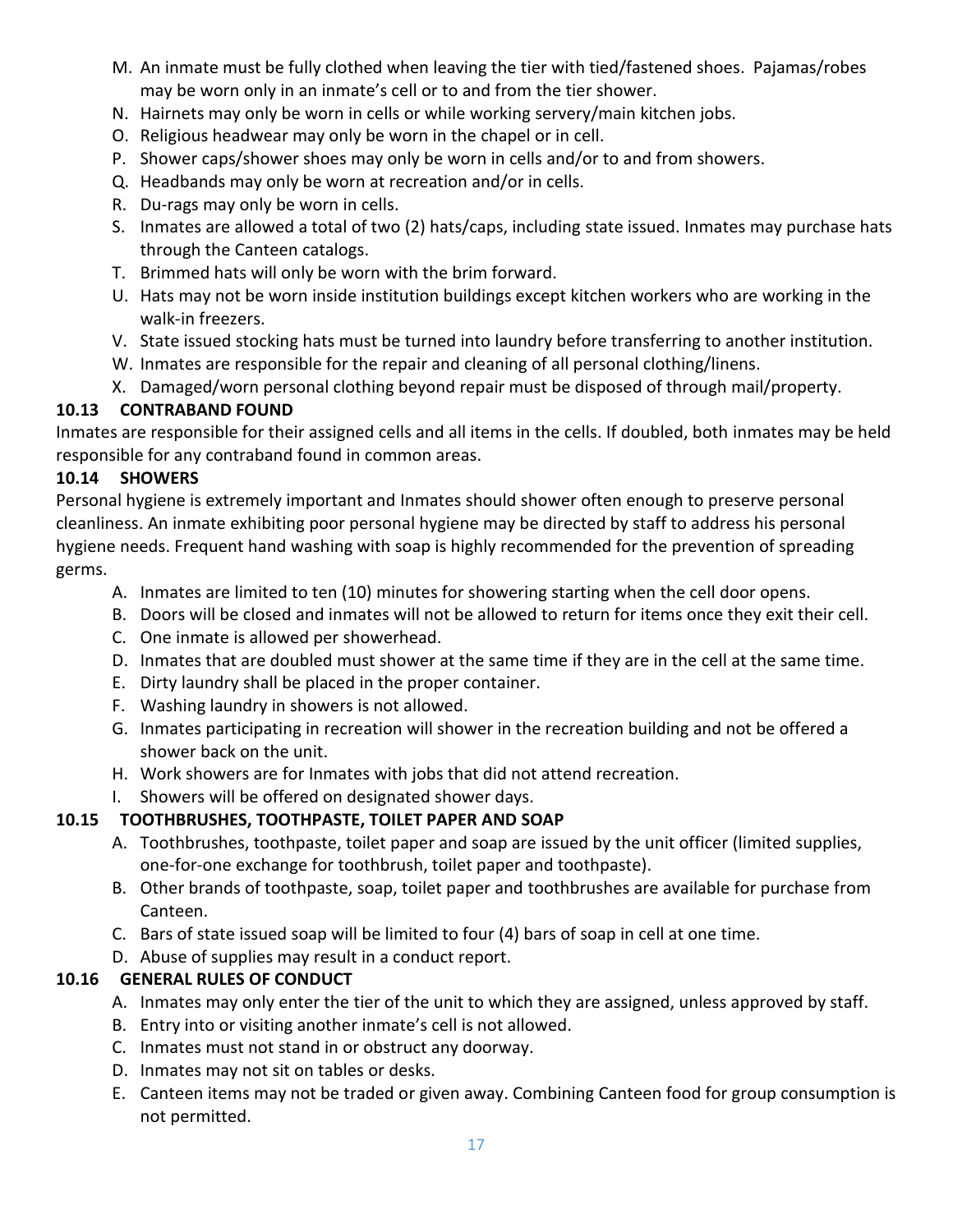- F. Medical equipment (bedpan, foot basin, etc.) may only be used for its intended purpose.
- G. Loud talking or unruly behavior (clapping, whistling, etc.) is not allowed.
- H. Inmates may not go past their own cell doors or carry on conversations with other Inmates on the tier without unit staff approval.
- I. When an officer is making unit rounds and Inmates are in bed, the officer must be able to see an appropriate part of the inmate's body.
- J. Lights and electronics must be turned off when no one is in the cell.

#### <span id="page-17-0"></span>**10.17 DAYROOM /KIOSKS**

- A. Dayroom rules and authorized activities will be determined by complex. Rules and information about dayrooms will be posted on each unit bulletin board. Inmates are expected to follow all posted rules.
- B. In the event dayrooms are not scheduled, Kiosk use will be scheduled by unit staff.
- C. Kiosk monitor and accessories shall not be tampered with. Any damage must be reported to unit staff.
- D. Inmates are not to return to cells for items once out for dayroom.

#### <span id="page-17-1"></span>**10.18 TELEPHONE PROCEDURE**

- A. Telephone monitoring:
	- 1. All telephone calls, except for properly placed attorney phone calls, may be monitored.
	- 2. Unit staff will have the final say in disputes involving telephone use.
- B. Phone use guidelines:
	- 1. Phone calls are limited to fifteen (15) minutes.
	- 2. Three-way calls are not permitted.
	- 3. Inmates will not walk away from active phone calls. Phone calls must be terminated.
	- 4. Rates are subject to change. In addition to per minute rates, all calls are charged applicable taxes and fees.
	- 5. International calls are allowed on the inmate phone system, provided funds are available in their debit account to pay for the call.
- C. Enrollment
	- 1. Inmates will enroll in the CenturyLink/ICSolutions phone system. If assistance is needed, please contact unit staff.
	- 2. When enrolling, speak clearly and enter your 4 digit passcode slowly to allow the system to properly capture it.
- D. Funding Calling Account
	- 1. Following enrollment request to add funds to your calling account with ICSolutions. Funds will be available AFTER the Business office processes your request. The phone system allows one open funding request at a time.
	- 2. Requests to add more funds than are available in your WICS account, will result in the amount being reduced to the nearest whole dollar amount.
	- 3. The phone system will provide your current balance.
- E. To Add Funds
	- 1. Press 5 for Commissary and Debit Time Purchases
	- 2. Enter your PIN (inmate number and unique 4 digit passcode you chose during enrollment) followed by the # sign.
	- 3. Press 2 to purchase debit calling time in whole dollar amounts.
	- 4. Enter the amount in whole dollars followed by the # sign.
	- 5. The system will repeat what you entered.
		- a. Press 1 to confirm.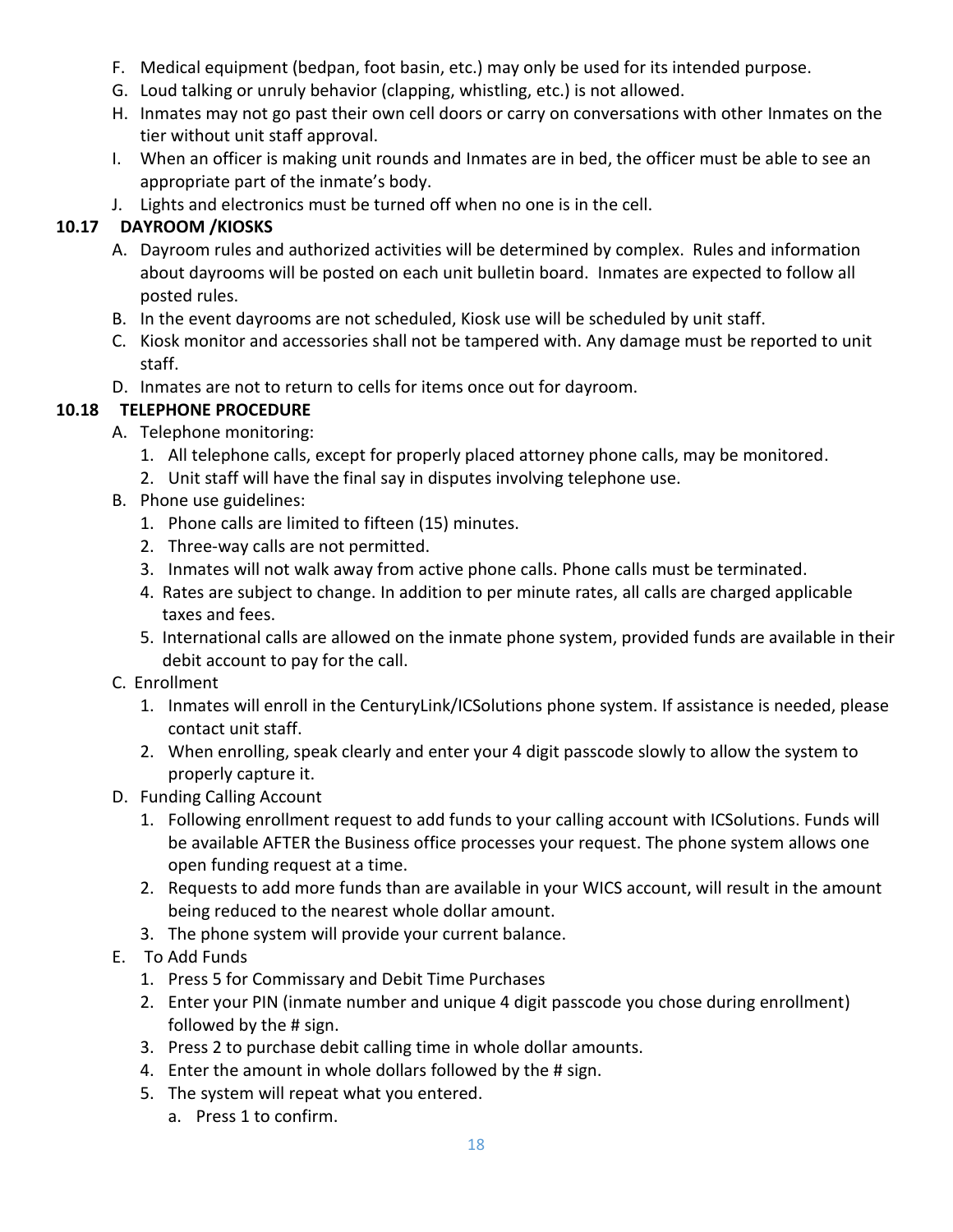- b. Press 2 to re-enter.
- F. Family and Friends Account Funding

Family and friends can establish a pre-paid account that allows them to accept calls. That can be done online at https://ICSolutions.com or over the phone at 1-888-506 8407 or with a cashier's check or money order through the mail at:

CenturyLink/ICSolutions Attn: Customer Service 2200 Danbury Street San Antonio, TX 78217

G. Refunds will only be processed by the vendor upon release. The vendor's contact information will be provided and takes 2-3 weeks for processing. You will need to deal directly with ICSolutions.

### <span id="page-18-0"></span>**SECTION 11 – GROOMING CODE**

#### <span id="page-18-1"></span>**11.1 HAIR**

- A. All Inmates are expected to maintain an appropriate level of personal cleanliness. Inmates will be permitted to adopt any hairstyle, including facial hair, which conforms to institution policy. Medical staff may authorize cutting an inmate's hair when there is medical concern.
- B. Inmates assigned to food preparation and serving areas shall be required to wear hairnets or other hair coverings. When facial hair presents a probable sanitation problem, the institution may require appropriate trimming to meet sanitary standards.
- C. Inmates performing work assignments around machinery may be required to maintain suitably cropped head and facial hair or wear appropriate protective equipment.
- D. Braids must be straight from front to back or side to side of the head. Tufts, zigzags and designs are not allowed. One side of the hair must appear the same as the other.
- E. Hair braiding must be approved by Corrections Program Supervisor or unit sergeant and will be conducted during assigned dayroom times.
- F. Only the ponytail holder sold in Canteen may be used on braids or ponytails.
- G. Hair curlers are allowed in cells only.
- H. Inmates may not wear combs or picks in their hair.

#### <span id="page-18-2"></span>**11.2 HAIRCUTS/BARBER SHOP**

- A. The inmate barber shop is located in the library.
- B. Only Inmates with scheduled appointments will be allowed into the barber shop.
- C. Inmates must submit an Interview/Information Request form to the barber shop to request a haircut.
- D. Inmates who sign up for a haircut and do not appear may not sign up for another haircut for thirty (30) days. Exceptions are at supervisor discretion. Under no circumstances may an inmate take another inmate's appointment time.
- E. An inmate reporting to the library for a haircut must sign in and notify the library officer that he is there for a haircut. Inmates are not allowed to enter the barber shop without the officer's permission.
- F. Each inmate will be allowed to receive one (1) haircut each month. The library officer will keep a log of inmate haircut appointments. An inmate who requests a haircut before the month is up will not receive a haircut.
- G. Facial hair, such as beards and mustaches, may be trimmed or removed by the barber. Facial hair will not have any distinctive or decorative lines.
- H. Inmates are expected to maintain an appropriate level of personal hair cleanliness.
- I. Hair must be free of oils, grease or other liquids prior to being cut.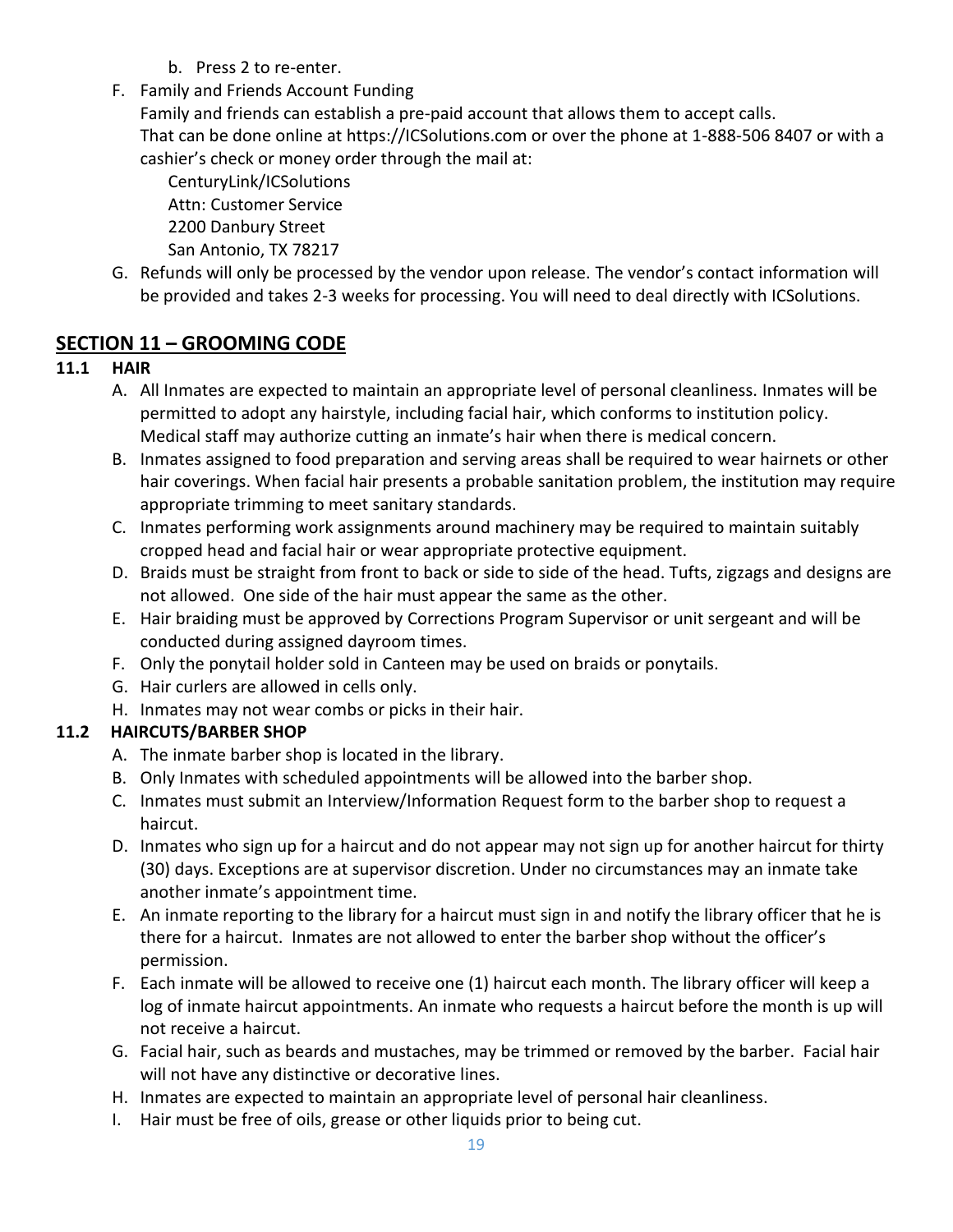- J. Haircuts will only be done by the barber in the barber shop and by the first available barber.
- K. The hair on the top of the head must taper into the shorter hair on the sides and back of head. No distinction between the tapering should be noticeable.
- L. Tails are not permitted with a shaved head. Gang haircuts or other unusual haircuts are not allowed.
- M. Designs, numbers, shaved lines and/or symbols are not permitted in any haircut.
- N. Inmates are not permitted to change the color of their hair or to assist another inmate in changing hair color.
- O. Newly-received inmates who have haircuts that do not meet policy will have their hair cut or adjusted to comply with institution standards.
- P. After receiving a haircut, inmates may not leave the library area prior to scheduled release times.

### <span id="page-19-0"></span>**11.3 FINGERNAILS**

Fingernails are not to extend past the tips of one's fingers.

### <span id="page-19-1"></span>**SECTION 12 – CLOTHING/LAUNDRY**

Volume limits on allowable personal property do not include items provided by the institution. Allowable items and limits are included on the property inventory and in DAI 309.20.03. All items must be worn and used as intended. Purchases may be made through the canteen catalogs.

### <span id="page-19-2"></span>**12.1 STATE ISSUED**

- A. Inmates will receive intake clothing and will be sent to Laundry for sizing. In Laundry they will be issued the following labeled clothing:
	- 4 pairs of underwear
	- 4 T-shirts
	- 4 pairs of socks
	- 3 pairs of green/red pants
	- 2 green/red shirts
	- 1 winter coat
	- 1 light weight jacket
	- 1 pair of shoes
	- 3 towels
	- 3 washcloths
- B. Two (2) clean sheets, two (2) blankets, and one (1) pillowcase will be issued on a one-to-one exchange basis. No linens will be washed in the cell or in the unit laundry room.
- C. All institution items will be laundered in the main laundry.
- D. If an inmate works in food service or the housing unit servery, they will be issued up to four (4) sets of kitchen whites. Kitchen whites may only be worn while working. Kitchen whites will only be laundered in the main laundry and as directed by kitchen staff.
- E. If an inmate has problems with state shoes/boots, he should contact the laundry officer. The inmate may see the laundry officer by appointment.
- F. All Inmates will be responsible for articles which are issued to them and may be charged for replacement costs.
- G. Inmates are responsible to ensure that the quantities of state issued clothing do not exceed the allowed amount.

### <span id="page-19-3"></span>**12.2 LAUNDRY SERVICES**

- A. Each unit is scheduled for a blanket exchange once every six (6) months.
- B. Sheets and pillowcases will be exchanged one-for-one weekly.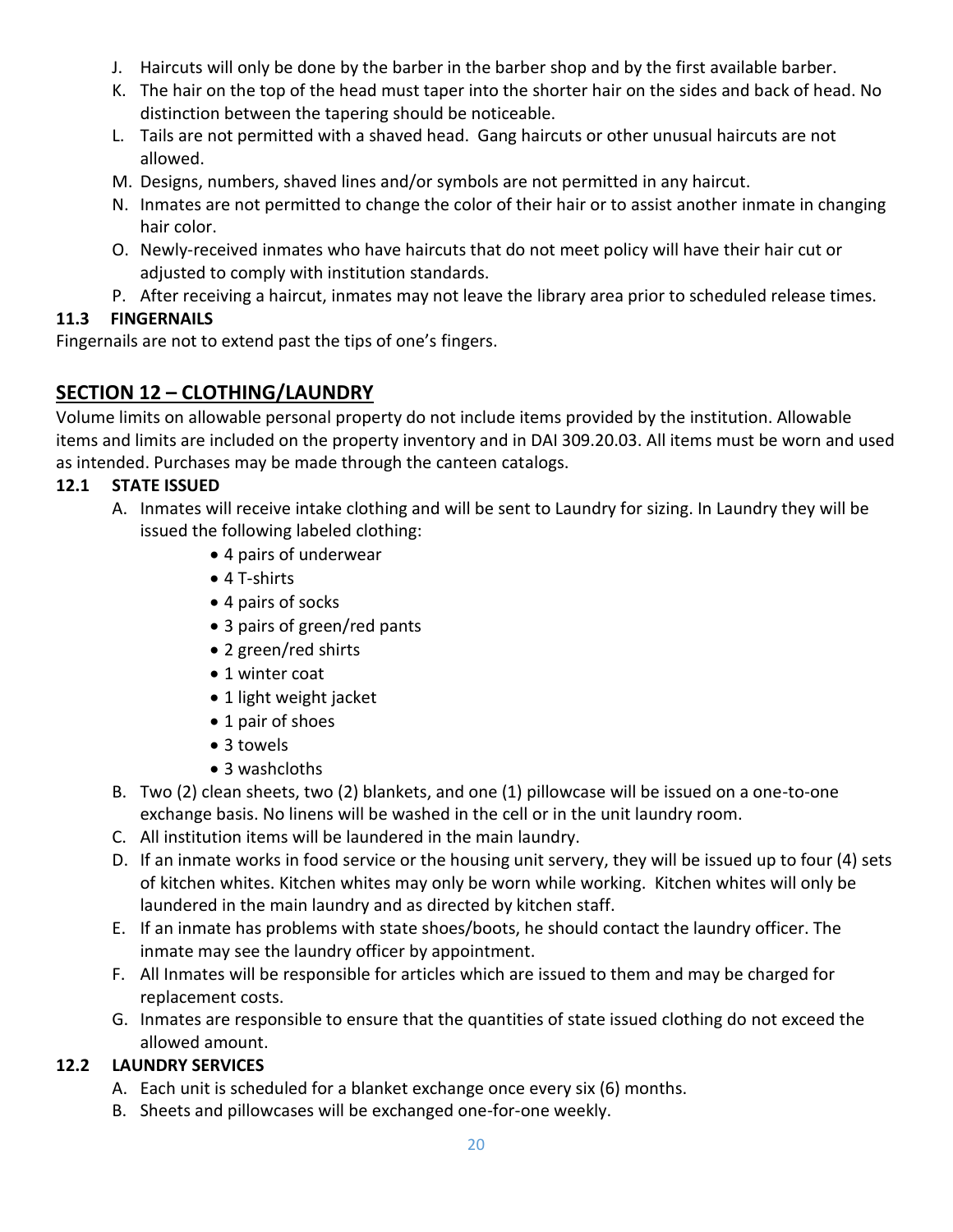- C. State clothing will be repaired or replaced by laundry personnel.
	- 1. Inmates will be responsible to inspect items issued to ensure that they are the correct size, in good condition and not damaged or altered in any manner.
	- 2. Inmates are responsible for any negligent damage, alterations to, or loss of clothing and may be subject to disciplinary action.
	- 3. Laundry exchange slips should be turned in to unit sergeant for review and verification that inmate does not have excess items when requesting items.
- D. Only state issued clothing/linens will be laundered or repaired in the institution laundry. Personal items that contain blood may not be laundered in the unit machines will be bagged and disposed of properly. The institution is not responsible for reimbursement of these items.

### <span id="page-20-0"></span>**SECTION 13 – MEALS**

### <span id="page-20-1"></span>**13.1 TIMES**

Normally, meal times are estimated as follows:

Breakfast: 6:25 a.m. – 7:05 a.m. Lunch: 11:30 a.m. – 12:15 p.m.

Supper: 4:20 p.m. – 5:05 p.m.

Inmates whose assignment requires that they leave the unit early will be allowed to be served first with staff permission.

### <span id="page-20-2"></span>**13.2 SERVERY PREPARATION AREA ACCESS**

Only assigned servery workers are allowed in the food preparation area at their scheduled times. Serveries will be locked except during food preparation and meal service. At no time will serveries be left open during dayroom or mass inmate movement. Servery equipment will only be used for meal preparation as designated by menu.

### <span id="page-20-3"></span>**13.3 MENUS/PORTIONS**

Menus and portions are determined by the DOC nutritionists. Inmates are expected to accept the portions that are served to them; because meal plans are specific to meet dietary needs, Inmates are not allowed second helpings. Complaints/concerns are to be brought to the attention of unit staff at the time of the incident, not the servery workers. Menu portion is made using a level utensil as specified in the servery handbook/menu.

#### <span id="page-20-4"></span>**13.4 FOOD AND CONDIMENTS**

- A. All food and state issued condiments must be eaten during the meal times. Two (2) pieces of whole fresh fruit may be taken back to the cell after the meal; these pieces of fruit must be consumed within twenty-four (24) hours).
- B. Personal food or containers will not be stored in the housing unit refrigerators, nor allowed to be filled and taken to the cell.
- C. An inmate may bring two personal condiments to the meal. Personal condiments must be in the original container and may be shared only at his table. Drinks and drink mixes are not condiments and not allowed at the meal.
- D. Styrofoam hinge trays are only permitted as issued by unit staff.

### <span id="page-20-5"></span>**13.5 MEAL LINE**

Inmates in the meal line are expected to stand in a single-file line. Changing places and cutting in line are not permitted.

#### <span id="page-20-6"></span>**13.6 MEAL RULES**

A. Inmates reporting for meals must be wearing a shirt, shoes, and pants, shorts, or sweat pants. No tank tops or sleeveless shirts are allowed.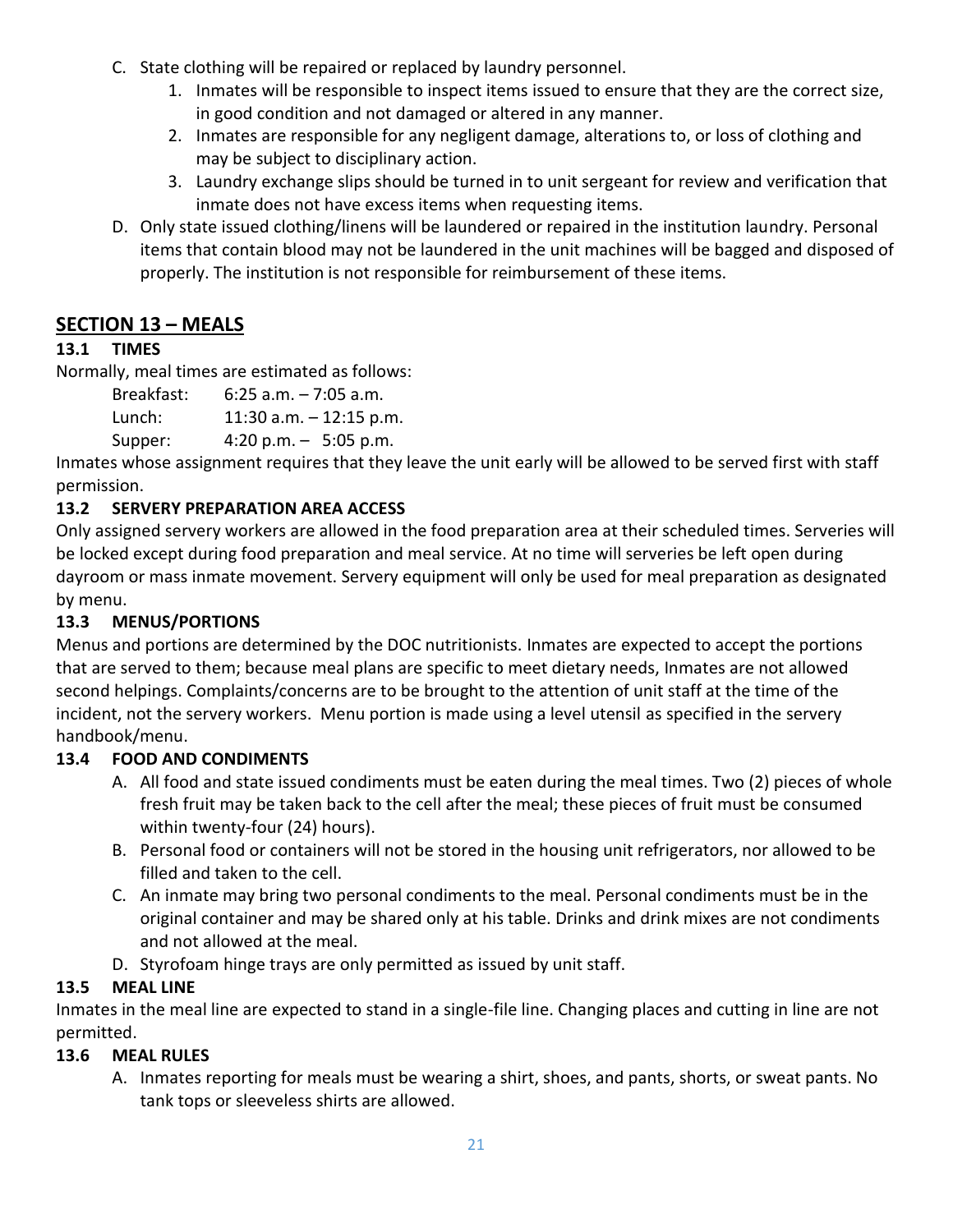- B. Inmates are not to return to cells for any items once out for the meal.
- C. Tables will be filled in sequence as Inmates come from the tray line.
- D. Reserving tables or chairs is not permitted.
- E. Once seated, Inmates may not get up until meal is completed.
- F. Table ten (10) in the television area will be used as overflow. Staff will make the decision.
- G. Trading of food in the food line or between tables is not permitted. Food may be traded only with those seated at the same table.
- H. Personal cups will not be used during the meal. The exception to this is water.
- I. Conversations during the meal are to be kept at a low volume.
- J. Conversations are to be among those who are at the same table.
- K. Inmates will be permitted up to twenty (20) minutes to eat. Inmates who have finished eating before are expected to leave the dayroom and return to their cells. Inmates will be directed to leave the dayroom tables and return to their cells.
- L. Canteen items (except two condiments) are not allowed to be brought to meals.

### <span id="page-21-0"></span>**13.7 DISPOSAL OF TRAYS**

Inmates will take all trash, food, flatware and dishes to the tray rack. It will be the responsibility of the inmate worker to separate items.

<span id="page-21-1"></span>**13.8 ICE**

Ice will be available when meals are in the dayroom and at staff direction.

### <span id="page-21-2"></span>**13.9 MEDICAL/RELIGIOUS DIETS**

Refer to DAI Policy #309.61.03 Religious Diets

HSU staff and/or Food Service will provide written notification to housing unit staff if an inmate needs a special tray.

- A. Inmates who are on medical diets may not share with or receive food from other Inmates.
- B. Inmates who are on religious diets may receive food so long as the food item is not prohibited by the Inmates' religious tenets.
- C. Violations of the religious diet requirements may result in termination of requested diet.
- D. Refer to DAI policy 309.61.03.

### <span id="page-21-3"></span>**SECTION 14 – VISITING**

Refer to DAI 309.06.01 Visiting; DAI 309.06.02 Visitor Entrance-Special Needs

Visiting is important and can help Inmates maintain positive personal relationships. Everyone is expected to act appropriately in maintaining a family atmosphere.

#### <span id="page-21-4"></span>**14.1 VISITING ROOM HOURS**

| Visiting Hours: *Subject to change based on institutional needs. |                      |              |
|------------------------------------------------------------------|----------------------|--------------|
| Monday, Tuesday, Wednesday & Friday                              | $2:30$ PM $-8:30$ PM | 4 hour visit |
| Saturday and Sunday                                              | $8:00$ AM $-3:00$ PM | 2 hour visit |
| Holidays                                                         | $8:00$ AM $-3:00$ PM | 2 hour visit |

**NO ADMITTANCE during the following count times:**

#### **11:10 AM (weekends) and 4:10 PM (weekdays) until count clears.**

| <b>Holidays are:</b>   |                         |  |
|------------------------|-------------------------|--|
| New Year's Day         | <b>Thanksgiving Day</b> |  |
| Martin Luther King Day | Day after Thanksgiving  |  |
| <b>Memorial Day</b>    | Christmas Eve           |  |
| Independence Day       | Christmas Day           |  |
| Labor Day              | New Year's Eve          |  |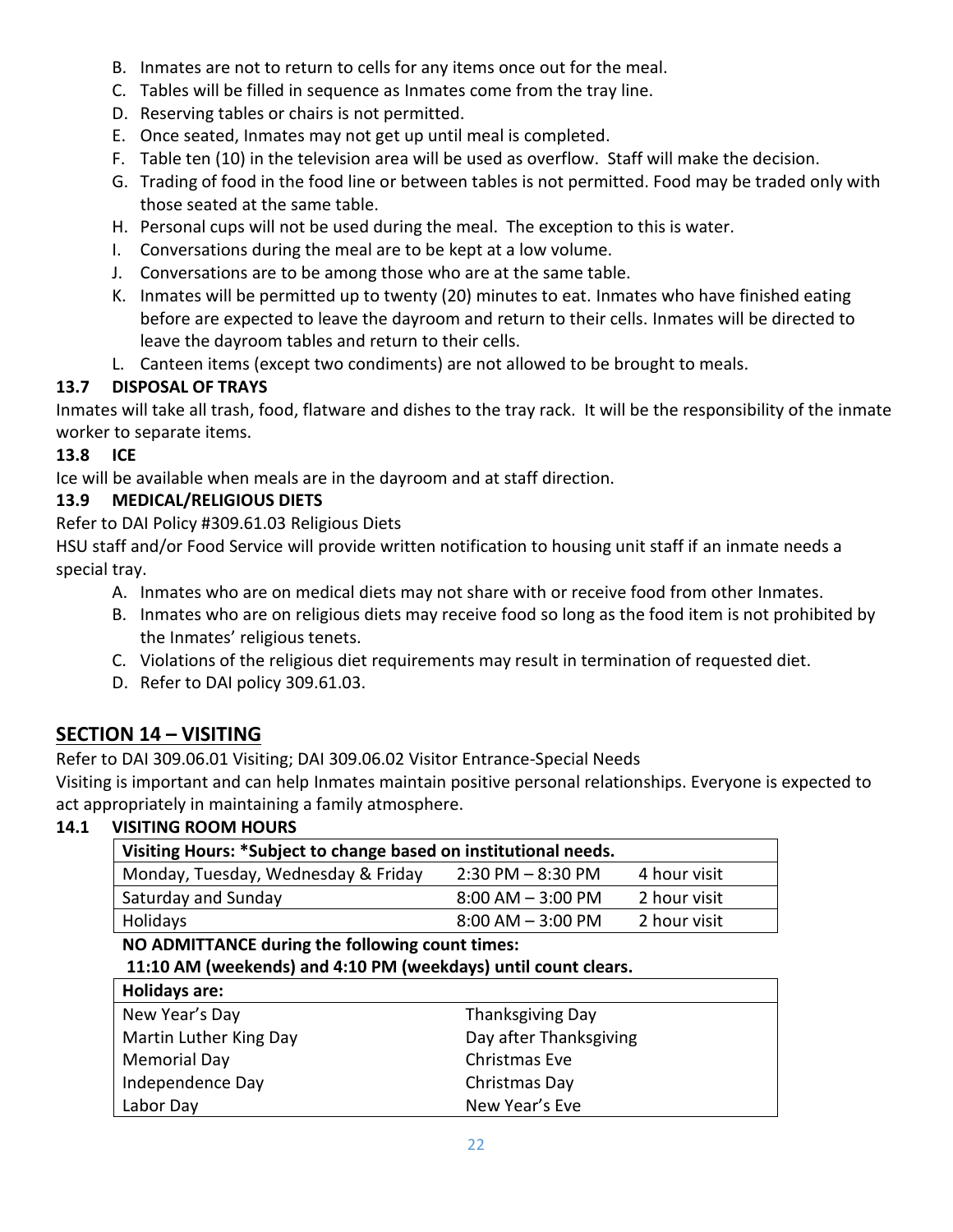- A. Weekdays: Visitors must be processed through the lobby before 8:00 p.m. Visitors not processed by 8:00 p.m. will not be granted visiting privileges.
- B. Saturdays, Sundays, and holidays: Visitors must be processed through the lobby before 2:30 p.m. Visitors not processed by 2:30 p.m. will not be granted visiting privileges.
- C. Visits will only be allowed on a non-visit day if that day is Christmas or Thanksgiving.

### <span id="page-22-0"></span>**14.2 VISIT GUIDELINES**

Refer to DAI Policy #309.06.01 Visiting; DAI Policy 309.06.02 Visitor Entrance Special Needs

- A. A maximum of three (3) visits per week is allowed. Only one (1) of those visits may be on the weekend.
- B. The visiting week is Monday through Sunday.
- C. Only visitors on the inmate's approved list shall be permitted to visit the inmate. This includes adults and minors.
- D. A visitor may visit a particular inmate only once during a visiting day.
- E. The maximum number of visitors will not exceed five (5) adults and their minor children for a single visit, not to exceed a total of twelve (12) visitors.
- F. Visiting hours/days may not be accumulated.
- G. Special or extended visits must be approved in advance by a social worker.
- H. Each inmate will be permitted a maximum of twelve (12) adult visitors on his visiting list, including both family members and friends.
	- 1. The warden may allow additional names to be added if all twelve (12) visitors are close family members. Approval for additional visitors applies only to the specific facility where the Warden/designee's approval was given. For purposes of visiting, close family members are the inmate's spouse; natural, adoptive, foster or step children, parents, grandparents, grandchildren, brothers and sisters.
	- 2. Inmate's children and children under the age of eighteen (18) who accompany an approved visitor must be listed on the approved visiting list, but will not be counted against the twelve (12) visitor list limit.

### <span id="page-22-1"></span>**14.3 VISITING RULES**

- A. Excessive displays of affection are not permitted. You may embrace and kiss at the beginning and end of each visit. A kiss will last no longer than two seconds. Any other physical contact will be limited to hand holding above the waistline and hands must be visible to staff at all times.
- B. While seated, visitors and Inmates must remain seated directly across from each other during the visit or at staff's discretion if more than one visitor is present.
- C. Drugs, alcohol, tobacco, ignition devices, weapons, cell phones and accessories are not permitted in the Institution. Persons found to be attempting to bring any of those items into the Institution are subject to prosecution. A felony conviction could be the result of this activity. Persons exhibiting signs of intoxication will not be allowed to enter the Institution.
- D. The presence of contraband in the Institution causes major security/safety breaches, trained dogs are used by the prison administration to detect and prevent the entrance of contraband and drugs into the Institution. These dogs could be present anywhere on the Institution property, including the parking lot, administration building, reception area/lobby, visiting room, or elsewhere in the Institution.
- E. Inmates are responsible for maintaining a current, up-to-date visitor list and advising their approved visitors of visiting regulations.
	- 1. Inmates are responsible for initiating the Visitor Questionnaire (DOC-21AA) by sending it to proposed visitors.
		- a. All areas of the form need to be completed.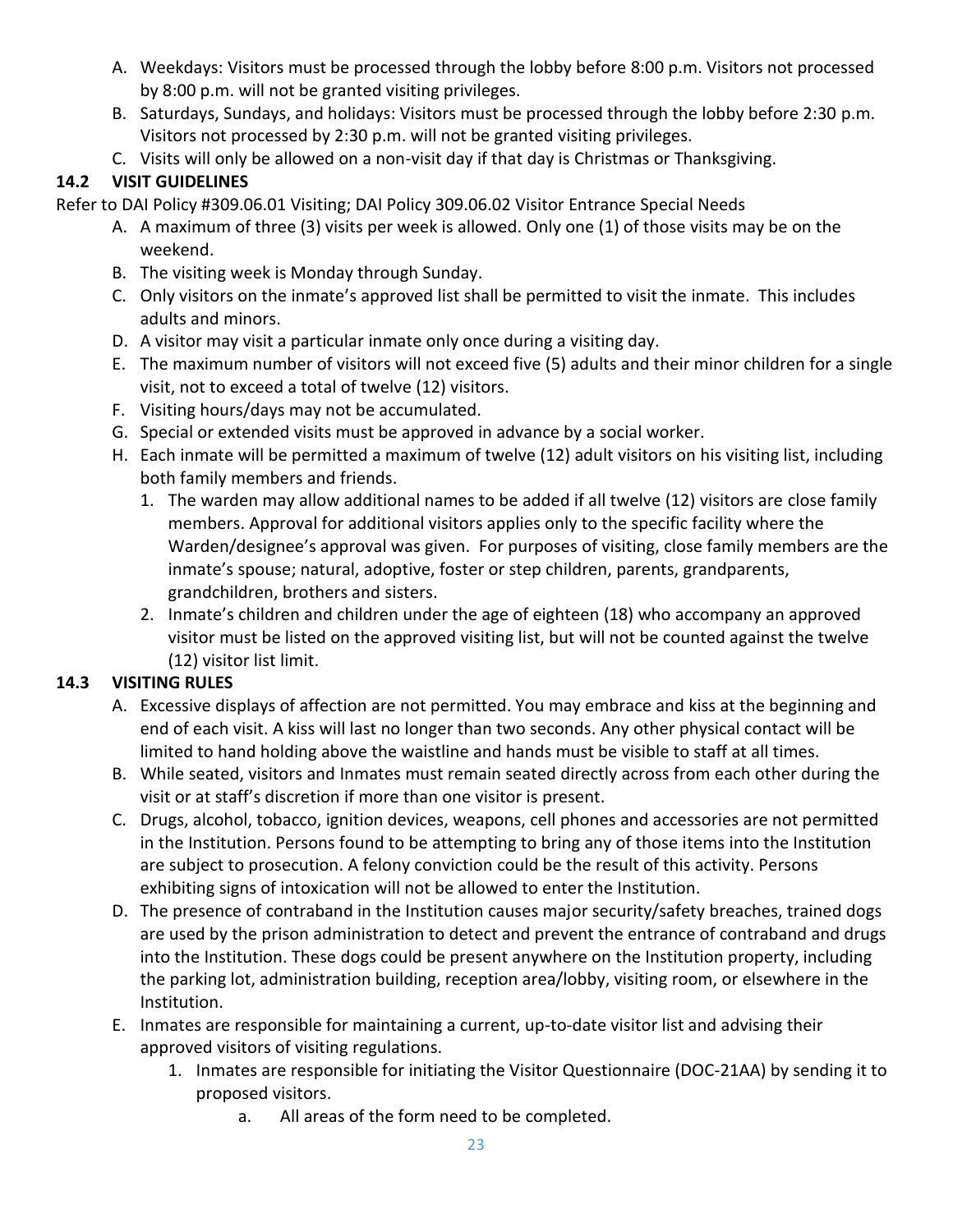- b. The visitor must return the form to the attention of Visitor Processing directly to the facility where the inmate is currently placed.
- c. Visitor questionnaires will not be processed if they are faxed or received from the inmate.
- d. Inmates are responsible for notifying the visitor when they are approved and of all rules.
- 2. Program services must be notified, in writing, of any changes to an inmate's visiting list. Inaccurate information delays visitor processing.
- 3. Visitor Questionnaire Not Processed form DOC-2411
	- a. DOC-2411 is completed when a Visitor Questionnaire does not meet the requirements of the initial screening as follows:
		- i. Information provided on the visitor questions was incomplete or illegible.
		- ii. The proposed visitor did not sign the form.
		- iii. The proposed visitor is a minor and the form does not contain the signature of the minor's non-incarcerated adult parent or legal guardian.
		- iv. Approval of the proposed visitor exceeds the number of approved visitors already on the inmate's WICS Visitor List.
		- v. The proposed visitor has pending charges.
		- vi. Less than six (6) months have elapsed since the proposed visitor was denied or removed from the Inmates WICS Visitor List.
	- b. Completion of the DOC-2411 serves as notification that the visitor questionnaire is not being processed further. This is NOT a denial.
	- c. When the DOC-2411 is sent to the inmate, it is the inmate's responsibility to notify the proposed visitor.
	- d. The proposed visitor can resubmit a new visitor questionnaire for consideration at any time.
- F. Inmates are required to wear clean, state-issued, green/red shirts, and pants-during visits.
- G. Inmates must wear state issued boots in the visiting room.
- H. Inmates must present the visiting room officers with the pink property slip which indicates they have package(s) for visitor pick up.
- I. Items that are allowed to go out during a visit are:
	- 1. Electronics
	- 2. Completed hobby projects
	- 3. Eyewear
	- 4. Legal Materials
- J. The visiting room staff will assign tables and seating. Assigned location may only be changed by staff.
- K. Visiting with anyone not sitting at your table is not allowed.
- L. An adult visitor must accompany visitors under the age of eighteen (18) (only exception for the wife of an inmate).
- M. Inmates are allowed to hold their children under 5 years of age.
- N. Parents/guardians are responsible for supervising their children during visits. The inmate is ultimately responsible for visitors' behavior.
- O. Food, drink, and candy is not to be brought to the visiting area. Vending machines are available.
- P. Inmates are not allowed in the vending area during visits.
- Q. Once a visit has started, visitors are not allowed to leave the visiting area except to use the bathroom in the lobby.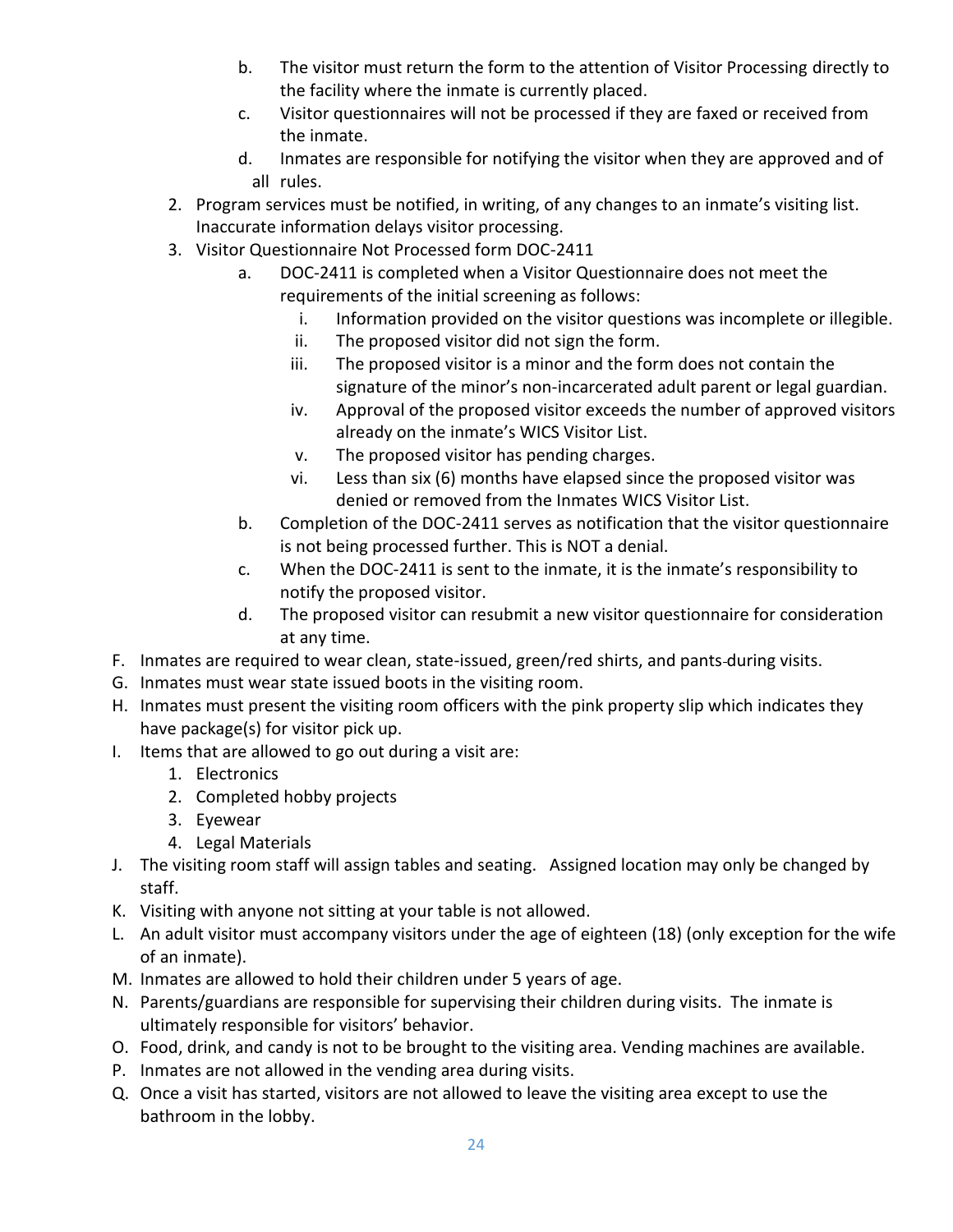- R. Inmates must request to use the restroom. Staff escort is required.
- S. Photos may be taken in the visiting room.
- T. Inmate property allowed in the visiting room:
	- 1. Comb/pick
	- 2. Rescue Inhalers/nitro glycerin
	- 3. Wedding band
	- 4. Ponytail holder
- U. At the end of the visit, the inmate will remain at his table until his visitors have left the visiting area.
- V. Inmates will be subject to a pat search prior to entering the visiting room and a strip search before leaving.

### <span id="page-24-0"></span>**14.4 SPECIAL VISITS, EXTENDED VISITING TIME AND EXTRA VISITS**

- A. Special Visits: A special visit can be requested once (1) per quarter during a calendar year. Special visits are for persons not presently on an Inmates' visiting list. The procedure to follow to be granted a special visit is as follows:
	- 1. The inmate must provide the social worker with the proposed visitor's name, date of birth, address and telephone number no later than five (5) working days prior to the proposed visiting date. The social worker will then complete a security check and make a recommendation to the Corrections Program Supervisor using the Special Visit Form (DOC-1115).
	- 2. The Corrections Program Supervisor will review and either approve or disapprove the recommendation for distribution. Any exceptions to the five (5) day time limit must be obtained from the Corrections Program Supervisor.
	- 3. If the special visit includes minors, the parent or legal guardian of the minor must complete and submit in advance of the visit, the Visitor Questionnaire Form (DOC-21AA).
	- 4. Once approved, the proposed visitor(s) will be required to provide valid identification documents as outlined on Section VIII, page10.
	- 5. If a visitor requests a special visit and does not show up for that visit they will not be permitted to request another special visit for a period of 30 days.
- B. Extended Visiting Time: Requests for extended visiting time must be received no later than five (5) working days prior to the proposed visit to enable the social worker to review the request, noting the frequency of inmate visits, the relationship to the inmate, and the distance to be traveled and frequency of previous requests.
	- 1. The social worker will make a recommendation to the Corrections Program Supervisor, using special visit form (DOC-1115).
	- 2. The Corrections Program Supervisor will review and approve/disapprove the recommendation.
	- 3. Exceptions to the five (5) day time limit must be obtained from the Corrections Program Supervisor or shift commander.
- C. Extra Visits
	- 1. Request for extra visiting days must be received no later than five (5) working days prior to the proposed visit to enable the social worker to review the request, noting the frequency of inmate visits, the relationship to the inmate, the distance to be traveled and the frequency of previous requests.
	- 2. The social worker will make a recommendation to the Corrections Program Supervisor, using special visit form (DOC-1115).
	- 3. The Corrections Program Supervisor will review and either approve or disapprove the recommendation.
	- 4. Exceptions to the five (5) day time limit must be obtained from the Corrections Program Supervisor or shift commander.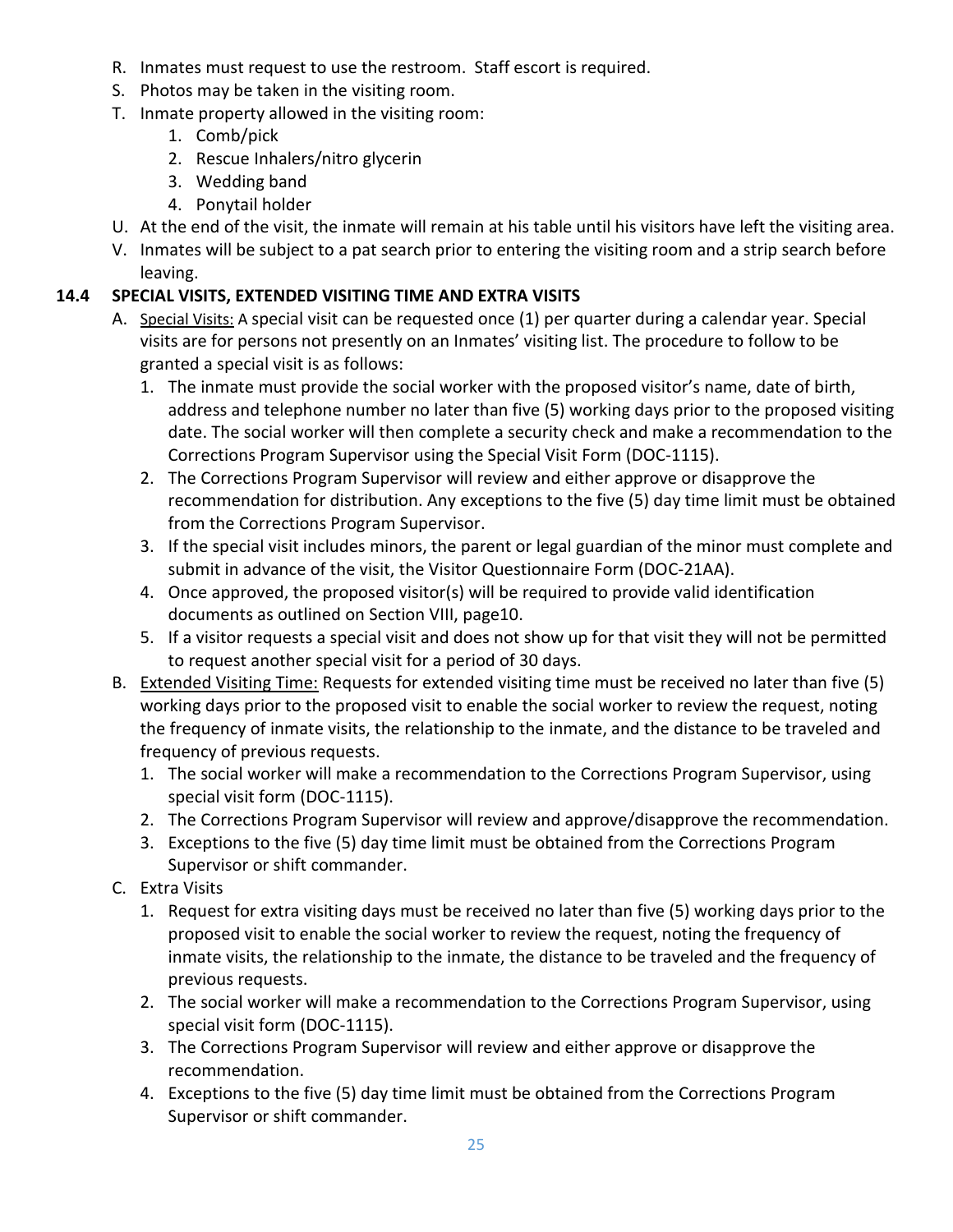#### <span id="page-25-0"></span>**14.5 RESTRICTED STATUS VISITING**

- A. Visits in restricted status, including TLU, are tele-visits.
- B. A maximum of two (2) adults may visit; must be 18 years of age.
- C. Visiting times for each restrictive status are as follows:
	- 1. TLU: 1 hour per weekday and 2 hour per weekend
	- 2. Disciplinary Separation:
		- a. Step 1: 1 per week in RH1 up to 1 hour
		- b. Step 2: 1 per week up to 2 hours
		- c. Step 3: 2 per week up to 2 hours
	- 3. Voluntary Confinement: 2 hours per month
	- 4. Observation: 1 hour, if approved by Warden Control: None
	- 5. Administrative Confinement Levels 1-3: 4 per month up to 2 hours each Administrative Confinement Level 4: 5 per month up to 2 hours each

#### <span id="page-25-1"></span>**14.6 NO-CONTACT VISITING (VISITING ROOM)**

No-contact visiting will be held in the designated area of the visiting room. Inmates housed in general population and require no contact visits will not be tethered unless other Inmates are in the no contact area.

- A. A maximum of two (2) adults may visit at one time.
- B. Inmates are required to wear clean, state-issued shirts and pants.
- C. Inmates will be subject to strip search prior to leaving the visiting room.
- D. Inmates are not allowed to embrace and/or kiss visitors at any time.

### <span id="page-25-2"></span>**SECTION 14 – MAIL/PACKAGES**

DAI Policy 309.04.01 Inmate Mail

#### <span id="page-25-3"></span>**15.1 GUIDELINES**

- A. Inmates must place outgoing mail in the appropriate box on the unit before 8:30 p.m.
- B. The institution does not provide writing paper, White Out, tape or other miscellaneous materials.
- C. Any items ordered must be pre-paid with disbursement requests. These requests must be handed directly to unit staff for approval and routing to business office for processing.

#### <span id="page-25-4"></span>**15.2 INSPECTION**

Incoming mail will be opened and inspected for contraband. It may not be delivered if it contains contraband consistent with Wisconsin Administrative Code DOC-309.04.

#### <span id="page-25-5"></span>**15.3 NON-DELIVERY**

When incoming correspondence is not approved for delivery to the inmate, the mail may be destroyed, returned at the inmate's expense or held for the Inmate Complaint System. A Notice of Non-Delivery of Mail/Publication (DOC-243) will be completed by staff.

#### <span id="page-25-6"></span>**15.4 INCOMING MAIL**

- A. Incoming mail will be opened and examined for contraband (except as stated in 14.7).
- B. To avoid delays in the delivery of incoming mail, both the inmate number and housing unit number should be included as part of the address on all correspondence. Inmates are responsible for providing the correct mailing address information to those who write them.
- C. An inmate who has been transferred or released shall have his first class mail forwarded if the address is known. If no forwarding address is available or if the addressee cannot be properly identified, mail will be returned to the sender.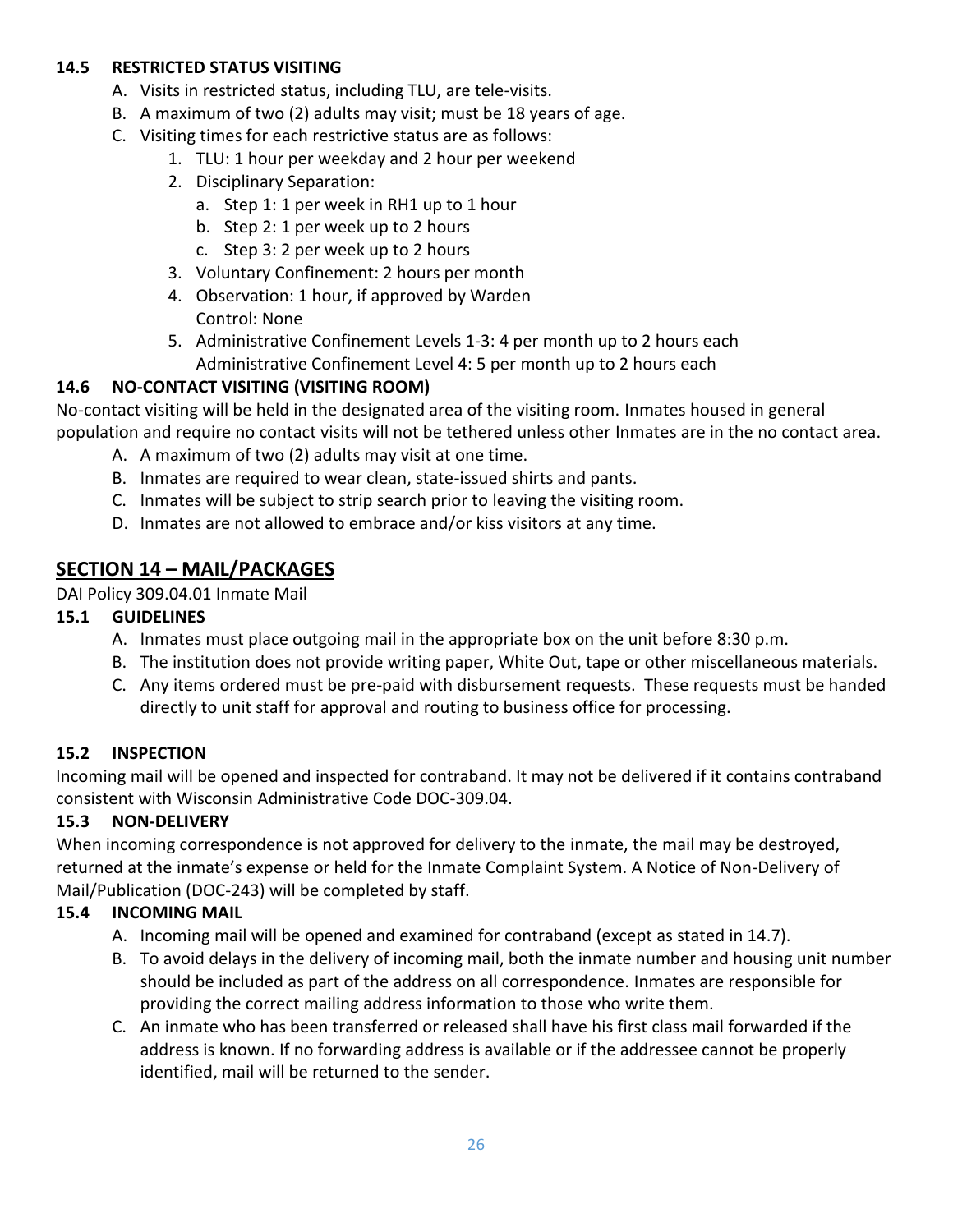#### <span id="page-26-0"></span>**15.5 OUTGOING MAIL**

- A. Outgoing mail shall be sealed, except for inmate -to- inmate mail and mail where a check is required to be placed in the envelope (refer to section 14.6).
- B. A legible and complete sender and return address is required (refer to section 14.4).
- C. All outgoing #10 envelopes or greeting card envelopes must contain pre-paid postage from the approved vendors.
- D. Only address and postage are allowed on the envelope.
- E. Disbursement requests to purchase postage through the CCI Mailroom will only be allowed for oversized #28 envelopes (10" x 15"). The exception to this is excess postage.
- F. If extra postage is needed, attach a disbursement request.
- G. The mailroom postage scale is the official weight of all mail. Mailroom staff will document on the disbursement request the proper postage.
- H. Plain greeting card envelopes or plain #10 envelopes purchased through vendor catalogs may only be used for personal use; NOT for mailing out of the institution.
- I. Food items may not be sent through the mail.

#### <span id="page-26-1"></span>**15.6 INMATE-TO-INMATE MAIL**

- A. Correspondence between Inmates, including within the institution, must be processed through the U.S. Post Office and must have appropriate postage. This includes legal mail.
- B. Incoming and outgoing inmate -to- inmate mail will be monitored.
- C. Inmate-to- inmate mail will be submitted for mailing unsealed so staff may determine content without damage to the envelope. If the envelope is submitted sealed, it will be opened by staff in the inmate's presence or returned to the inmate.
- D. Inmate-to- inmate mail with notations on the envelope or its contents indicating "legal mail" will NOT be excluded from review.
- E. The return address on the envelope must contain the inmate's full name, DOC number, full name of the institution and the institution address.
- F. Envelopes without this information will be returned to the sending inmate.
- G. If the sending inmate cannot be identified by the envelope, and staff cannot determine who the sender is by opening the envelope, it will be disposed of.
- H. No nicknames, aliases, or titles are allowed.
- I. Property items may not be sent from one inmate to another inmate. Inmates found attempting to do this may be issued a conduct report for unauthorized transfer of property.

#### <span id="page-26-2"></span>**15.7 EXEMPT COMMUNICATION AND CORRESPONDENCE**

- A. Institution staff may not open or read for inspection mail sent by an inmate to any of the parties listed below unless the security director has reason to believe that the mail contains contraband.
- B. Institution staff may open mail received by an inmate from any of these parties in the presence of the inmate.
- C. Staff may inspect the document but only to the extent necessary to determine if the mail contains contraband, or if the purpose is misrepresented.
- D. Staff may read the mail if staff has reason to believe it is other than a legal document.
- E. This applies to mail that is clearly identifiable as being from one or more of the following parties:
	- An Attorney
	- The Governor of Wisconsin
	- Members of the Wisconsin Legislature
	- Members of the United States Congress
	- The Secretary of the Department
	- The Administrator of the Division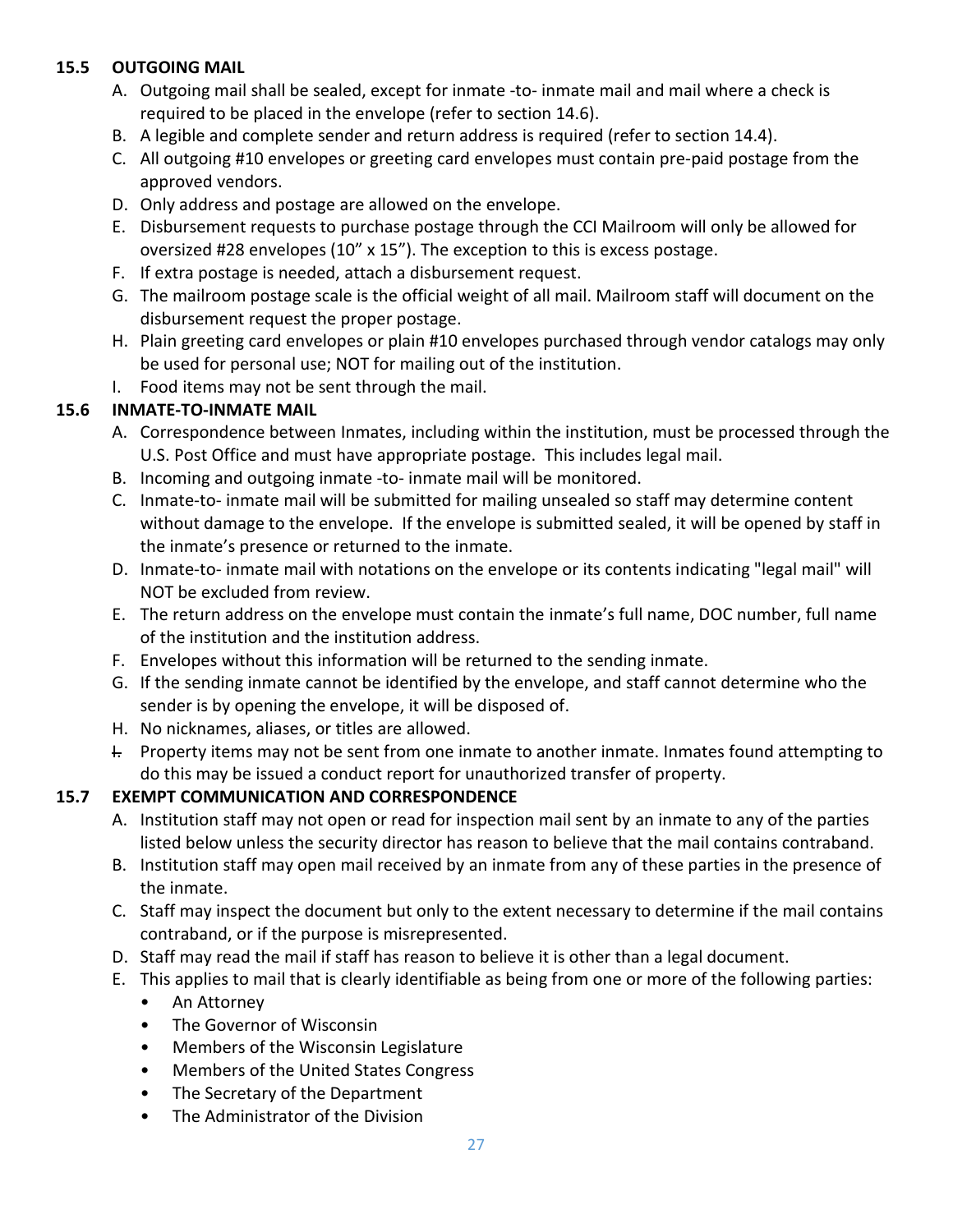- The Attorney General or an Assistant Attorney General of Wisconsin
- An Investigative Agency of the Federal Government
- The Clerk or Judge of any State or Federal Court
- The President of the United States

### <span id="page-27-0"></span>**15.8 ATTORNEY/INMATE MAIL**

- A. Mail between attorneys and Inmates will be opened by staff for inspection in the presence of the inmate.
- B. Such mail must be readily identifiable as from or to attorneys.

### <span id="page-27-1"></span>**15.9 PORNOGRAPHY**

- A. Pornographic materials received in the institution will not be delivered to Inmates.
- B. Refer to DAI 309.00.50

### <span id="page-27-2"></span>**SECTION 16 – PERSONAL PROPERTY**

DAI Policy 309.20.03 and attachments A B C

### <span id="page-27-3"></span>**16.1 GUIDELINES**

- A. Allowable items and limits are on the property inventory and in DAI 309.20.03 and attachments.
- B. All items must be used as intended.
- C. Purchases may be made through the Property/Hobby Vendor Catalogs or the Canteen Vendor Menu.
- D. One and a half times the Canteen dollar limit is allowed in possession at a time.
- E. All personal property (excluding medically prescribed items, hobby materials, legal materials and electronic equipment) shall fit into a box measuring  $32'' \times 16'' \times 16''$  or 8,192 cubic inches.
- F. Inmates are required to examine all incoming items upon receipt in the presence of staff.
	- 1. If wrong size, color, or defect is noted during this examination, the item is returned to the Property/Hobby Vendor via the property room.
	- 2. Once the inmate takes possession of the item(s), the inmate is required to pay shipping for any returns.
- G. Original property labels found to be altered will be deemed contraband.

### <span id="page-27-4"></span>**16.2 SUNGLASSES**

- A. Inmates are allowed one (1) pair of sunglasses. Sunglasses must be purchased through the institution Property Vendor Catalogs. The exception is prescription sunglasses with HSU approval.
- B. Sunglasses may not be worn inside buildings and no mirror or reflective lenses are permitted.

### <span id="page-27-5"></span>**16.3 WATCH AND WATCH REPAIR**

- A. Inmates are allowed one (1) clear wristwatch.
- B. No watch repairing is permitted in the institution.
- C. Watch repairs may be sent out through the mailroom at the inmate's expense.

### <span id="page-27-6"></span>**16.4 WEDDING RING**

Married or widowed Inmates are permitted one (1) wedding ring not to exceed a value of \$75.00.

### <span id="page-27-7"></span>**16.5 PIERCINGS**

Piercings are not allowed. Inmates are not allowed to use anything to keep any piercing open.

### <span id="page-27-8"></span>**16.6 MUSICAL INSTRUMENTS**

Refer to DAI 309.20.03 Inmate Personal Property and Clothing.

### <span id="page-27-9"></span>**16.7 TYPEWRITERS**

- A. Typewriters may only be used in individual cells between the hours of 8:00 a.m. and 10:00 p.m.
- B. Typewriters may not be loaned to other Inmates.
- C. Typewriters may only be purchased through Canteen catalogs.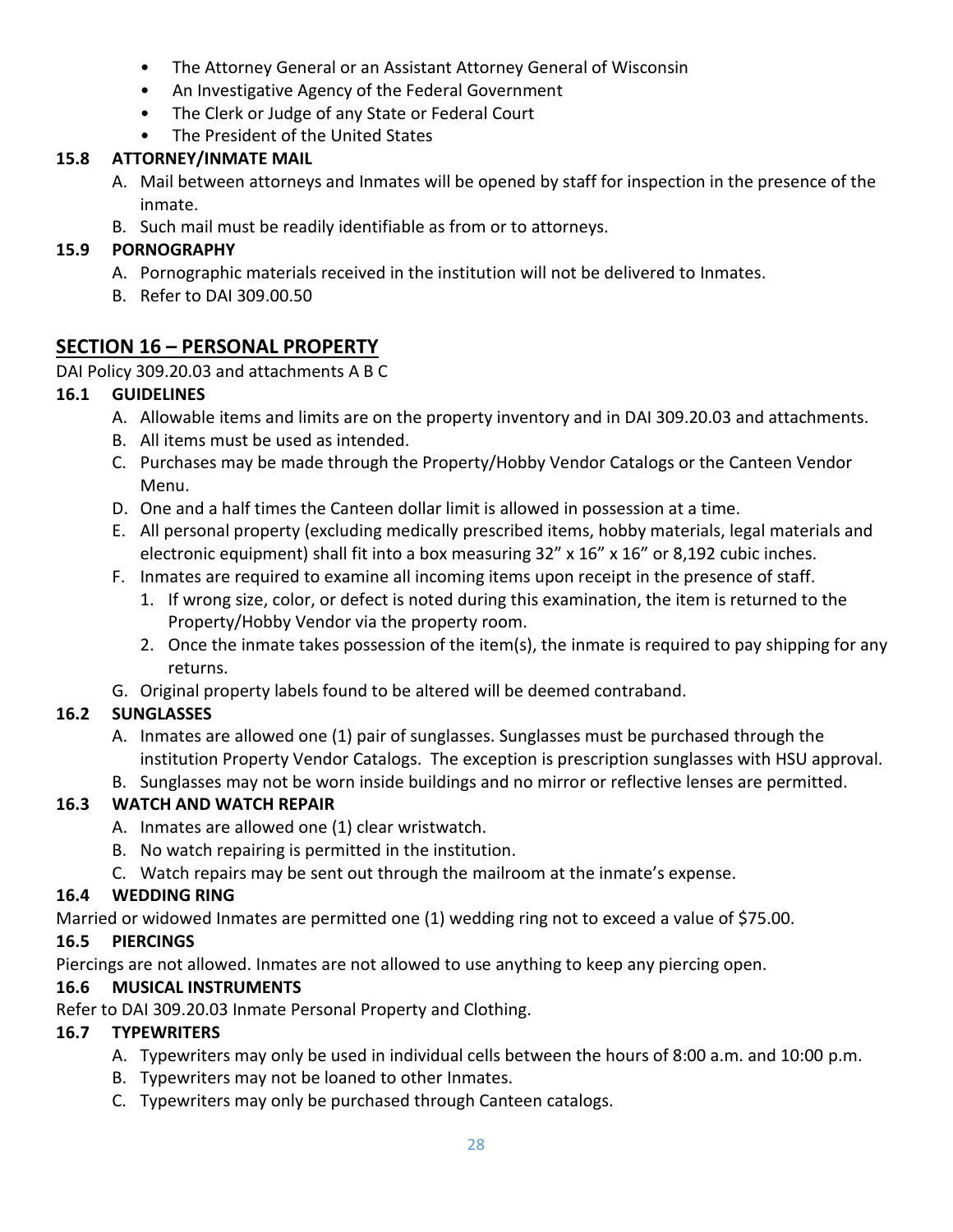#### <span id="page-28-0"></span>**16.8 DISPOSITION OF PROPERTY**

Unless it was a determination as part of a disciplinary hearing, Inmates may select one of the following options for disposal of their property:

- A. Have the property disposed of.
- B. Send the property out on a visit (electronics, eyewear, legal material, and hobby). If your item is not picked up within 30 days your property will be disposed of.
- C. Send the property out via common carrier.
- D. Disposals of televisions and radios will have a fee associated with them. The fee will be in accordance with the local recycling center.

#### <span id="page-28-1"></span>**16.9 PERSONAL BOOKS/MAGAZINES**

- A. Name and number of the inmate must be written in all personal books and magazines.
- B. Personal books and magazines without a name and number or with an altered name and/or number will be deemed contraband.
- C. The inmate will not be allowed to choose an option for disposal if deemed contraband.

### <span id="page-28-2"></span>**SECTION 17 – ELECTRONIC EQUIPMENT AND ACCESSORIES**

#### <span id="page-28-3"></span>**17.1 ELECTRONICS**

- A. Only a TV may be hooked to the institution antenna system.
- B. The antenna of a radio may not be connected with the TV antenna.
- C. Electronic equipment must be placed firmly on a flat surface. Equipment is not to be tied to; balanced on; or hanging from any items (e.g., beds, windows, etc.).
- D. Earphones/headsets are to be worn at all times when using any electronic equipment. Inmates with electronics and not earbuds/headphones will have their items confiscated until earbuds/headphones are purchased and received.
- E. Tablets are not to be connected to any other electronic.
- F. Each inmate is allowed one (1) personal extension cord that will be purchased through approved vendor catalogs.
- G. Inmate's name and number must be etched into all equipment by staff prior to taking possession.

#### <span id="page-28-4"></span>**17.2 TAMPER-EVIDENT SEALS**

All electronic equipment coming into the institution is required to be secured using tamper evident seals.

- A. This will include such items as televisions and radios, as well as other equipment in which contraband can be concealed.
- B. Any destruction, removal or alteration of the seals will result in a conduct report and the item may be confiscated.
- C. Worn/damaged seals should be reported to unit staff.

#### <span id="page-28-5"></span>**17.3 REPAIR OF ELECTRONICS**

- A. Repair of electronic equipment will not be done by Inmates or staff.
- B. Electronics may be sent to the original vendor for warranty service at the inmate's expense. Items replaced by the manufacturer under warranty must meet current specifications.
- C. Items in need of repair will be sent to mailroom/property with a note attached explaining the problem and description of needed repairs.
- D. The inmate will provide the address of the repair shop and will submit a disbursement request to cover the shipping and repair costs.
- E. All repaired electronics must be shipped directly from the repair facility.
- F. Electronics will be re-issued from the mailroom after they are returned from the repair shop.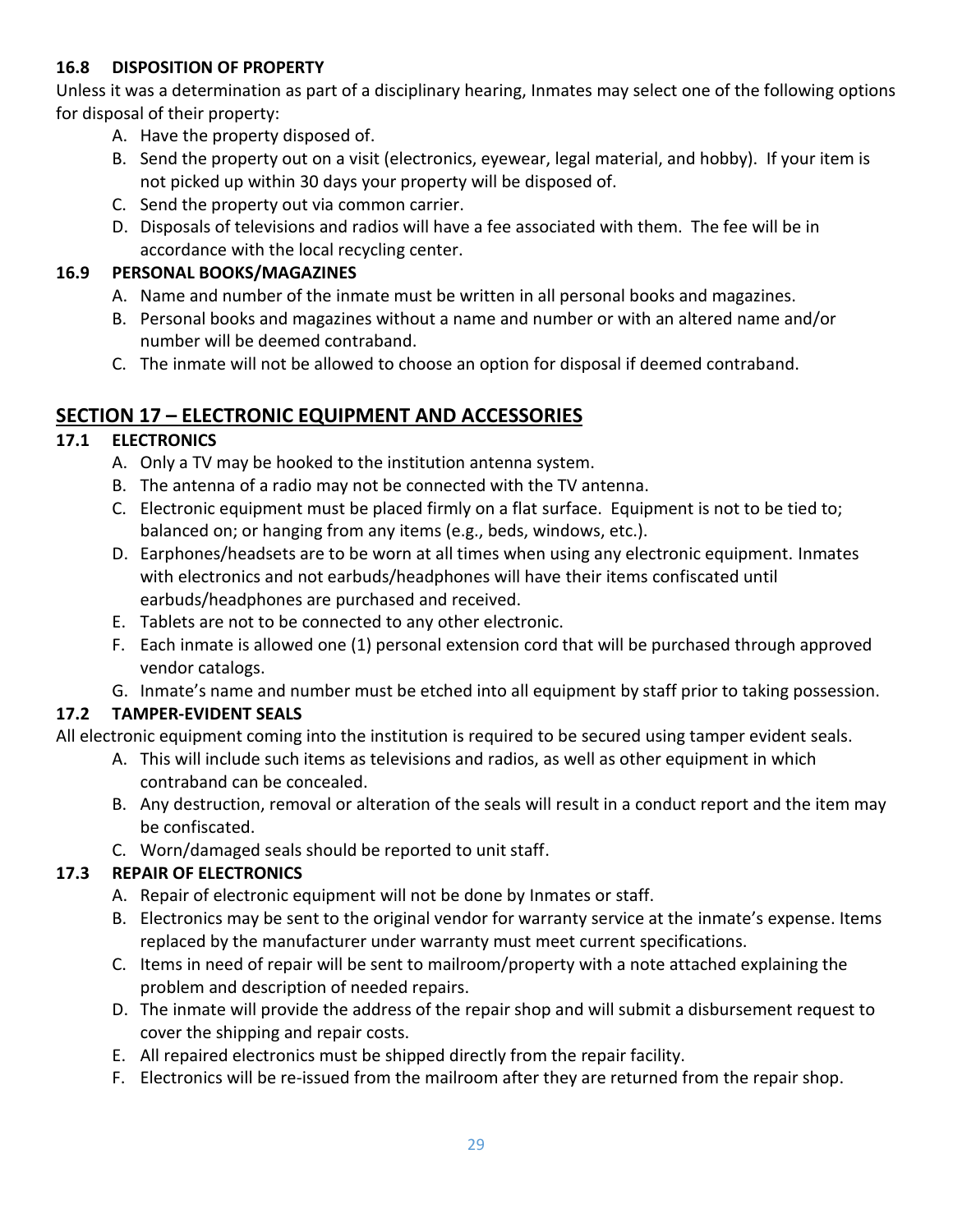### <span id="page-29-0"></span>**17.4 TV CABLES**

TV cables/cords must be purchased through approved vendor catalogs.

### <span id="page-29-1"></span>**SECTION 18 – CONDUCT REPORT DISPOSITIONS**

Unsafe items will be documented, photographed, and disposed of immediately. The decision regarding the remainder of property is processed is made by the Hearing Officer and will be documented on the DOC-84 at the end of the hearing. Conduct Report related contraband with be held for appeal process and disposed of at the discretion of the Security Director or designee.

#### <span id="page-29-2"></span>**18.1 ROOM CONFINEMENT (RC)**

Room confinement ends at 6:00 a.m. the day after imposed disposition (ex: 10 days RC, inmate is no longer on room confinement at 6:00 a.m. on day 11).

- A. During room confinement, Inmates are permitted to leave cell to:
	- 1. Shower per unit schedule.
	- 2. Attend work/school/program assignments, visits, attorney visits/calls, medical or psych, and religious services.
	- 3. Attend approved extra law library time except if you received a disciplinary sanction while attending extra law library time or have a loss of library disposition.
- B. During room confinement, Inmates are not permitted:
	- 1. To attend recreation, music, library, hobby, dayroom, religious studies, or have photos taken.
	- 2. Attend social activities.
	- 3. Use tier phones.
- C. Inmates serving room confinement will come out of their cells for all meals and receive trays and any medications and return to their cell with their tray.

#### <span id="page-29-3"></span>**18.2 LOSS OF ELECTRONIC PRIVILEGES**

- A. Inmates are not allowed to use any electronic equipment in their cells except for electric typewriters, fans and razors.
- B. Inmates on Loss of Electronics with a cellmate are not allowed to use their cellmate's electronics if the cellmate is not in the room.
- C. Dayroom television may be watched.

#### <span id="page-29-4"></span>**18.3 LOSS OF TELEPHONE**

- A. Not allowed to use phones.
- B. Emergency telephone calls are permitted with Corrections Program Supervisor approval.

#### <span id="page-29-5"></span>**18.4 LOSS OF RECREATION/LIBRARY PRIVILEGES**

Inmates are not permitted to attend or participate in recreation and/or library.

#### <span id="page-29-6"></span>**18.5 LOSS OF DAYROOM PRIVILEGES**

Inmates are not permitted to loiter, watch television or engage in any socializing in the dayroom.

### <span id="page-29-7"></span>**SECTION 19 – HEALTH SERVICES UNIT (HSU)**

#### <span id="page-29-8"></span>**19.1 PURPOSE**

- A. HSU staff can assist in several ways to help Inmates stay healthy.
	- 1. Provide information about health, wellness and individual concerns.
	- 2. Provide health care treatment if Inmates become sick or injured.
- B. Emergency medical treatment is available at all times.
- C. Copay may apply, refer to DAI Policy 316.00.01.
- D. Address copay disputes with Heath Service Manager.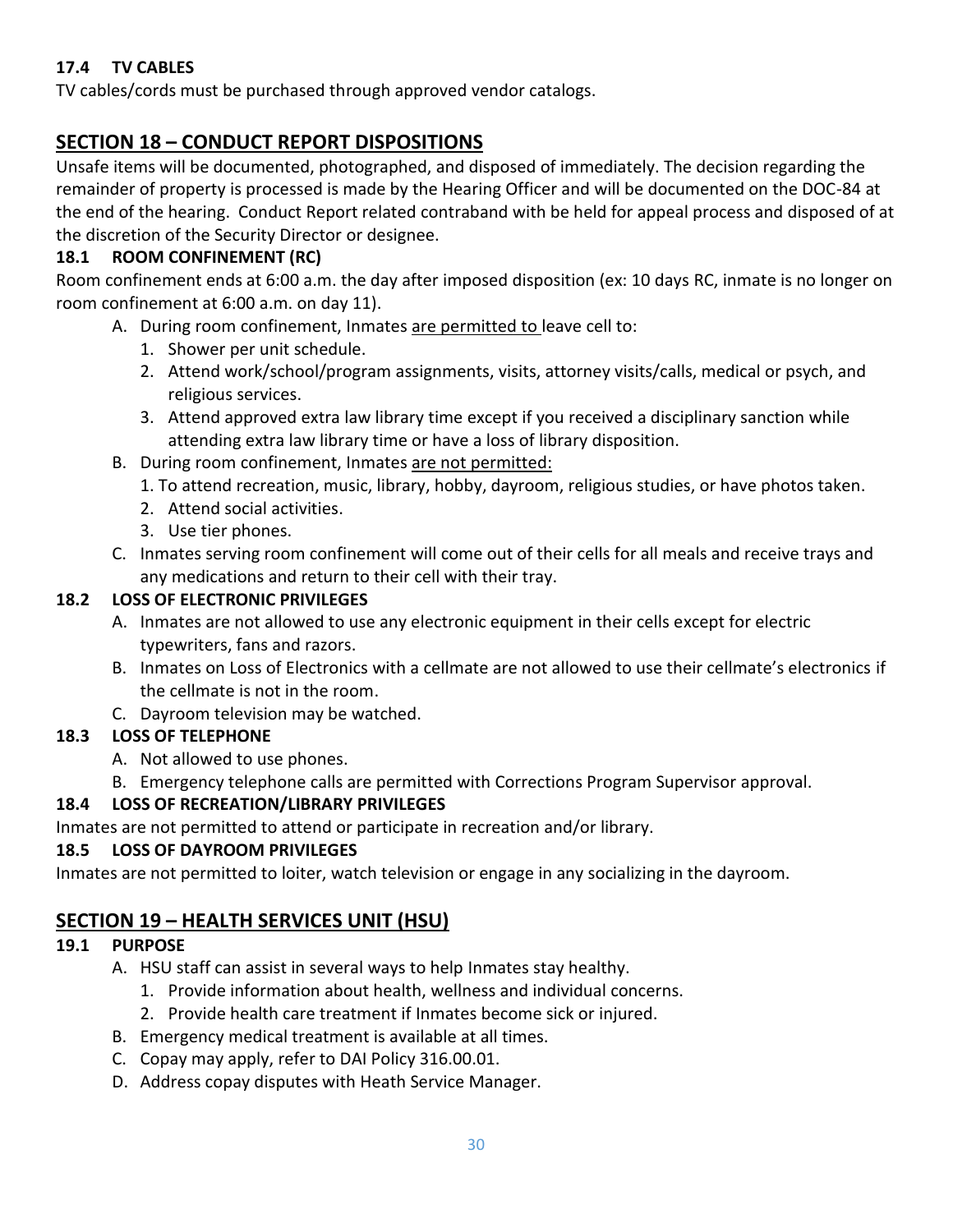#### <span id="page-30-0"></span>**19.2 WAITING AREA GENERAL GUIDELINES**

- A. Inmates are expected to wait quietly in the waiting area with no foul language or loud talking.
- B. Staff will call the inmate for appointment. Stay seated in the waiting area until that time.
- C. Do not approach Health Services staff other than those who pertain to the scheduled appointment.

### <span id="page-30-1"></span>**19.3 SICK CALL**

- A. Submit a blue Health Service Request (HSR) (DOC-3035) that is available on the housing unit and fill out completely. A health concern must be specified.
- B. Place the completed HSR in the HSU box located in the dayroom.
- C. If an appointment slip or response is not received in one or two business days, fill out another HSR and inform unit staff.
- D. Inmates must have a scheduled pass or be escorted by an officer to HSU.
- E. HSR slips are for health information only. Use appropriately.
- F. Inmates will be triaged by nursing staff before being seen by a doctor.

### <span id="page-30-2"></span>**19.4 EMERGENCIES**

Injured or very sick Inmates will immediately inform area staff. Inmates with urgent and emergent needs will be seen accordingly.

### <span id="page-30-3"></span>**19.5 MEDICATION**

Refer to DAI Policy 500.80.06 Obtaining Medications (EMR); DAI Policy 500.80.24 Medication/medical Supply Refill Requests

- A. Take all medications as directed. Inmates who have concerns regarding medication(s) or directions shall notify staff before consumption.
- B. Controlled medication:

Certain controlled medications are distributed on the housing units. Inmates will be informed by medical staff of how they will be receiving their medication(s).

- 1. If prescribed medication has not arrived, the inmate must notify the unit officer. This is the inmate's responsibility to track and follow.
- 2. An inmate should ensure his name is on the medication card and it is the correct medication.
- 3. Staff dispenses all controlled medication.
	- a. Inmates are expected to report to the officer station or designated area at breakfast, lunch, supper and bedtime to either take or refuse all controlled medications.
	- b. Inmates do not need to report to refuse PRN (as needed) medication.
- C. Refills:

### Plan accordingly

- 1. Inmates are responsible for requesting non-controlled medication refills. Refills must be requested five (5) to seven (7) business days prior to the last dose being taken.
- 2. Complete a Medication/Medical Supply Refill Request (DOC-3035C) including the name of the medication.
- 3. If more than one medication needs to be refilled, put up to six (6) on one DOC-3035C.
- 4. Inmates must submit an HSR to HSU and notify unit staff if refill has not been received immediately.
- 5. If the prescription has expired, the inmate will need to be seen by the nurse or doctor before it can be renewed.
- D. New prescriptions:
	- 1. Inmates beginning a new medication should follow the prescribed instructions from HSU staff.
	- 2. In some instances, medication may be received from Central Pharmacy Services and could take up to five (5) business days.
- E. Non-controlled/over-the-counter medications: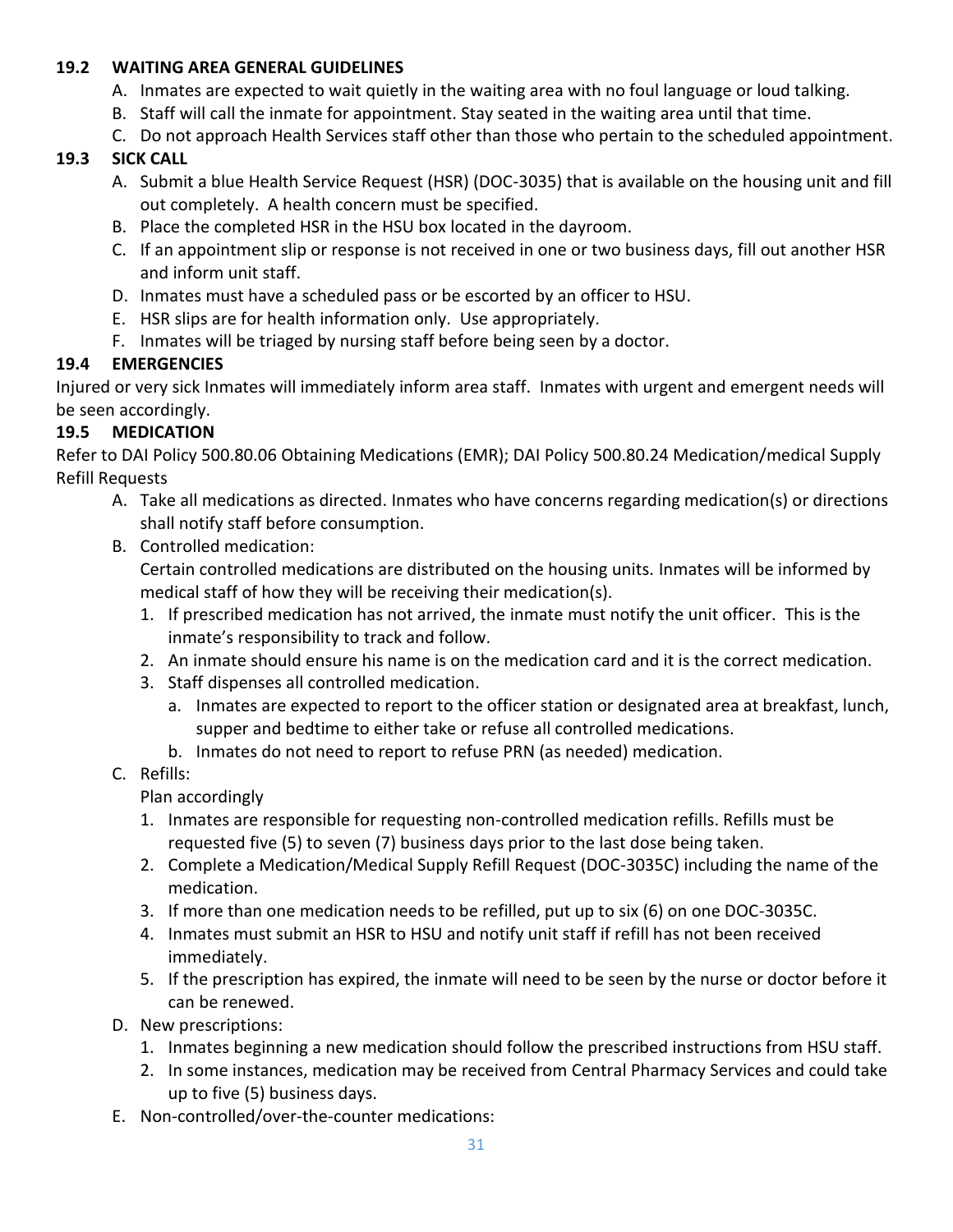- 1. Keep all medications in the original packages and locked in the locker.
- 2. Do not share medications with others.
- 3. Return all unused medications to unit staff or HSU.
- 4. Some medications are available through the institution canteen unless the inmate is housed in Restrictive Housing.
- 5. If an inmate has no funds, a sick call visit may be requested and will be subject to copay.

### <span id="page-31-0"></span>**19.6 DENTAL SERVICES**

Dental needs are identified and discussed at Dodge Correctional Institution.

- A. Examples of services that may be provided: (Refer to POC-14 Dental Services available during incarceration)
	- 1. Getting a tooth fixed with a filling.
	- 2. Getting a tooth pulled (extracted).
	- 3. Receiving medically necessary oral surgery procedures.
	- 4. Getting a new or replacement denture or partial. Dentures and partials take more than one visit to complete.
	- 5. Having a denture or partial repaired. Eligibility for partials and the type of partial to be made will be determined by the treating dentist.
	- 6. Having teeth cleaned.
- B. Examples of services NOT provided:
	- 1. Teeth whitening (bleaching)
	- 2. Braces
	- 3. Gold crowns
	- 4. Caps
- C. Appointments:
	- 1. Inmates must submit a complete yellow Dental Service Request (DSR) (DOC-3392) to be seen. Do not use HSR forms.
		- a. Appointments are made based on the DSRs received by dental. Yellow DSR forms are located on the housing unit.
		- b. Be certain the form includes name, number, housing unit and a description of the problem.
		- c. Place completed DSR in the HSU box. The dental department is not staffed daily; do not send in more than one DSR, it will slow down processing and scheduling.
	- 2. Due to the large number of dental requests, Inmates may have to wait several months to get routine dental appointments or teeth cleanings.
	- 3. Being on a wait list does not prevent transfer or release.
	- 4. Inmates must track their own preventative care. Reminders will not be sent.
- D. The treating dentist determines how and when a need will be treated.
- E. Inmates with an urgent dental need should contact unit staff. Urgent dental needs include:
	- 1. Severe dental pain.
	- 2. Broken jaw.
	- 3. Bleeding that does not stop; this may occur after a tooth extraction.
	- 4. Swollen jaw, throat or cheek.
- F. Inmates with non-urgent dental needs should submit a DSR. Non-urgent dental needs include:
	- 1. Broken fillings.
	- 2. Chipped teeth.
	- 3. Decayed teeth.
	- 4. Bleeding gums.
	- 5. Problems that have been present for a long time.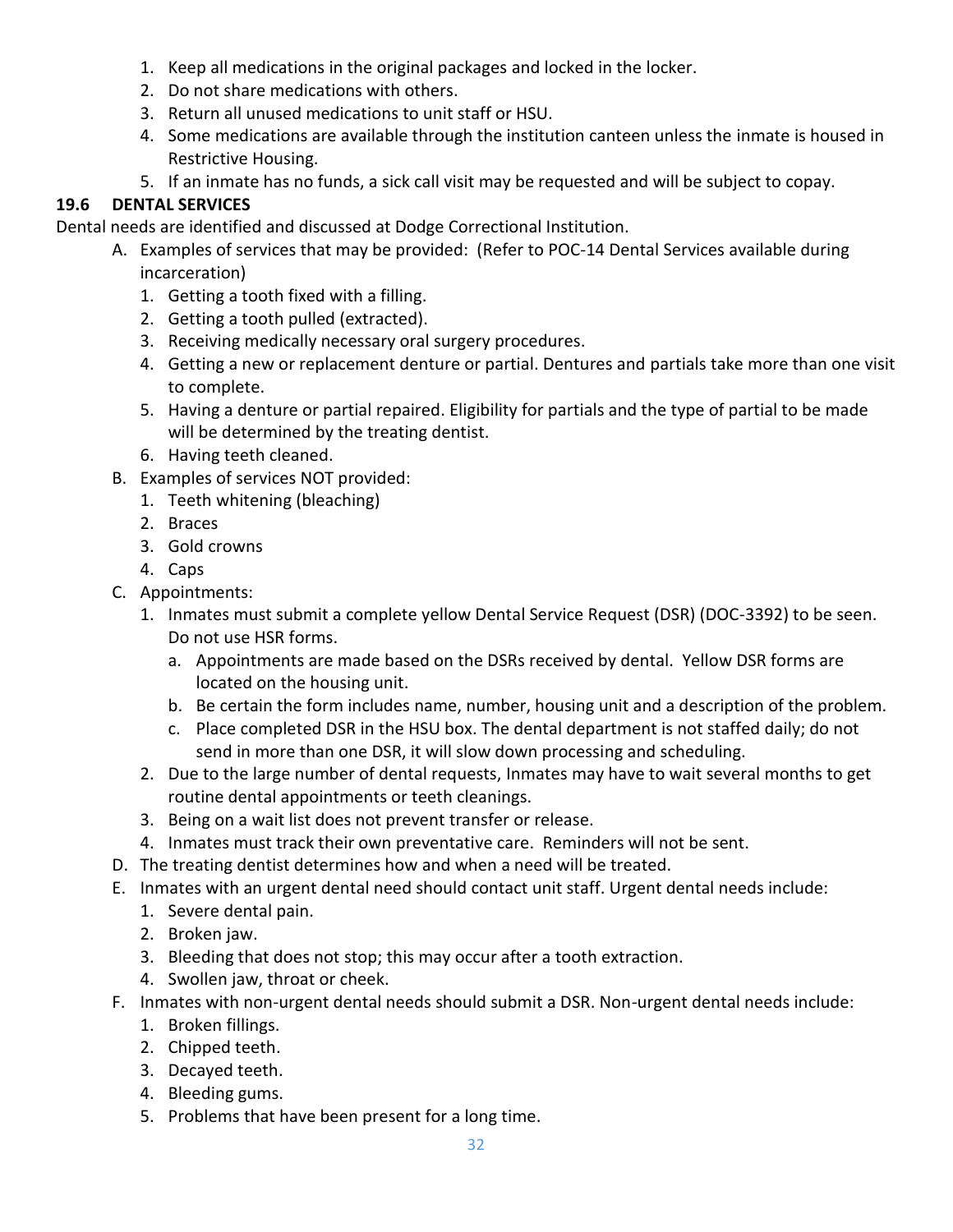#### <span id="page-32-0"></span>**19.7 EYE EXAMS**

- A. To request an eye exam, fill out an HSR. Place completed HSR in the HSU box. Optometry is not staffed daily, do not send in more than one request, it will slow down processing and scheduling.
- B. Inmates may have to wait to get an appointment. A pass will be sent on the day of the appointment.
- C. Being on a wait list does not prevent transfer or release.

### <span id="page-32-1"></span>**SECTION 20 – PSYCHOLOGICAL SERVICES UNIT (PSU)**

Columbia Correctional Institution's Psychological Service Unit (PSU) provides treatment, evaluations and referrals for individuals with mental health and emotional problems.

- A. To contact PSU for any clinical issues, complete a green Psychological Service Request (PSR) (DOC-3035B) with detailed information about the specific problem or question you have and place it in the HSU box. This procedure ensures the highest level of confidentiality available within the DOC.
- B. PSU responds to all inmate requests for services based on PSU staff determination of the priority of that request. PSU also provides crisis interventions as deemed necessary and appropriate by PSU staff.
- C. PSU provides both group and individual therapy. These services are offered on a limited basis dependent on the availability of staff and PSU determined mental health needs of the individual. There is no medical copay charge for PSU services.
- D. Evaluations (for any reason) are conducted only at the discretion of PSU and/or the request of DOC staff, such as Re-Classification, Parole Commission or Social Services. Evaluations are not completed at an inmate's request.
- E. Inmates may request a review of their Psychological Services file. File reviews will be completed within thirty (30) calendar days from the date the request is received. If you miss your scheduled session due to misconduct or it is your responsibility to submit a request to be rescheduled. Rescheduled appointments will occur within 30 days of PSU staff receiving the request.
- F. All housing units have assigned PSU clinicians. The clinician assigned to your current housing unit is considered to be your assigned primary PSU treatment provider. Mental health related concerns should be addressed with your current assigned clinician prior to contacting the PSU supervisor. Reassignment of Inmates to a different clinician's caseload is rare and determined at the discretion of the PSU supervisor.

### <span id="page-32-2"></span>**SECTION 21 – ASSIGNMENTS**

Refer to DAI 309.00.01 Inmate Work Placement and DAI 309.55.01 Inmate Compensation Plan.

#### <span id="page-32-3"></span>**21.1 WORK ASSIGNMENTS**

A. Pay ranges and hourly pay table:

| Pay Range                       | <b>Hourly Pay</b> |
|---------------------------------|-------------------|
| <b>Involuntarily Unassigned</b> | \$0.05            |
| 1                               | \$0.12            |
| 2                               | \$0.19            |
| 3A (education/program)          | \$0.15            |
| 3                               | \$0.26            |
| Δ                               | \$0.35            |
| 5                               | \$0.42            |

1. TLU and protective status Inmates shall continue to be paid at the same rate they were paid immediately prior to being placed in that status.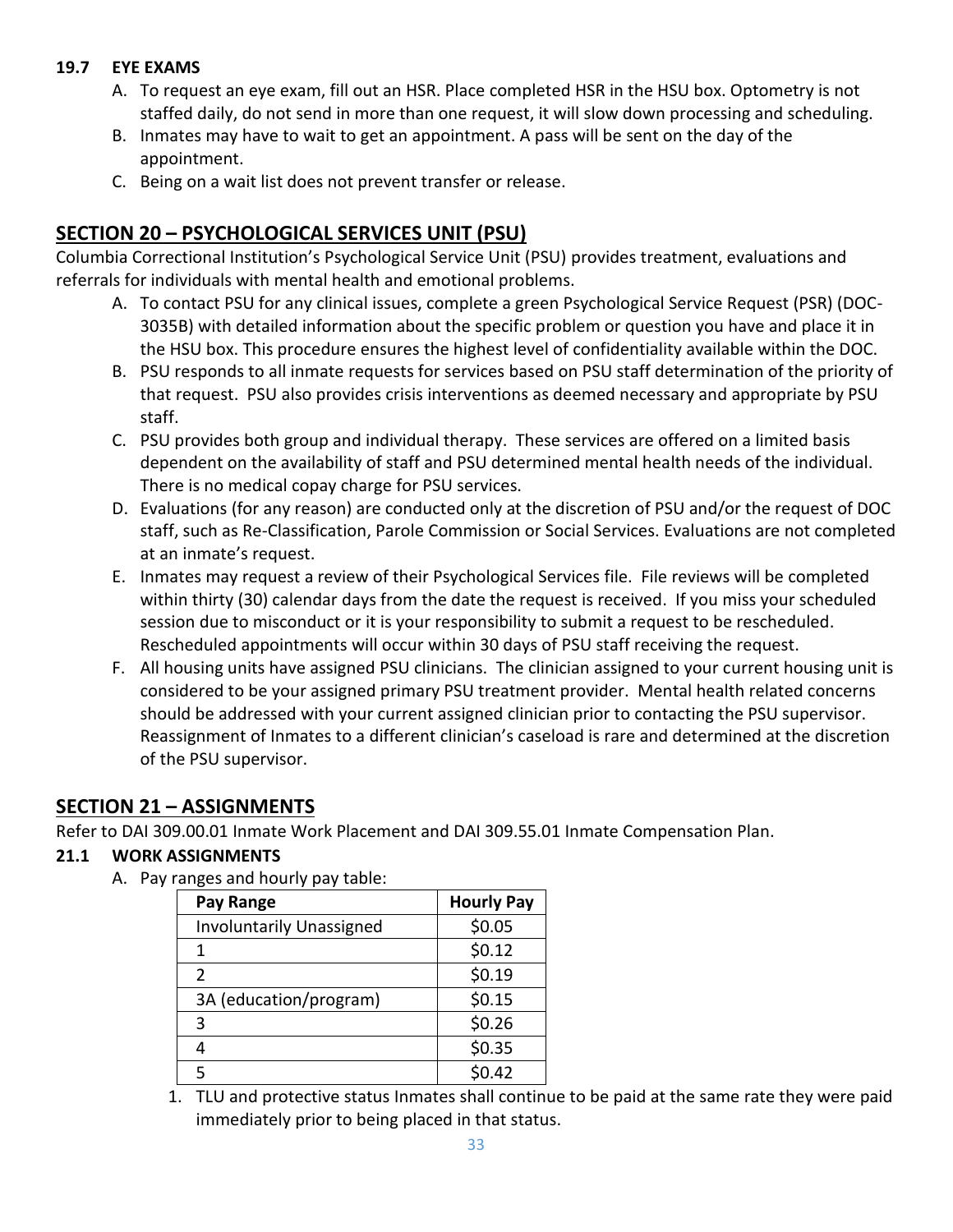- 2. See 309.55.02 Lay-in and Sick Cell Status for pay information.
- 3. Inmates are not paid while in the following status:
	- OCO (out to court)
	- Lay-In
	- Voluntary Unassigned
	- Disciplinary Separation
- B. Work assignment hours and pay range information are available from the work assignment supervisor.
- C. Inmates with an Assessment and Evaluation (A&E) school need are not allowed to have a paid work assignment. Inmates that have an A&E need for school and are on a school waiting list may contact the Education Director for an exception to seek inmate work assignment.
- D. Pay periods are every two (2) weeks and Inmates in work areas will be paid according to the pay range for their work assignment. Pay is always two weeks behind.
- E. Inmates who accept work assignments and subsequently refuse to work or perform poor quality work may be subject to a conduct report. If the inmate is removed from his job, the inmate will be placed in voluntary unassigned status.
- F. Institution work assignments will be for a maximum of two (2) years.
- G. Inmates removed from an institution work assignment as a result of the two (2) year limitation may not be reassigned to that department for two (2) years.
- H. Inmates in work/program assignments shall wear appropriate clothing for job/program assignments. This includes Inmates assigned to maintenance.
- I. Inmates accepting work and program assignments are committed to the assignment for ninety (90) days.
	- 1. This may be waived if a staff member provides sufficient documentation for removal or change. This may include agreements between department heads to allow an inmate to move to a new job before the ninety (90) days have passed.
	- 2. After ninety (90) days, an inmate may request an assignment in a different area. The inmate may not change positions without the approval of the current supervisor.
	- 3. After ninety (90) days, an inmate may resign from an assignment by providing two week notice to the supervisor. The inmate will be placed in Involuntary Unassigned status at the end of the two week period.
	- 4. If an inmate resigns from an assignment before the end of the ninety (90) days they will be placed in Voluntary Unassigned status for ninety (90) days.

### <span id="page-33-0"></span>**21.2 BUREAU OF CORRECTIONAL ENTERPRISES (BCE) INDUSTRIES PRINT SHOP**

- A. Employment:
	- 1. Employment at Bureau of Correctional Enterprises Industries (BCE) Print Shop, for the majority of production jobs, begins with completing an application.
	- 2. Applications for BCE may be available on the housing unit or by sending an Interview/Information Request form to the industries supervisor's office. Certain eligibility requirements may apply.
- B. BCE Wages:
	- 1. The starting wage is twenty (20) cents per hour and the top wage is \$1.00 per hour.
	- 2. Individual compensation ranges will be determined according to industry policy.
	- 3. Overtime is paid at one and one-half (1.5) times the hourly rate.
- C. BCE Work Hours:
	- 1. Hours are based on shift scheduling, Monday through Friday, and may include overtime.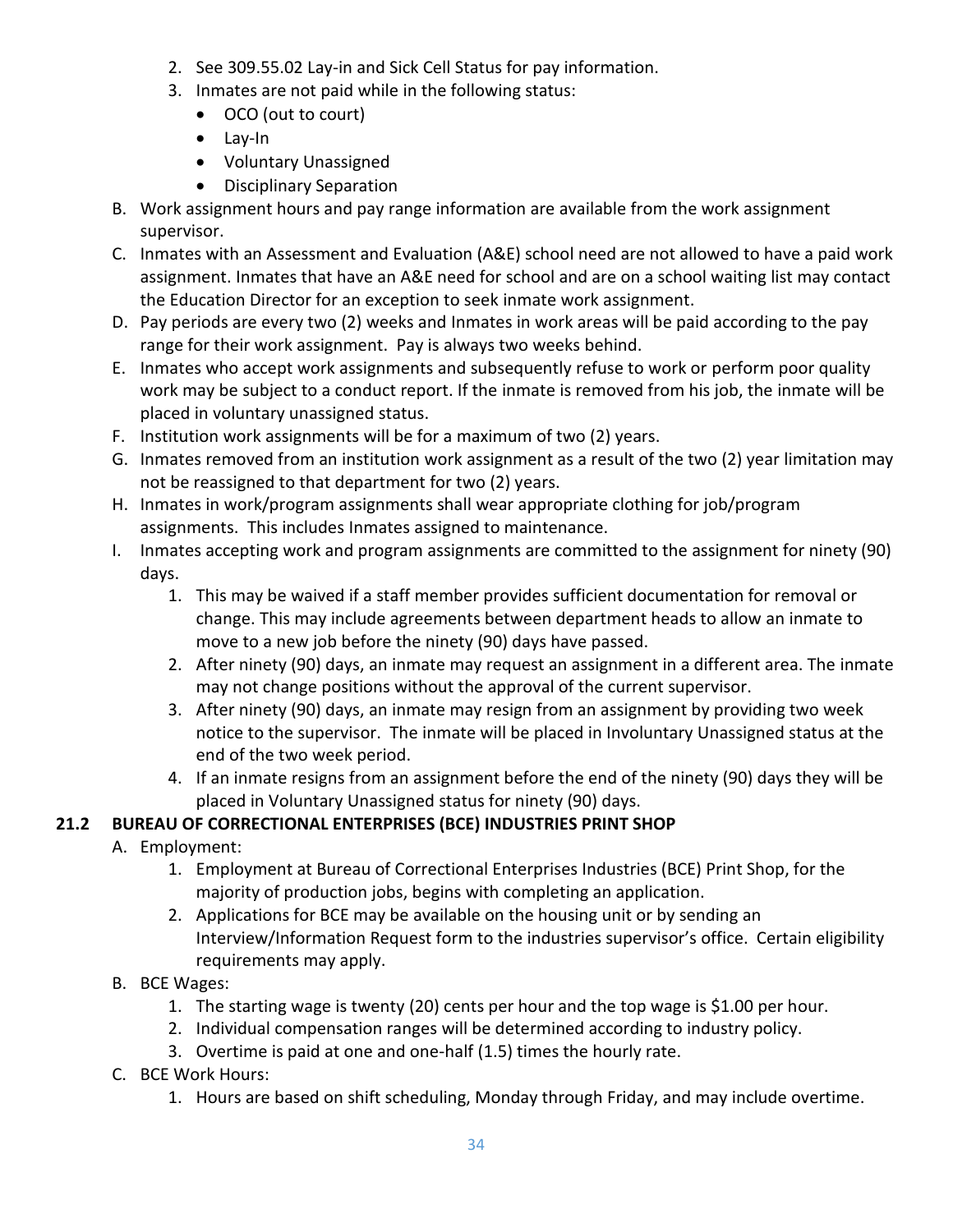- 2. Work hours will be assigned at the time of hiring and may be adjusted temporarily due to weather or other conditions.
- 3. Inmates are expected to limit their absences to essentials such as Reclassification Hearing, sick cell, Parole Commission Hearing, and/or social or psychological services.
- 4. Leisure-time activities such as recreation, library, and hobby are restricted to non-work hours.

### <span id="page-34-0"></span>**21.3 INVOLUNTARY UNASSIGNED**

Refer to DAI Policy 309.55.01 Inmate Compensation Plan

- A. Inmates who are eligible, available, and waiting for placement in approved work or program assignments are placed in this status.
- B. Inmates in Involuntary Unassigned status may be used for temporary work assignments, without additional pay. Inmates who refuse temporary work assignments may be subject to discipline for disobeying orders and may be placed into voluntary unassigned status.

### <span id="page-34-1"></span>**21.4 VOLUNTARY UNASSIGNED**

- A. Inmates who refuse or quit a work, program, or school assignment will be placed in Voluntary Unassigned status.
- B. Voluntary Unassigned status rules and restrictions:
	- 1. Inmates who refuse or are negatively removed from a work or full time paid program assignment will be placed in Voluntary Unassigned status and shall not be compensated for a minimum of ninety (90) days.
	- 2. The Warden/Designee may waive the ninety (90) days for an A&E identified program/educational need.
	- 3. It is the inmate's responsibility to request removal from Voluntary Unassigned status after ninety (90) days has passed by submitting an interview/information request to the Business Office. There is no back pay between the end of the ninety (90) days and the notification to the Business Office.

### <span id="page-34-2"></span>**21.5 LAY-IN AND SICK CELL STATUS**

Refer to DAI 309.55.02 Lay-In and Sick Cell Status

- A. Lay-In:
	- 1. An inmate requesting Lay-in shall report each day to the assignment to request Lay-in from the assignment supervisor. When an inmate is obviously ill or injured, housing unit staff will notify the assignment supervisor. Lay-in status will include cell confinement until the next work or program day. Lay-in is an unpaid status.
	- 2. The assignment supervisor will determine if Lay-in status is granted; monitor and track inmate requests for lay-in; and notify the housing unit of inmate Lay-in status.
	- 3. On the third consecutive day of Lay-in, the assignment supervisor shall notify HSU that the inmate is to be seen. HSU shall have a face-to-face assessment with the inmate that day. Copayment will not apply. HSU staff will determine sick cell status, notify assignment supervisor and complete forms DOC-3332B and DOC-3504, if applicable.

#### B. Sick Cell:

- 1. Twenty four (24) hour room confinement.
- 2. Only HSU staff will place an inmate on sick cell.
- 3. Activity may be determined by HSU.
- 4. Sick cell pay status will not be in effect until the inmate is assessed by HSU.

### <span id="page-34-3"></span>**21.6 OBTAINING A WORK ASSIGNMENT**

DAI 309.00.01 Inmate Work Placement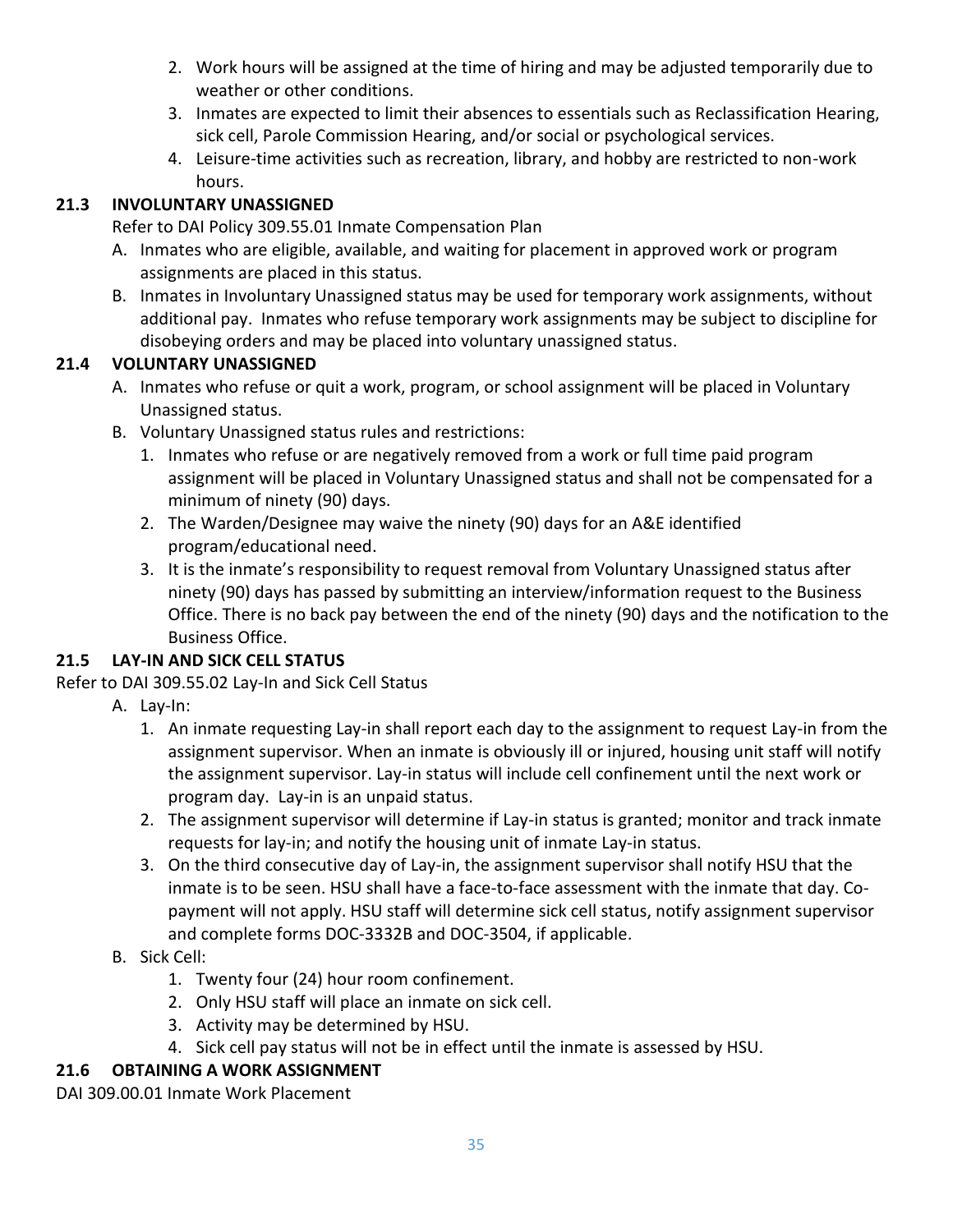Inmate job openings may be posted on Housing Units and listed on the institution channel, and will include job title, hours, pay range, and special skills.

- A. Persons interested in applying for the job will need to complete a DOC-2118 Offender Work Assignment Application.
	- 1. Complete the application form filling in all the blanks and providing as much detail about your prior work history that relates to the position as possible, including any applicable work history before incarceration.
	- 2. After completing the application form, send it to the work supervisor.
- B. The work supervisor will interview the top candidates based on a screening process including programming needs, education wait list, and past conduct report history. The top candidate will be selected for the position.
- C. The selected application will then be sent to the Security Supervisor liaison for consideration before offering the position. The application will then be returned to the work supervisor.
	- 1. If it is not approved the work supervisor will move on the next best candidate.
	- 2. If the application is approved the position will be offered to the candidate.
	- 3. Once the candidate accepts the position, the work supervisor will complete a DOC-1408 Inmate Work/Program Placement

### <span id="page-35-0"></span>**SECTION 22 – UNSANCTIONED ACTIVITIES**

#### <span id="page-35-1"></span>**22.1 PETITIONS AND MASS MEETINGS**

- A. Inmates are not permitted to initiate petitions within the institution or elicit the viewpoints of other Inmates for the purpose of completing a petition or any type of mass-signed document, except a group inmate complaint.
- B. Mass or group meetings of Inmates are not permitted in any building or on the grounds of the institution unless authorized by CCI administration.

#### <span id="page-35-2"></span>**22.2 SECURITY THREAT GROUPS**

#### Refer to Administrative Code DOC 303.24

Any inmate who intentionally participates in any activity with the purpose of identifying himself with a gang or other unauthorized group is guilty of an offense. Those Inmates who feel it necessary to belong to one of the disruptive groups are being put on notice.

- A. Any inmate found to be in possession of, wearing, manufacturing or distributing any gang-related materials will be addressed in accordance with the DOC disciplinary process.
- B. Inmates are not allowed to wear any items of clothing that symbolize a gang, whether by color and/or design. This includes but is not limited to the altering or wearing of clothing items listed below:
- C. Headgear worn to the left or right side of the head.
- D. Any pant or shirtsleeve worn shorter than its normal length.
- E. Items hanging out of the left or right pockets.
- F. Inmates are not allowed to have in their possession any written or printed material and/or literature that details the code of ethics or dogma of a gang or other group not specifically authorized for membership within this institution.
- G. Gang signing and tattooing are prohibited, as are publications, materials, graffiti and/or photographs with gang implications.

#### <span id="page-35-3"></span>**22.3 ROLE PLAYING GAMES**

Inmates are not allowed to have in their possession any written or printed material that details role playing games and/or activities not specifically authorized by this institution.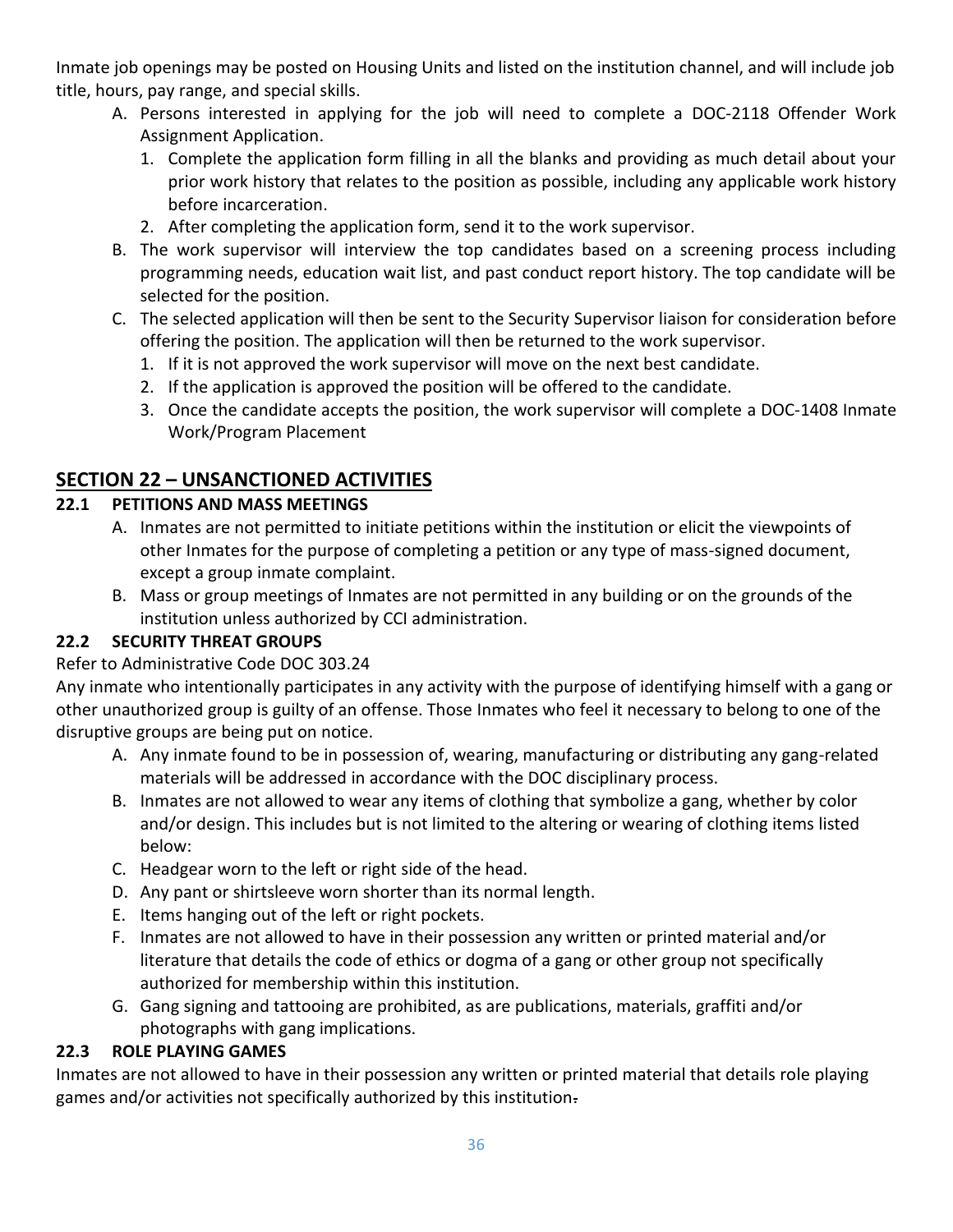### <span id="page-36-0"></span>**SECTION 23 – EDUCATION**

#### <span id="page-36-1"></span>**23.1 SCHOOL PROGRAMMING**

- A. Education offers the following programs
	- 1. Adult Basic Education (GED/HSED)
	- 2. English Language Learner/English Secondary Language (ELL/ESL)
- B. Vocational Program (see education guidelines)
- C. The National Civics Test is required for all GED and HSED Programming. Only students who are in the GED or HSED program will be allowed to take the test. The institution will not administer this test solely for immigration purposes
- D. Inmates with an A&E need will not be allowed to accept a job without Education Director's/Designee's approval.
- E. Any inmate may request school at any time by sending an Interview/Information Request form to the school. Placement is contingent on available space.
- F. Inmates will be assigned to classes as openings occur. Inmates will not be able to choose which teacher(s) they prefer.
- G. Inmates are expected to be at school on time. When the cell doors open Inmates are expected to be ready and leave their cells immediately. If this does not occur, cell doors will be closed and the inmate will be marked as refused school.
- H. Inmates who refuse school, TABE, GED test, or scheduling will be placed in Voluntary Unassigned status. Inmates may reapply for school after ninety (90) days and are placed at the bottom of the waiting list. Inmates placed on the waiting list will be placed in involuntary unassigned.
- I. See Education Handbook for more information.

### <span id="page-36-2"></span>**23.2 PHOTOCOPY SERVICES**

- A. Requests for photocopying should be submitted to the Education Department for screening.
- B. Copies are made at a cost of \$.15 per side (subject to change). A disbursement request must accompany all requests.
- C. Back-to-back copies are charged for each side.
- D. Multi-page copies on one page are not allowed.
- E. No altered documents or unnecessary materials will be copied.
- F. All copies must be done in their original size and format. Inmates will not be reimbursed for items outside the standard margins.
- G. Copying requests will be completed and returned as soon as reasonably possible based on institution needs and departmental workloads.
- H. The business office will inform the education staff of Inmates eligible for legal loans.
- I. No copyrighted materials will be copied without exclusive permission from the publisher.
- J. Completed copies will be returned by pass through the school.
- K. Restrictive Housing Property Officers deliver to Inmates in restrictive housing.

#### <span id="page-36-3"></span>**23.3 E-FILING**

- A. E-Filing requests should be submitted to the Education Department.
- B. E-Filing requests should not be combined; one submission per request.
- C. E-Filing documents must follow the following guidelines:
	- a. Document must be typed or handwritten so that it is easy to read:
		- i. Use black or dark blue ink; **do not use pencil**
		- ii. Use  $8\frac{1}{2}$  x 11" white paper
		- iii. Use only one side of each sheet of paper
		- iv. Leave a margin on the top, bottom, and both sides of the paper
	- b. Case title and case number are on the first page of each document.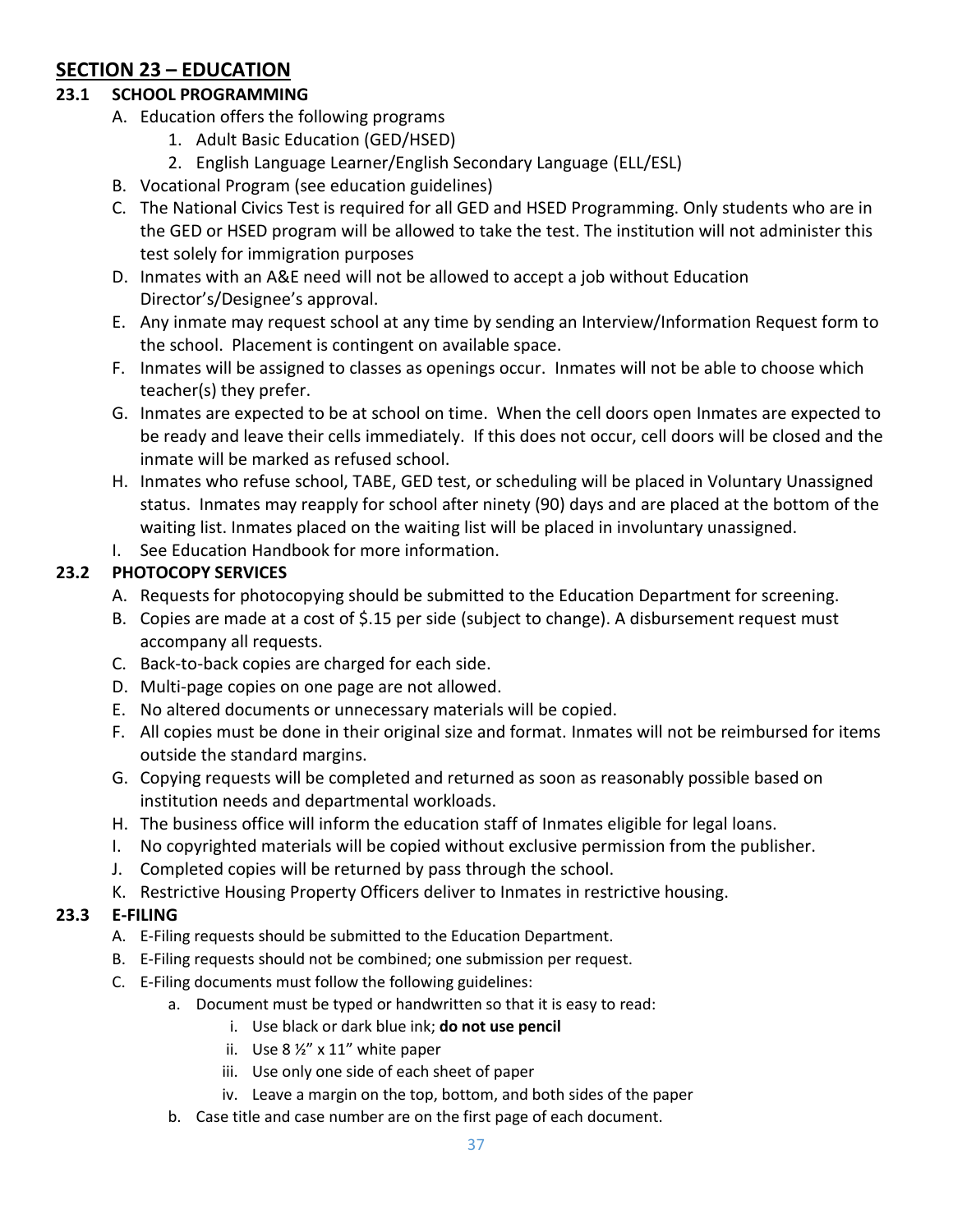- c. Document is signed, dated, and includes address.
- d. Document pages are loose and have no staples and no adhesive fastening them together.
- e. Document is in good condition with smooth, flat pages. Avoid folding, crumpling, creasing, curling, or tearing pages.
- f. Attachments are clearly labeled (A, B, C or 1, 2, 3) and in order.
- g. Document and attachments have been reviewed to remove any of the following confidential information to protect privacy:
	- i. Social security number should include only the last four digits
	- ii. Birthday should include only the year
	- iii. Minor children's names should include only their initials
	- iv. Financial account numbers should include only the last four digits
- h. Document is submitted by the Court's filing deadline.
- D. Documents are not e-filed on weekends or holidays, and sometimes cannot be e-filed on the date they are received by education. It may take several days before the Notice of Electronic Filing (NEF) is received.

#### <span id="page-37-0"></span>**SECTION 24 – LIBRARY**

#### <span id="page-37-1"></span>**24.1 GENERAL RULES**

- A. Books may be checked out for a period of two weeks. Book lists and magazines may be checked out for a period of three days.
- B. Books may be renewed once, prior to the due date, by making a written request to the library. Renewal is for two weeks. Book lists, magazine, and dictionaries may not be renewed.
- C. General Population Inmates may have six books and one magazine from the library.

#### <span id="page-37-2"></span>**24.2 REQUEST PROCEDURE**

- A. A list of available library materials plays on the institution channel, and a hard copy will be available on each unit. Requests are to be made from this list. Printed book lists may be purchased for fifteen (15) cents per page.
- B. Inmates may obtain a Library Materials Request form from unit staff. Requests must include name, DOC number, unit, cell, book title, and author. Requests must be sent no later than Tuesday night of each week. Requests received in the Library after Wednesday will be filled the following week.
- C. Inmates who have reached the publication limit shall not receive additional materials.
- D. Inmates may request to be put on a wait list for books currently checked out.
- E. Books are delivered to the units once each week.

#### <span id="page-37-3"></span>**24.3 RETURN PROCEDURE**

- A. All books are to be returned to the unit library drop box.
- B. Library materials are collected from the units once daily Monday-Friday prior to 9am.
- C. Inmates will have 48 hours to return late books after the first overdue notice is sent. A conduct report may be written and library privileges may be suspended. Inmate cells may be searched to locate overdue materials.
- D. Inmates with overdue material shall not receive new material from the library until the overdue material is returned.

#### <span id="page-37-4"></span>**24.4 DAMAGED LIBRARY MATERIAL**

- A. The Librarian will determine the condition of materials prior to delivery.
- B. The Librarian will assess materials returned for damage. If items are returned damaged, a conduct report may be written, the inmate may be charged restitution and may lose library privileges.
- C. Magazines damaged during circulation will not be allowed to circulate again.
- D. Payment of restitution does not entitle the inmate to ownership of the material.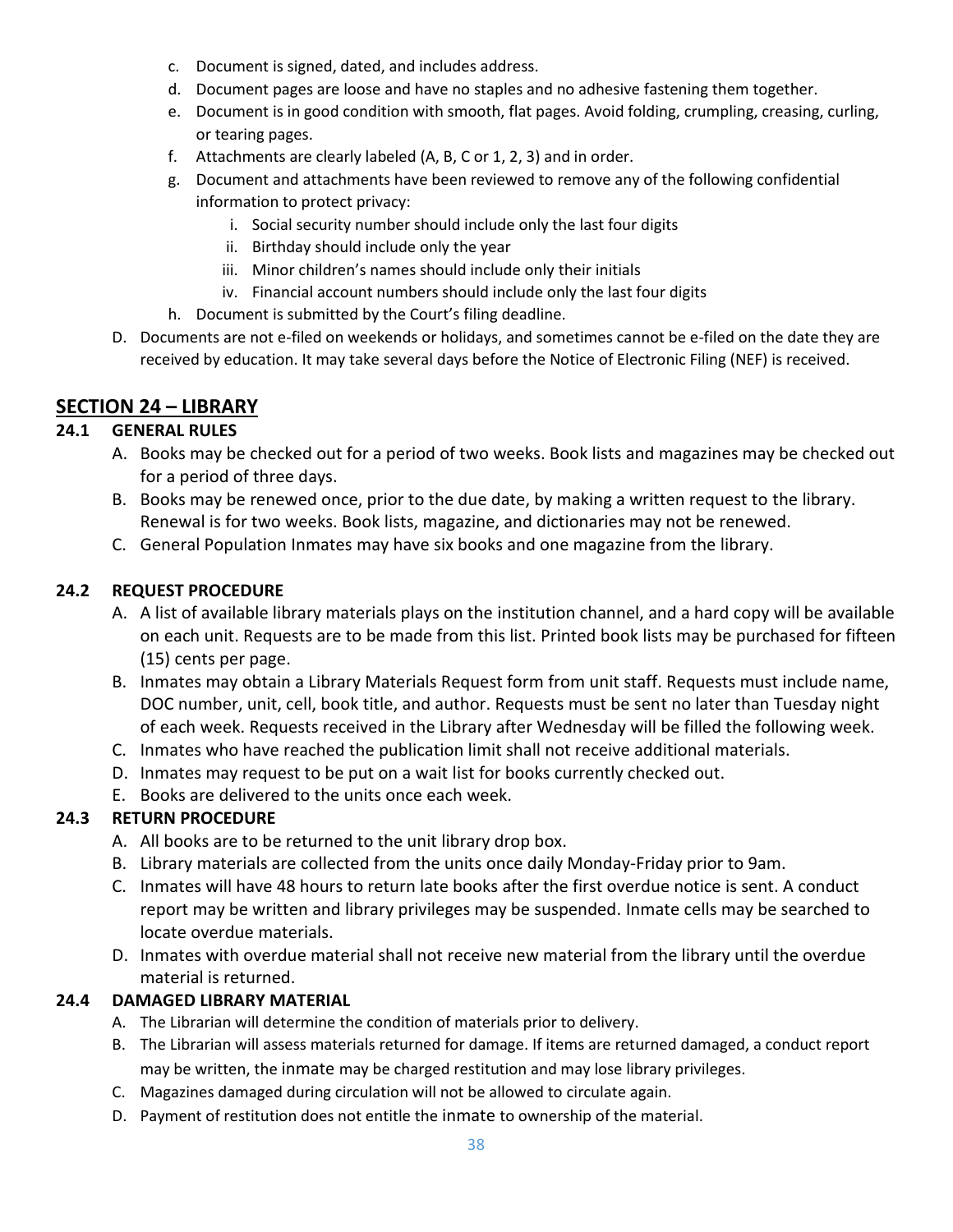#### <span id="page-38-0"></span>**24.5 LAW LIBRARY**

Refer to DAI Policy 309.15.01

- A. The Law Library operates during normal recreation hours.
- B. The Law Library has computers for legal research and legal documents.
- C. Completion of a DOC-2839 Access to OTIS Information and Technology Resource User Agreement is required prior to use of the Law Library. Access to the Law Library, computer, word processing, electronic forms, or any other electronic equipment will be denied if a signed agreement is not on file.
- D. Inmate-to- inmate Legal Assistance is allowed under the provisions of DAI Policy and CCI Procedure 309.15.01. Inmates are required to utilize the USPS to correspond and share documents with other Inmates. Inmates shall retain all envelopes associated with any legal correspondence sent to them from other Inmates. Transfer by other means shall be considered unauthorized transfer of property (DOC 303.40) and/or contraband-miscellaneous (DOC 303.47). Exchange of legal materials is not allowed in the library. Inmates should expect that any personal property in their possession may be inspected for compliance.
- E. CCI will not engage in the return of any legal materials willingly shared with another inmate should that inmate not have funds to return it, fails to return it, or is over allowable property limits.
- F. Compensation for inmate -to- inmate legal assistance is not allowed.
- G. Inmates may not enter the Law Library unless using the computers.
- H. Extra Law Library period access may be requested in writing to the CCI Librarian/designee. To qualify for extra Law Library periods Inmates will need to provide documentation that includes the court date and case number of a court deadline of 30 days or less. A pass will be issued if the extra time period meets the deadline requirements.

#### <span id="page-38-1"></span>**24.6 NOTARY SERVICES**

Refer to DAI Policy 300.00.56 Notary Services to Inmates.

Notary services are available in the library and on the Restrictive Housing Units. Send Notary requests to Education by Inmate Interview Request (DOC-0643)

### <span id="page-38-2"></span>**SECTION 25 – LEGAL INFORMATION**

Legal Assistance for Institutionalized Persons (LAIP) is available. Inmates must complete the forms, which are available in the law library desk book. These requests should be submitted to Program Services.

### <span id="page-38-3"></span>**SECTION 26 – FINANCIAL SERVICES**

Refer to DAI Policy 309.45.02 Inmate Trust System Deductions

#### <span id="page-38-4"></span>**26.1 CONTROL OF INMATE FUNDS**

All funds received by an inmate must be deposited in the inmate's general account and deductions will be made in accordance with DOC 309.45.02.

- A. Upon release to supervision, inmate funds are disbursed at the direction of the supervising agent.
- B. Inmates will receive a monthly statement printed on the first business day of the month showing the previous month's activity (this statement will go through institution mail).
- C. When requested, a Trust Account statement that includes all transaction activity for specified date range on the DOC-184 will be provided at the \$.15/page fee.
- D. Inmates who have work release funds will only be able to access them for specific things such as, but not limited to, financial/support obligations; release clothing and transportation; and/or educational needs upon release. (Note: because CCI is not a work release facility, funds can only be accessed upon approval of the Warden.)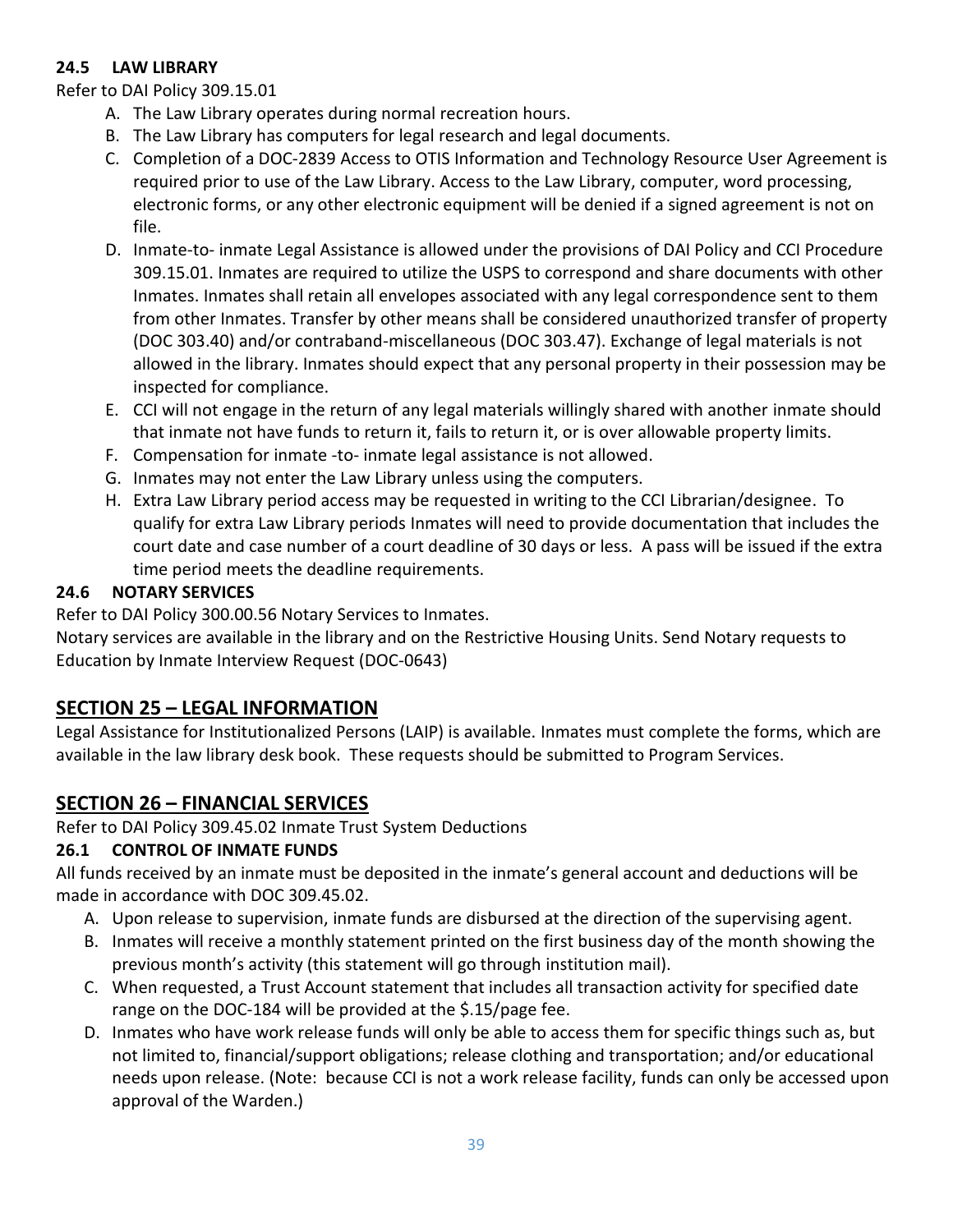#### <span id="page-39-0"></span>**26.2 ACCOUNT DISBURSEMENTS**

- A. A disbursement request (DOC-184) is to be used for all disbursements from an inmate's account. This includes check generating and non-check generating disbursements (e.g., savings transfers, additional postage, donations, photocopy charges, hobby and Canteen catalog purchases).
	- 1. Disbursements will be handed to unit staff for identification, verification, and approval.
	- 2. Disbursements without required signatures (two), will not be processed, but will be returned.
	- 3. Disbursements for approved vendors do not need an envelope.
	- 4. Disbursements for release clothing require the approval of the social worker.
	- 5. Disbursements for hobby orders require the approval of recreation staff.
- B. Inmates may be permitted to send funds from their general account to one close family member once every thirty (30) days if approved by staff.
	- 1. Disbursements to close family must be approved as follows:
		- a. \$25 or less approved by the housing unit staff
		- b. \$26 \$100 investigated and approved by social worker
		- c. \$101-\$499 investigated by the social worker; approved by Corrections Program Supervisor and agent.
		- d. \$500 or greater investigated by the social worker; approved by Corrections Program Supervisor and agent; forwarded to warden for final approval.
	- 2. The institution requires written verification of debts, obligations, or bills and an explanation of all disbursements in order to evaluate each request.
	- 3. Some of the factors considered will be the inmate's overall financial situation; debts and obligations in the community; support of family and dependents; the amount of purchases considering present circumstances; and needs upon release.
- C. Stop payment requests may be made on checks over sixty (60) days old.

#### <span id="page-39-1"></span>**26.3 RELEASE ACCOUNT**

- A. The Wisconsin Administrative Code requires that a release account be established for all Inmates. In accordance with DOC 309.466, 10% of all income earned by or received for the benefit of the inmate will be deposited into a segregated release account until the statutory limit has been reached.
- B. Prior to release, the DOC (social worker) may authorize the disbursement of release account funds for purposes that will aid the inmate's reintegration into the community or that will reimburse the department for incarceration costs, including legal loans and restitution.
- C. An inmate may deposit release account funds into an interest bearing release savings account established in the inmate's name only, and at a bank designated by the DOC.

#### <span id="page-39-2"></span>**26.4 INTEREST BEARING SAVINGS ACCOUNTS**

Inmates may elect to have general account funds transferred to interest bearing accounts established in the Inmates' names.

- A. Inmates must have social security cards on file to open savings accounts.
- B. Inmates are not permitted to initiate bank accounts.
- C. Inmates are allowed up to three (3) savings accounts (regular, release, work release).
- D. A savings account may be opened with a minimum \$50.00 deposit.
	- 1. To open a new account, complete a disbursement request indicating the amount of money to be deposited, and a U.S. Bank signature card.
	- 2. The completed form should be sent to the business office.
	- 3. Deposits and withdrawals will be done once per month. The minimum transaction is \$20.00. Emergency withdrawals may be permitted at other times upon the recommendation of the social worker and with the approval of the warden/designee.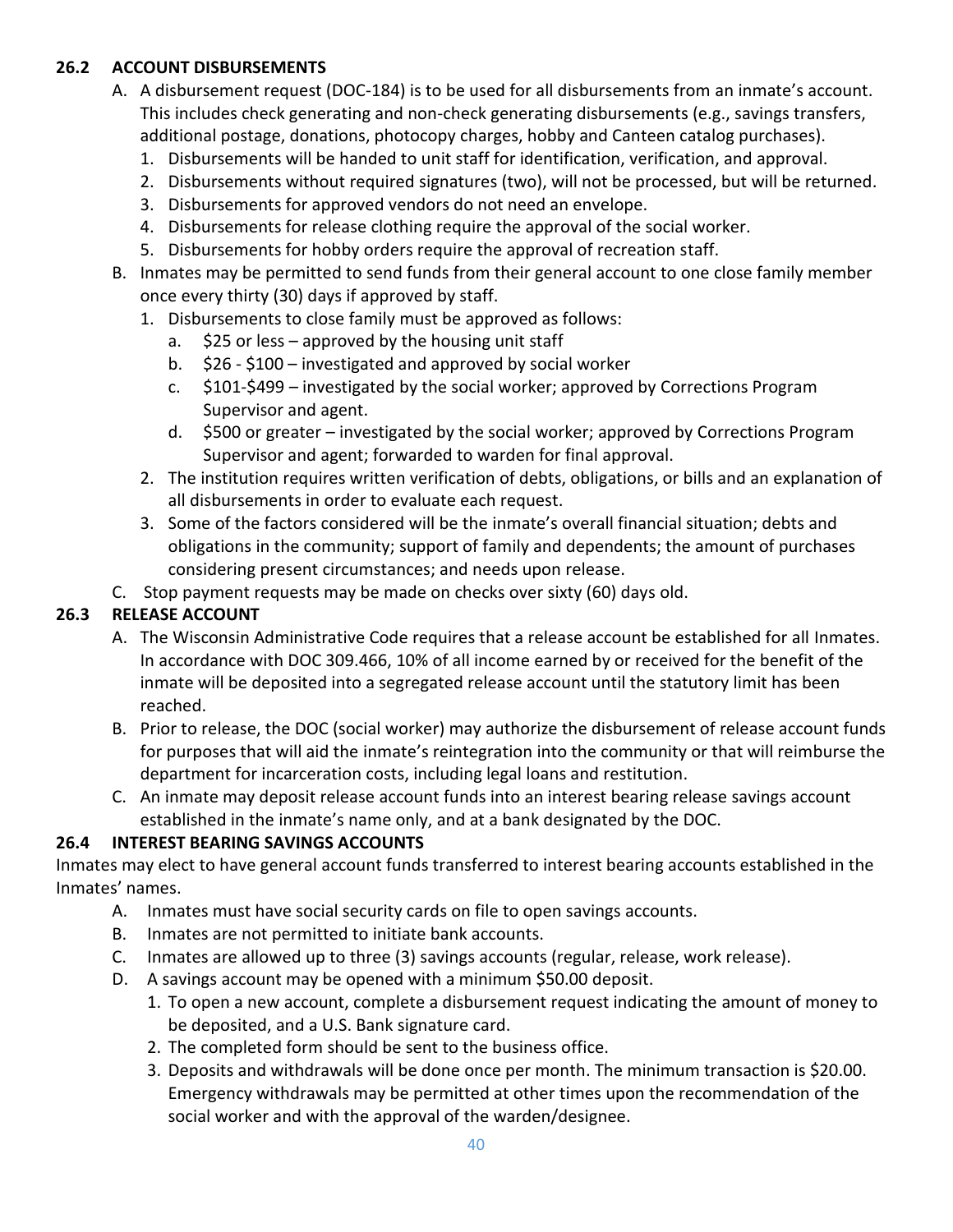- a. To make a deposit/withdrawal for an existing account, complete a disbursement request indicating the amount of money to be transacted.
- b. The completed form should be sent to the business office.
- 4. The savings account will earn the current rate of interest compounded daily and paid quarterly, with interest paid from the date of deposit to the date of withdrawal.
- 5. Savings accounts will be transferred to other Wisconsin DOC institutions upon transfer. Interest will not be lost because the same bank is being used.
- 6. Inmates must notify the business office thirty (30) days prior to release to close any savings accounts by completing disbursement requests.

#### <span id="page-40-0"></span>**26.5 SAVINGS BONDS**

Bonds will be retained by the institution until redeemed or until the time of release.

- A. Upon transfer, bonds will be forwarded to the next institution.
- B. Upon release, bonds will be disbursed under the direction of the supervising agent.
- C. Inmates are not allowed to purchase savings bonds.

#### <span id="page-40-1"></span>**26.6 CHARGE ACCOUNTS**

Inmates are not allowed to open charge accounts, possess charge cards, or possess charge card numbers.

### <span id="page-40-2"></span>**SECTION 27 – VENDOR CATALOGS FOR PROPERTY/HOBBY AND CANTEEN**

Refer to DAI Policy 309.20.03 Inmate Personal Property and Clothing and Attachments A, B, C

#### <span id="page-40-3"></span>**27.1 VENDOR CATALOGS FOR PROPERTY AND HOBBY**

- A. Inmates are allowed to order personal property and hobby materials from the Vendor Catalogs that are available on each housing unit.
- B. Property and Hobby catalogs are separate and have separate order forms. Orders must be on the correct form or they will be returned.
- C. Some catalog items may be purchased only by specific individuals (e.g. religious items). See DAI policy 309.61.02 Religious Property Chart.
	- 1. The business office processes vendor catalog orders once per week for property and once per month for hobby materials.
	- 2. Vendors pay all shipping costs.
	- 3. Items will be returned at the inmate's expense if defective unless the vendor provides a prepaid shipping label.
	- 4. Wrong size or color ordered by the inmate will be returned at the inmate's expense.
	- 5. The business office will process credits after they are received.
	- 6. Purchases through the Vendor Catalogs do not count against the institution Canteen dollar limit.
	- 7. Hobby orders must be approved by a Recreation Leader.

#### <span id="page-40-4"></span>**27.2 VENDOR CANTEEN**

- A. Institution Canteen privileges are provided bi-weekly. Inmates will be given the Canteen order form on the Friday before the assigned order week. Inmates must complete the Canteen order form and return to housing unit staff no later than the following Tuesday evening. Unit staff will deliver orders to the business office Monday evening allowing time for the business office to process Wednesday morning. Any changes to the canteen schedule/process will be posted.
- B. New arrivals to CCI will receive the menu for the housing unit they are assigned to. Menus will not be given with each order. Additional copies of the menu can be requested through the Business Office for \$0.15 per page.
- C. Orders will not exceed \$84.00 bi-weekly, \$42.00 weekly or the amount in the Canteen statement, whichever is less. If the maximum spending limit is exceeded, or there are insufficient funds, items will be removed at the discretion of the contracted canteen vendor.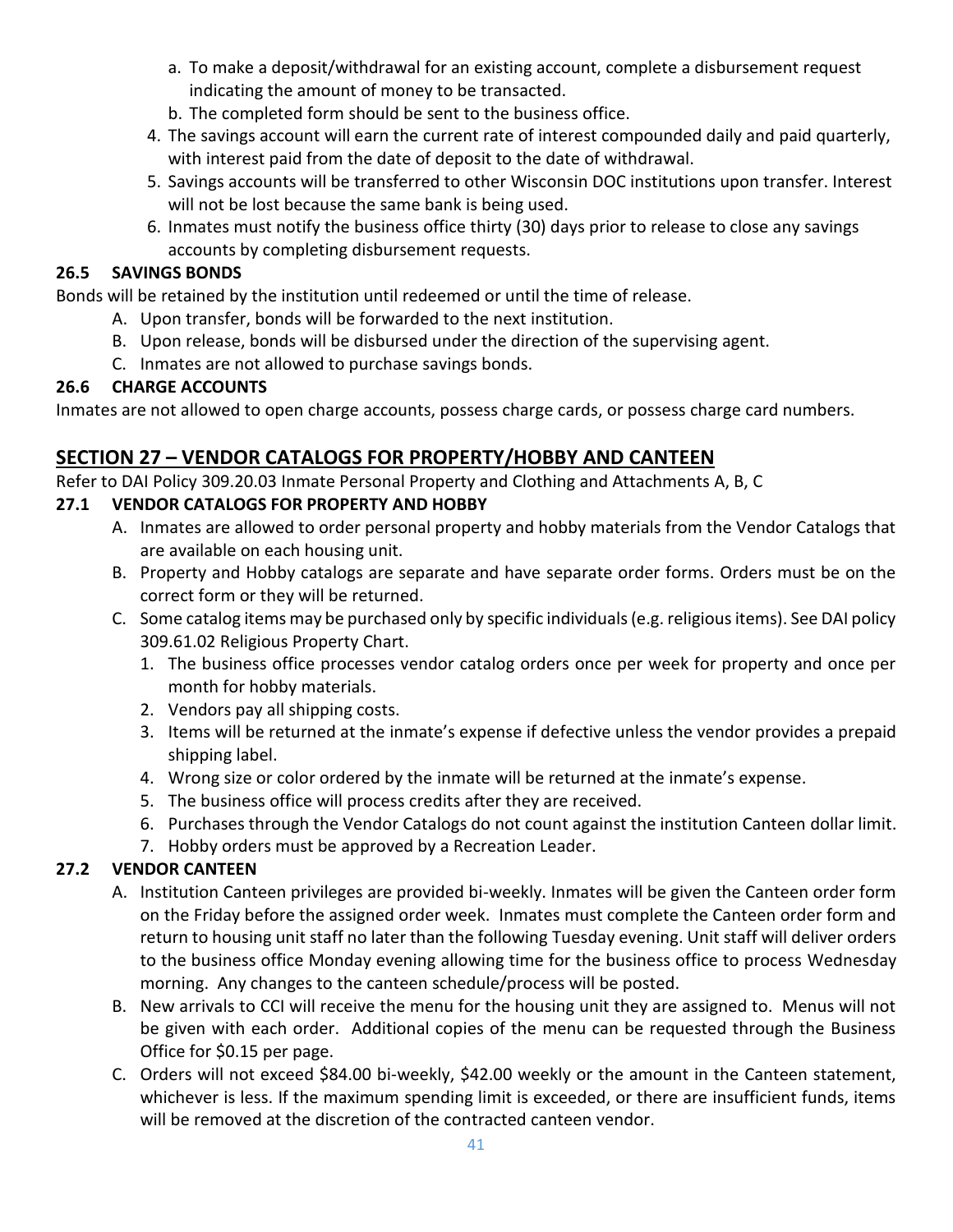- D. Canteen Ordering:
	- 1. Each inmate will be given one Canteen item/price list that they must keep.
	- 2. Allowable Canteen items are based on institution, housing unit, availability by vendor and inmate status.
	- 3. Housing unit staff will pass out a Canteen scan sheet along with account statements.
	- 4. Completed scan sheets will be picked up by housing unit staff on Tuesday, before second shift is complete.
	- 5. Sheets must remain flat, no tears, folds, creases, etc., so the scanner can read the order.
	- 6. Use a black pen when possible. Do not use both pen and pencil on the same order sheet.
	- 7. Write the inmate number in the upper left hand corner, one digit per box. If the number is less than six (6) digits, DO NOT put zeros in front of your number; simply write the four (4) or five (5) digits.
	- 8. Completely darken the corresponding circles below each number.
	- 9. To the right of the number box, fill in the date, housing location, print name and sign.
	- 10. Each Canteen item has a four (4) digit item number.
	- 11. Go the first grid box labeled "1" and handwrite the item number in the top row.
	- 12. Completely darken the corresponding circles below each number.
	- 13. Write the quantity in the last column and carefully darken the corresponding circle.
	- 14. Repeat Steps, 6-13 for all items being ordered.
	- 15. Make sure you use the correct item number from the price list.
	- 16. If you do not darken the circle in the quantity column, the system will send only one item.
	- 17. If you darken more than one quantity on the same column, it will void this item.
	- 18. If you order a quantity not listed, such as 18: Enter the item number and quantity of 10. Darken the circle. Move to the next box and enter the item number again and the quantity of 8. Darken the circle.
	- 19. If you make a mistake, fill the circles at the bottom of that item with the number 9999, quantity 9. The scanner will cancel this item but still read the rest of the order.
	- 20. Double check the order sheet before turning in to staff.
	- 21. If you go over your account statement balance, or your spending limit, the vendor will take items off at their discretion. Refusal of orders because of items removed will not be allowed.
	- 22. If you order an item not allowed on your unit, it will not be allowed.
	- 23. Late orders will not be accepted.
	- 24. If you do not turn in your canteen order form on time you must wait until the next time your unit goes to canteen to order.
- E. Canteen Delivery
	- 1. Canteen will be delivered on designated days depending on housing unit, and Canteen scheduled delivery.
	- 2. Only Staff can hand out Canteen.
	- 3. There will be a list of Inmates who have Canteen orders for that housing unit in the cart.
	- 4. Each inmate must sign the list on the line designated by that inmate's name as that inmate receives Canteen.
	- 5. All orders will be in sealed bags with the original and duplicate receipt inside the bag.
	- 6. Inmates must verify their order is complete with Staff BEFORE leaving the dayroom.
	- 7. Signed sheets and receipts with discrepancies are to be placed back in the locked Canteen carts.
- F. Verification of Order
	- 1. Check the contents of the bag against the receipt to ensure items charged for were received.
	- 2. If the bag needs to be opened, staff must be present: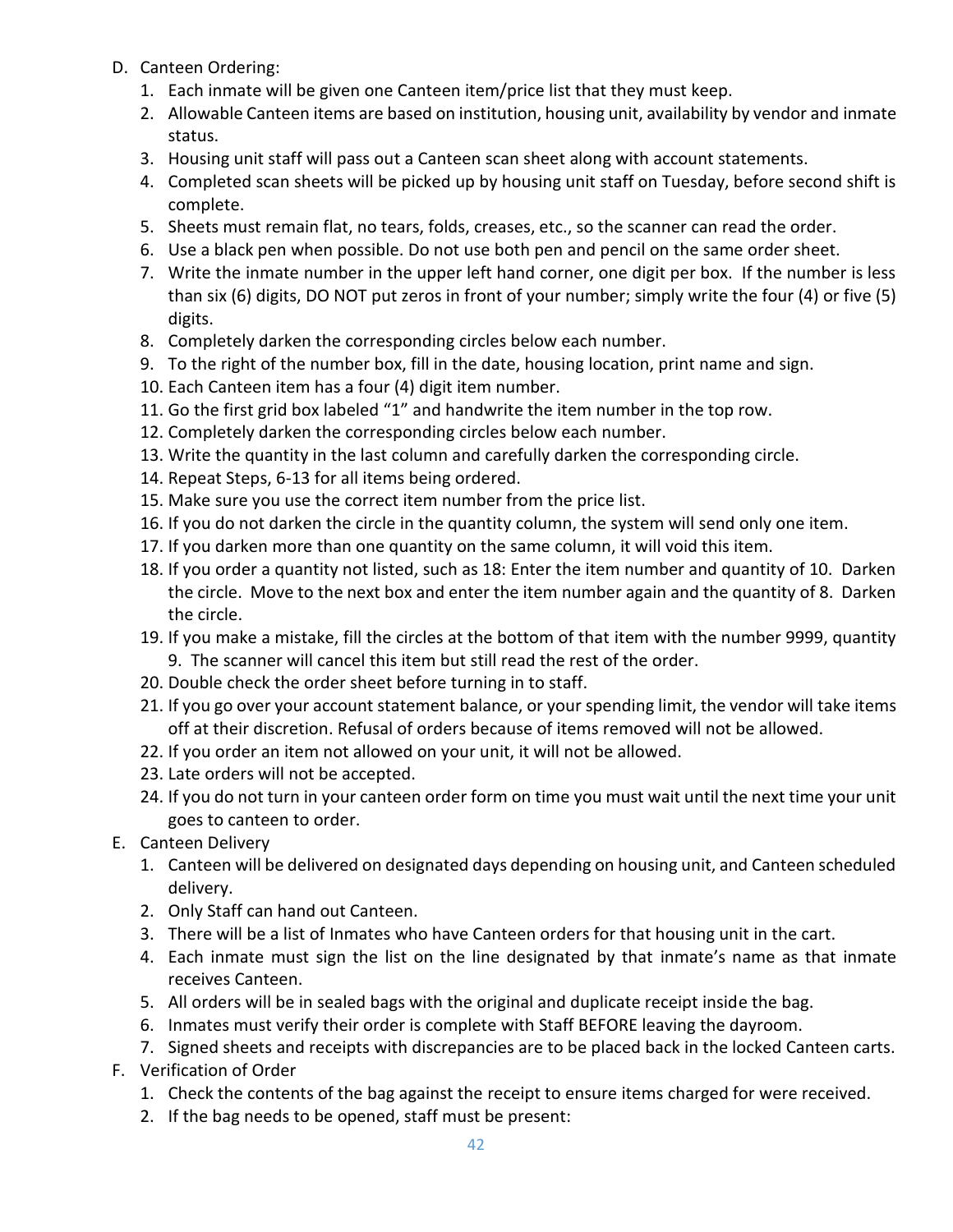- a. If there is a discrepancy, staff must be notified and staff must unseal the bag, and verify the discrepancy.
- b. If the bag is opened before staff is notified, there will be no adjustments made.
- c. The staff member will take one copy of the receipt, note the error on the receipt under "List Shortages and/or Damage", number of items, name/description of the item, then staff and inmate must LEGIBLY sign, date, and return the receipt to the Canteen cart.
- 3. Adjustment to an inmate's account will be made by canteen staff within seven working days of receiving the receipt.
- 4. If an inmate receives an item that is spoiled, it must be noted on the Canteen receipt form with a legible signature of both the inmate and staff involved. The spoiled item and sheet with the signatures must be returned to the Canteen cart. Items must be returned the same week it was received to receive a refund, no exceptions.
- 5. Any Canteen for an inmate that has transferred out, is at outside court/outside hospital, or on Loss of Canteen must be noted on the sign off roster, and the order put back in the Canteen Cart.
- 6. Inmates may not refuse an order.
- 7. If an inmate placed an order, but did not receive an order the inmate must notify staff after all canteen for that unit is distributed.
- 8. Stamped envelopes, greeting card envelopes and razor cards will not be in the bag with other Canteen items. They will be delivered by staff along with other Canteen ordered.
- 9. Inmates released from restrictive housing do not get an "emergency/special Canteen". They must wait until the unit they are released to is offered Canteen to place an order.

### <span id="page-42-0"></span>**SECTION 28 – FILE REVIEW AND PHOTOCOPIES**

- A. Education, Legal, and Social Services files may be reviewed once every six (6) months. Exceptions may be made for verified Parole Commission hearings or pending court cases. Court case number and/or supporting documents are required.
- B. Medical, Dental and Psychological files may be reviewed once every thirty (30) calendar days.
- C. Submit an Interview/Information Request form to the appropriate department for a review. Plan ahead for review needs, as requests are processed in the order received.
- D. If copies from the file are desired, complete a disbursement request at the end of the review. Copies cost \$.15 each.
- E. Photocopies of file material may also be requested by sending an Interview/Information Request form to the appropriate department specifying what documents need to be copied. A completed disbursement request must be included at a cost of \$.15 for each copy.

# <span id="page-42-1"></span>**SECTION 29 – RECLASSIFICATION (RC)**

Refer to Administrative DOC 302

- A. Reclassification will base decisions on custody, programs and placement in accordance with Wisconsin Administrative Code DOC 302. Program and treatment needs assigned at the individual's initial staffing will be reviewed at each Reclassification hearing.
- B. Modifications to an individual's program needs may occur depending upon new information available to the committee, the outcome of the individual's COMPAS assessment, and/or the outcome of any other screening tools. A person's involvement in these assignments, along with all of the factors listed in DOC 302.11 Risk Reduction Sentence and DOC 302.13 TIS Petition to Modify Bifurcated Sentences for Geriatric-Extraordinary Health Conditions will be considered when making recommendations/decisions regarding custody, programs, and site placement.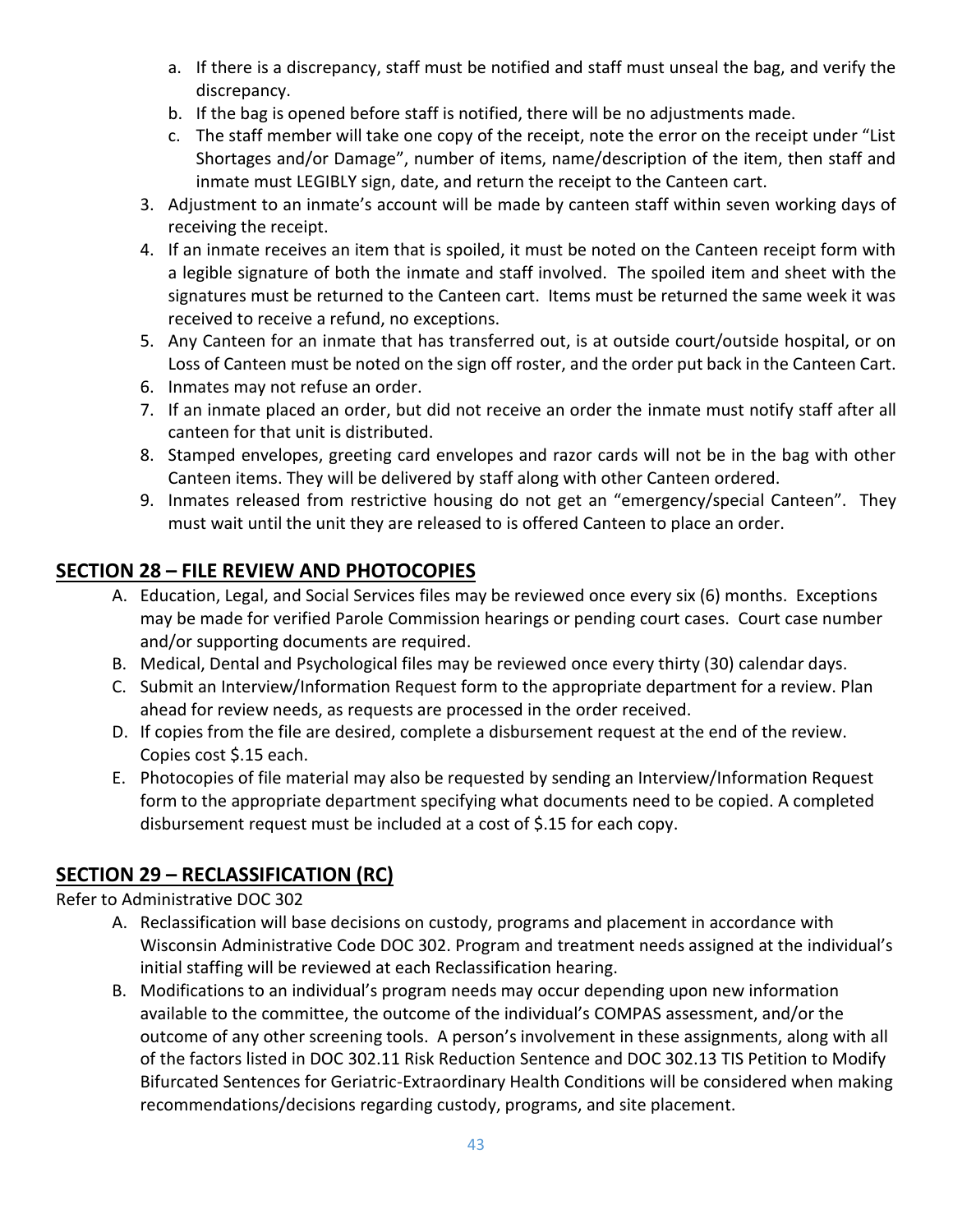- C. The Reclassification Committee (RC) generally meets once a week. Every incarcerated person will have a RC hearing at least once a year. Individuals may attend or waive attendance at the hearing. Regardless of which route is chosen, individuals are encouraged to work with their social workers in preparation for Reclassification. Re-entry Portfolios should be presented to the social worker during this meeting. Unified Case Plans should also be reviewed and updated as necessary when meeting with the social worker.
- D. Early recalls may be requested through the unit social worker and are considered at the discretion of Reclassification staff. Early recalls are granted only if there are significant changes (e.g., sentence structure, program completion, parole action) or staff referrals. An early recall request will only be considered by filling out an Early Reclassification Hearing Request (DOC 2212) and submitting it to the social worker. Please note that the decision of the Offender Classification Specialist regarding this request is not within the scope of an administrative review.
- E. When meeting with the Reclassification Committee, it is highly recommended that individuals provide their Re-entry Portfolios and Unified Case Plans. DAI Policy 300.00.15 Development and Use of Inmate Portfolio

### <span id="page-43-0"></span>**SECTION 30 – PAROLE COMISSION (PC)**

- A. The Parole Commission conducts interviews monthly. Appearances before the PC are controlled by eligibility date.
- B. Recently transferred Inmates who are scheduled to be seen by the PC will be on the institution's next available list.
- C. Inmates will be sent forms for completion approximately two (2) months prior to the month of their appearance before the PC. It is important that forms be filled out completely and returned promptly.
- D. Inmates who wish to waive appearances should inform their assigned social workers that they want the PC to review only their files and make decisions.

### <span id="page-43-1"></span>**SECTION 31 – RECREATION**

Refer to DAI Policy 309.20.03 Inmate Personal Property and Clothing and Attachments A, B, C. The recreation program is designed to provide facilities, organization and instruction in a variety of areas. The program provides recreational opportunities for all skill levels. The recreation schedule is posted in all housing units. Staff will determine what facilities/equipment is available for inmate use.

Inmates involving themselves with excessive physical contact or causing injury to another during recreational activities may be removed from recreation and subject to discipline.

When participating in outside recreation, must not approach the fence. This includes things such as retrieving softballs; personal property; and/or recreation equipment. This is a breach of institution security and may result in great bodily harm.

#### <span id="page-43-2"></span>**31.1 FACILITIES/EQUIPMENT (indoor/outdoor)**

- Basketball Courts
- Handball Courts
- Ping Pong Tables
- Weight Room
- Cardiovascular Equipment
- Music Rooms
- Softball Field
- Jogging Track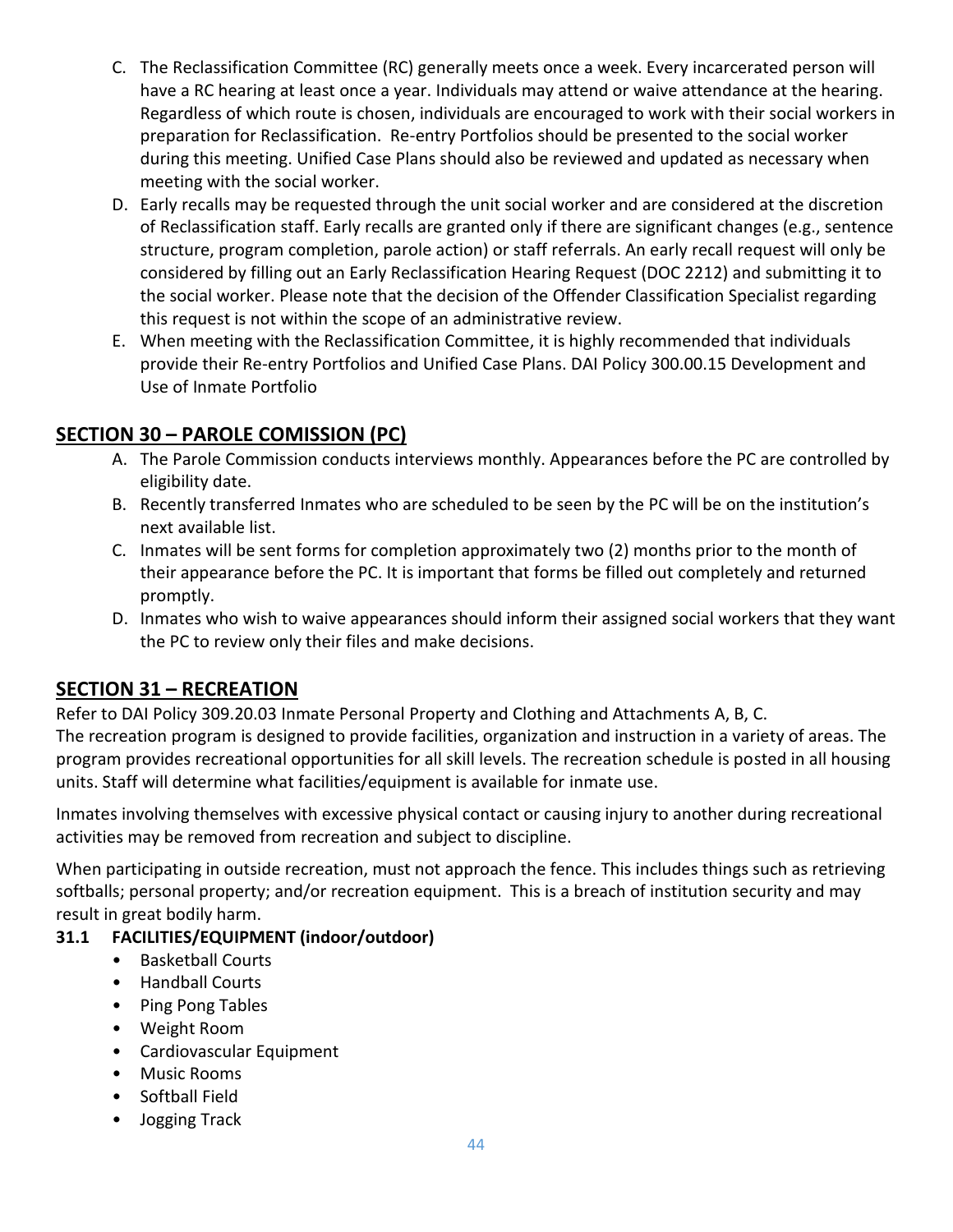#### <span id="page-44-0"></span>**31.2 HOBBY PROJECTS & MUSICAL INSTRUMENTS**

- A. Purchases of instruments and hobby materials must be pre-approved by recreation department staff.
- B. Contact Recreation Department staff for current rules, policies and procedures. Refer to DAI 309.20.03 Inmate Personal Property and Clothing and Attachment.
- C. Finished hobby projects are not permitted to be kept in cell, must be sent out via visits or mailed out.
- D. All musical instruments will be stored in the music area in the recreation building.
- E. Scissors will be allowed for Inmates enrolled in: Drawing/Painting, Crochet or Beadwork.
	- 1. Inmates are allowed to have one (1) pair of scissors in their cell.
	- 2. Inmates who are enrolled in Drawing/Painting, Crochet or Beadwork that currently have a scissor may order a new scissors that will be turned in on a 1-to-1 exchange.
	- 3. Scissors will be engraved and distributed by Recreation Leaders.
	- 4. Inmates found in possession of scissors that are not enrolled in the above mentioned hobbies and are not grandfathered in may be subject to discipline.

### <span id="page-44-1"></span>**31.3 RECREATION AREA RULES**

- A. Inmates will be responsible for adhering to their individual medical restrictions.
- B. All injuries that occur at recreation must be reported to recreation staff immediately.
- C. Inmates may only report to recreation when escorted by staff.
- D. When Inmates report to recreation, they are required to stay in the recreation area until the end of the period with the following exceptions: visits, medical emergencies or staff permission.
- E. Inmates requesting music rooms will be issued a pass. Inmates will not be allowed in the music area without a pass.
- F. Inmates may not attend recreation if they have a scheduled pass.
- G. Recreation officers will release Inmates are the end of the recreation period.
- H. Singing and rapping will only be permitted in the music rooms. Use of derogatory, demeaning or offensive lyrics is not permitted.
- I. No musical instruments will be taken out of the music area.
- J. No more than five (5) Inmates in a group in the large music rooms and no more than three (3) in the small music rooms will be permitted unless approved by staff.
- K. No practicing of martial arts, sparring or shadow-boxing.
- L. No hanging on basketball rims or dunking.
- M. Shoes must be worn in all areas of recreation, including outside recreation. Tennis shoes are required on the gym floor.
- N. Gym Shoes will be carried to recreation during the November 1st to May 1st. No wet shoes will be allowed on the gym floor.
- O. Inmates are not permitted to take any gym equipment out of the recreation area.
- P. Nothing may be worn as a sweatband except a sweatband.
- Q. An inmate may wear one pair of wristbands, one on each wrist.
- R. At indoor recreation, no loitering, and participation is required.
- S. Inmates may only bring allowable clothing, personal hygiene items, shoes and equipment to recreation in their laundry bag (no canteen bags allowed). Towels will be provided at Recreation.
- T. Canteen items are not allowed in the recreation area except as noted in S.
- U. Shirts must be worn at all times for indoor recreation.
- V. Showers will be offered prior to the end of the recreation period. First call and last call announcements will be made ten (10) minutes apart.
- W. Spitting is not permitted in the bubbler. Spit sinks are available next to each bubbler.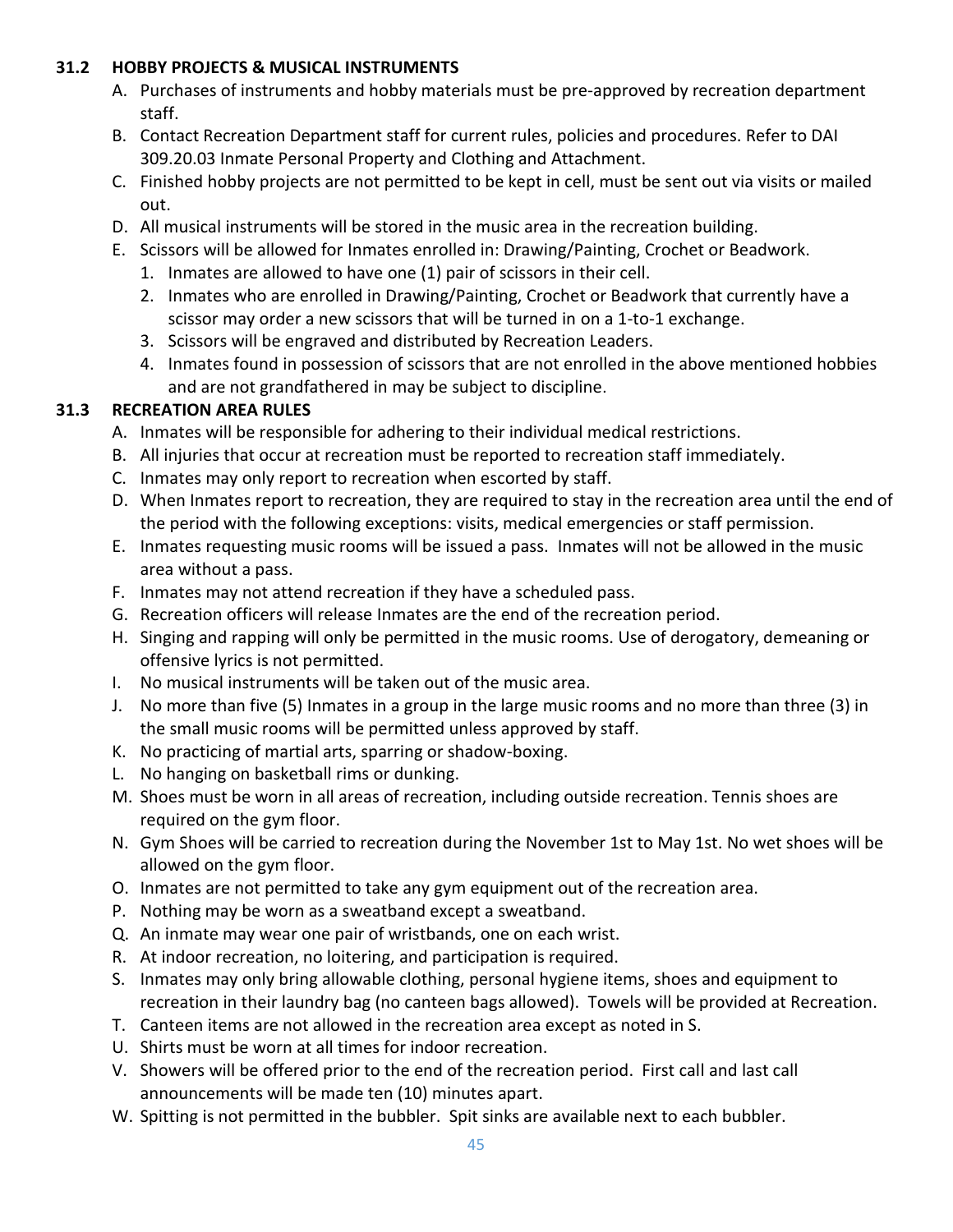### <span id="page-45-0"></span>**SECTION 32 – CHAPEL ACTIVITIES**

Refer to DAI 309.61.01 Religious Beliefs and Practices and Religious Property chart.

Religious activities are provided for groups approved by the DOC. Inmates wishing to participate in any of the religious services and/or religious study groups must have completed a Religious Preference (DOC-1090) designating a religious preference. Forms may be obtained by contacting the chaplain. Inmates may only change their religious preference once every six (6) months by completing a DOC-1090. Questions about religious services and study groups should be directed to the chaplain via Interview/Information Request.

A. Approved Umbrella Religion Groups, Religious Services and Religious Studies:

| <b>Umbrella Religion Group</b> | <b>Religious Service</b>   | <b>Religious Study</b> |
|--------------------------------|----------------------------|------------------------|
| <b>Eastern Religions</b>       | <b>Buddhist</b>            | <b>Buddhist</b>        |
| Catholic                       | Mass                       | <b>Bible Study</b>     |
| Jewish                         | Jewish Service             | Study                  |
| Islam                          | Jumah                      | Taleem                 |
| <b>Native American</b>         | <b>Monthly Sweat Lodge</b> | Pipe & Drum            |
| Pagan                          | Service                    | Study                  |
| Protestant                     | Service                    | <b>Bible Studies</b>   |

Chapel information is posted in all housing units.

- B. To attend activities or meet with the chaplain, Inmates must submit Interview/Information Requests.
- C. Smudging, ceremonial pipe smoking and incense burning for religious purposes will be allowed only in designated areas at designated times.
- D. Greeting cards are available through the chapel. Submit an Interview/Information Request form with season/event type. Limits will apply.

### <span id="page-45-1"></span>**SECTION 33 – PHOTOGRAPHS**

- A. Institution photograph requests must be sent to the Visiting Room Officer with the title "Photos" on an Interview/Information Request. Do not send a disbursement form with your request. A disbursement form will be provided to the inmate by the Visiting Room Officer the day of the scheduled photo.
- B. Photos are \$2.00 each (price subject to change).
- C. Photos will be printed prior to the inmate returning to his unit.
- D. Inmates must wear state issued green or red shirt. Shirts must be tucked in and shoes must be tied. Inmates are not allowed to remove their shirts for the photo.
- E. Inmates must stand straight, feet facing forward and parallel, and facing the camera. Kneeling, squatting, sitting, etc., is prohibited unless the inmate is in a wheelchair.
- F. No personal hygiene items are permitted other than a pocket comb or pic.
- G. Personal photos are not permitted to be photocopied on copy machines. Duplicate copies are \$2.00 and must be purchased at the time of the photo.
- H. Photos of hand signs and/or obscene/inappropriate gestures, poses, or subject matter are not permitted. Any photos that violate this standard will not be printed.
- I. Photo orders will not be honored if funds are not in the inmate's account when the order is processed, or if the inmate has taken a recent photo in the visiting room.
- J. Special requests for photos will be submitted to the Correctional Program Supervisor for approval. (Example: family member photos)
- K. Staff screening the photos make the determination if the photo will be allowed or not.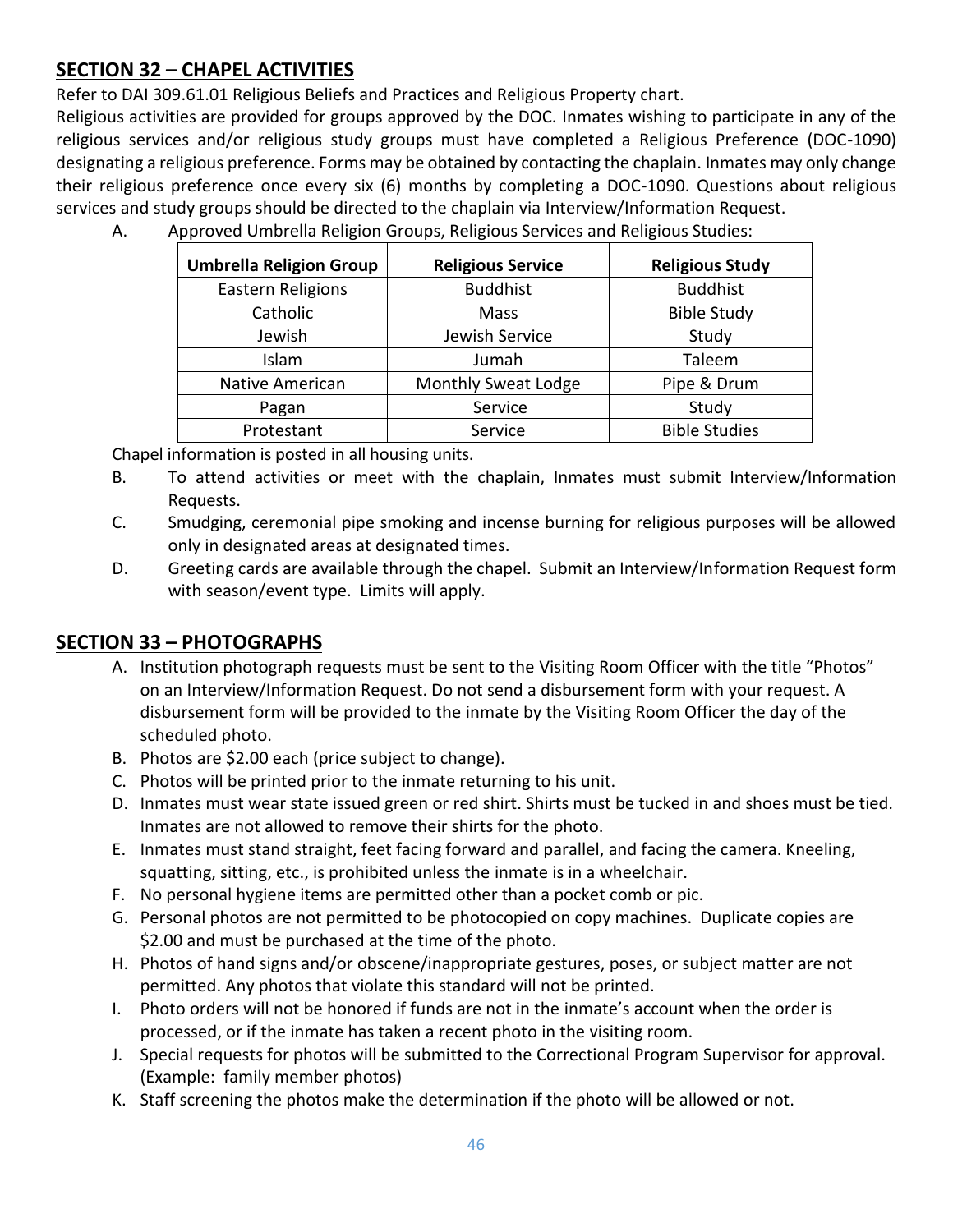### <span id="page-46-0"></span>**SECTION 34 – VETERANS**

Veterans may be eligible for certain benefits for themselves and/or their families. Veterans may also meet with outside volunteers to discuss veteran related issues. Other activities may be provided. Those interested in benefit information or activities should contact the Institution Veteran Coordinators.

### <span id="page-46-1"></span>**SECTION 35 – INTERVIEWS WITH STAFF MEMBERS**

- A. Inmates should contact an area staff member with any urgent need. See chart in Section 35 for a Staff Resource List.
- B. Submit an Interview/Information Request for non-urgent needs to the appropriate staff member or department. Interview/Information Request forms are available on the housing units.
- C. Inmates with work or school assignments should indicate when they are free from their work or school assignment during the regular workday.

### <span id="page-46-2"></span>**SECTION 36 – COMPLAINT PROCEDURES**

Refer to DAI Policy 310.00.01 Inmate Complaints Regarding Staff Misconduct and 310.00.03 Inmate Property Depreciation Schedule.

#### <span id="page-46-3"></span>**36.1 OVERVIEW**

The Department maintains an Inmate Complaint Review System accessible to all Inmates in institutions. Prior to filing a formal complaint, you must attempt to resolve the issue by following the designated process specific to the subject of the complaint. If you have not done so, the Institution Complaint Examiner (ICE) may direct you to do so. Inmates who do not feel comfortable using English to file a complaint may file in their native language.

- A. Complaint submissions must provide relevant supporting documentation, which may be accepted at the discretion of the ICE.
- B. The ICE will acknowledge your complaint with an ICE Receipt, or return the complaint to you for correction or with further instructions, within 10 days of receiving your complaint submission.
- C. A complaint will not be processed if the complaint contains obscene, profane, abusive, or threatening language or if it contains a foreign substance.
- D. Each complaint may contain only one clearly identified issue and contain sufficient information for the department to investigate and decide the complaint.
- E. An inmate may not file more than one complaint per calendar week except for complaints regarding the inmate's health and personal safety or complaints made under PREA.
- F. A calendar week means Sunday through Saturday.
- G. Challenges to a complaint or submission returned by the CCE, a parole commission decision, a classification decision, records or actions not originated by the division, the declination or denial of a public record request, the content of health care records, actions of the legislature or court decisions or orders are not subject to review through the ICRS.

#### <span id="page-46-4"></span>**36.2 PREA COMPLAINTS**

- A. An inmate may file a complaint alleging sexual abuse using the procedures under this chapter.
- B. An inmate may file a complaint regarding sexual abuse or sexual harassment at any time. If a portion of the complaint alleges an issue that does not relate to sexual abuse or sexual harassment, the time limits apply.
- C. An inmate is not required to attempt to resolve the issue with the staff member who is the subject of the complaint or to file a complaint regarding sexual abuse or sexual harassment with the staff member who is the subject of the complaint.
- D. Complaints filed under this section will be referred for a PREA investigation.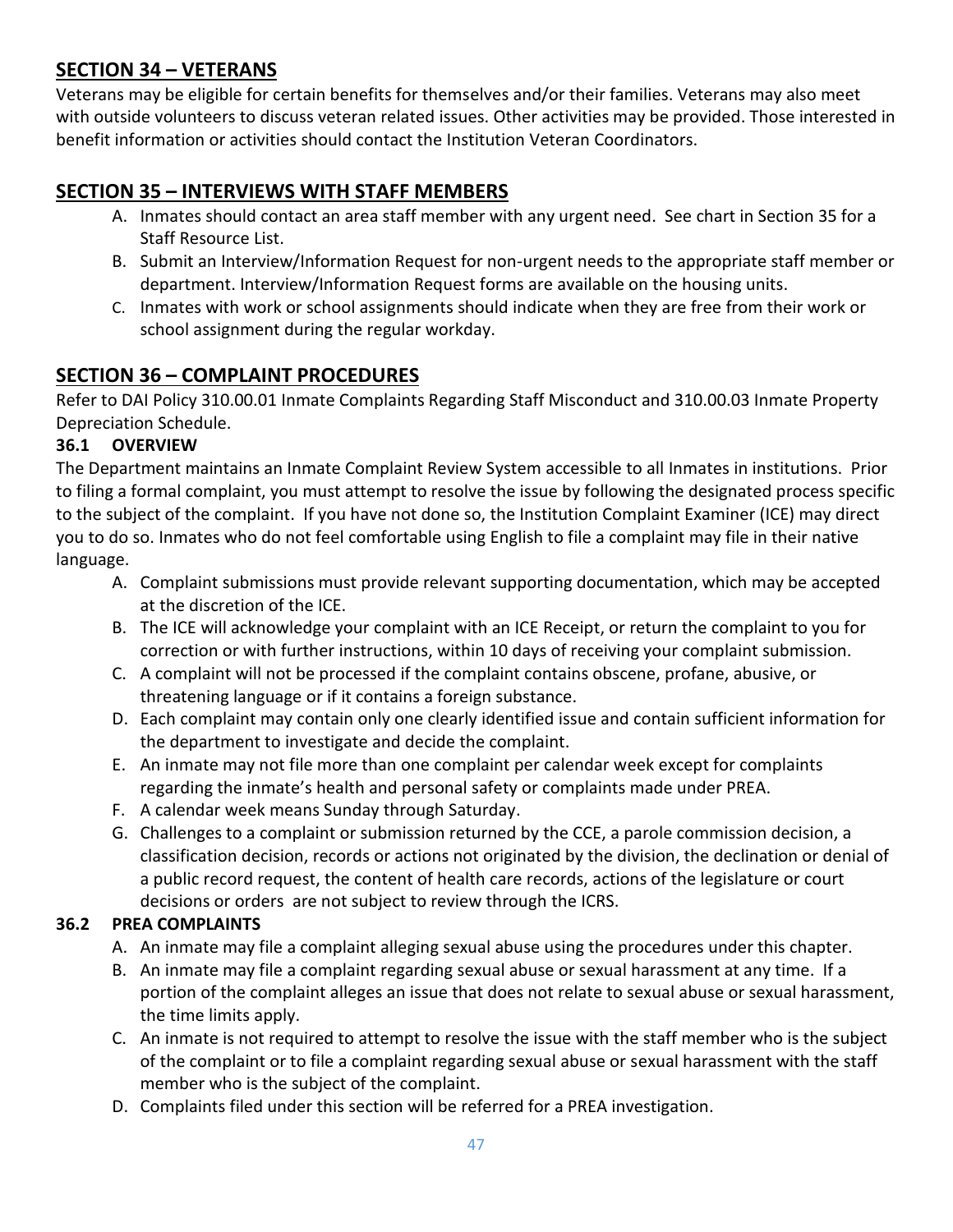- E. Third parties, including fellow Inmates, staff members, family members, attorneys, and outside advocates, shall be permitted to assist an inmate in filing a request for administrative remedies relating to allegations of sexual abuse or sexual harassment and shall also be permitted to file such requests on behalf of Inmates.
- F. Emergency grievance procedures for complaints alleging a substantial risk of imminent sexual abuse or sexual harassment are:
	- 1. The inmate may contact any staff member who is not the subject of the allegation for immediate corrective action.
	- 2. The inmate may file a complaint. Complaints collected under s. DOC 310.08 shall be immediately forwarded to the warden.
	- 3. Reports of substantial risk of imminent sexual abuse or sexual harassment outside of the complaint process under this chapter shall be immediately forwarded to the warden.
- G. The warden may discipline an inmate for filing a complaint related to alleged sexual abuse or sexual harassment only if the warden demonstrates that the inmate filed the complaint in bad faith.
- H. Time frames are waived for PREA related complaints, this does not apply to PREA related complaint appeals.

#### <span id="page-47-0"></span>**36.3 PROCEDURE**

- A. An inmate shall file a complaint within 14 days after the occurrence giving rise to the complaint. At the discretion of the ICE, a late complaint may be accepted for good cause. An inmate shall request to file a late complaint in the written complaint and explicitly provide the reason for the late filing.
- B. An inmate shall submit a signed complaint by placing it in a receptacle designated for complaints or by submitting it to the ICE office through institution or USPS mail.
- C. Complaints must be legibly handwritten or typed and be filed only under the name by which the inmate was committed to the department or the legal name granted by a court, and includes the inmate's original signature.
- D. Complaint submissions may not exceed 500 words total and not exceed two pages.
- E. Inmates must use a DOC-400 Inmate Complaint form. All sections of the form must be completed.
- F. Inmates must use a DOC-400B form if additional space is needed. Inmates may not use a highlighter or marker on the forms, staple or tape the form. The form may be returned if incomplete or if instructions on the form are not followed. Inmates must print clearly; illegible forms will not be processed.
- G. The ICE will collect and date stamp all complaints with the date collected. The ICE will either accept the complaint, return the, or reject the complaint. The ICE will assign a file number and classification code to an accepted or rejected complaint and give written notice to the inmate within 10 days of collection that the complaint has been received.
- H. The ICE rejects the complaint or sends a recommendation to the appropriate reviewing authority within 30 days from the date of receipt. Reviewing Authority means a person who is authorized to review and decide an inmate complaint.
- I. An inmate may appeal a rejected complaint within 10 days to the appropriate reviewing authority who shall only review the basis for the rejection of the complaint. The reviewing authority's decision is final.
- J. The ICE may recommend to the reviewing authority that the complaint be affirmed or dismissed in whole or in part.
- K. The reviewing authority shall make a decision within 15 days following receipt of the recommendation or appeal of rejection.
- L. For complaints that are not rejected, the reviewing authority shall affirm or dismiss the complaint in whole or in part or return the complaint to the ICE for further investigation.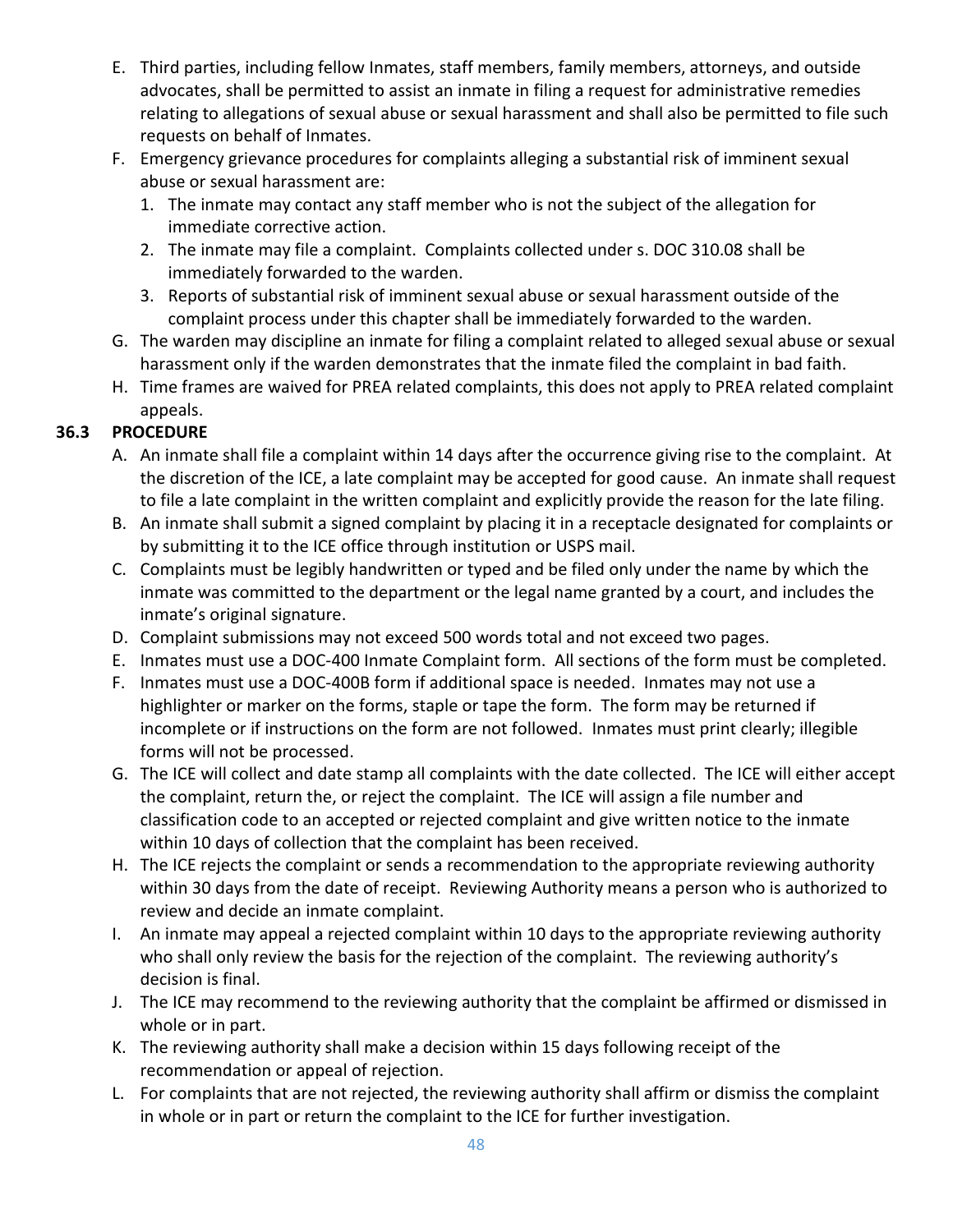- M. If the inmate does not receive a decision within 45 days after the date of acknowledgement by the ICE, the inmate may appeal to the CCE.
- N. An inmate may appeal the reviewing authority decision to the CCE within 14 days after the date of the decision or if the inmate does not receive a decision 45 days after the date the ICE enters the complaint.
- O. Appeals shall be submitted on a form provided by the department, be legibly handwritten or typed, be filed only under the name by which the inmate was committed to the department or the legal name granted by a court, include the inmate's original signature, not exceed 500 words total and not exceed two pages, provide relevant supporting documentation which may be accepted at the discretion of the CCE and be limited to the issue raised in the original complaint. An appeal will not be processed and a referral for disciplinary action may occur in accordance with Ch. DOC 303 if the complaint contains obscene, profane, abusive, or threatening language unless such language is necessary to describe the factual basis of the complaint or a foreign substance.
- P. The CCE may recommend rejection of an appeal not filed in accordance with s. DOC 310.09.
- Q. For all accepted appeals, the CCE shall recommend that the reviewing authority decision be affirmed or dismissed, in whole or in part, and send its recommendation to the secretary within 45 days of receipt of the appeal. The CCE may extend the time for submitting a recommendation with notice provided to the inmate.
- R. The secretary shall make a decision within 45 days following receipt of the CCE's recommendation. The secretary may extend the time for making a decision for good cause with notice provided to the inmate.
- S. The secretary shall affirm or dismiss the CCE's recommendation, in whole or in part, or return the appeal to the CCE for further investigation. If the inmate does not receive the secretary's written decision within 90 days of the date of receipt of the appeal in the CCE's office, the inmate shall consider the administrative remedies to be exhausted, unless the time has been extended. The secretary's decision is final.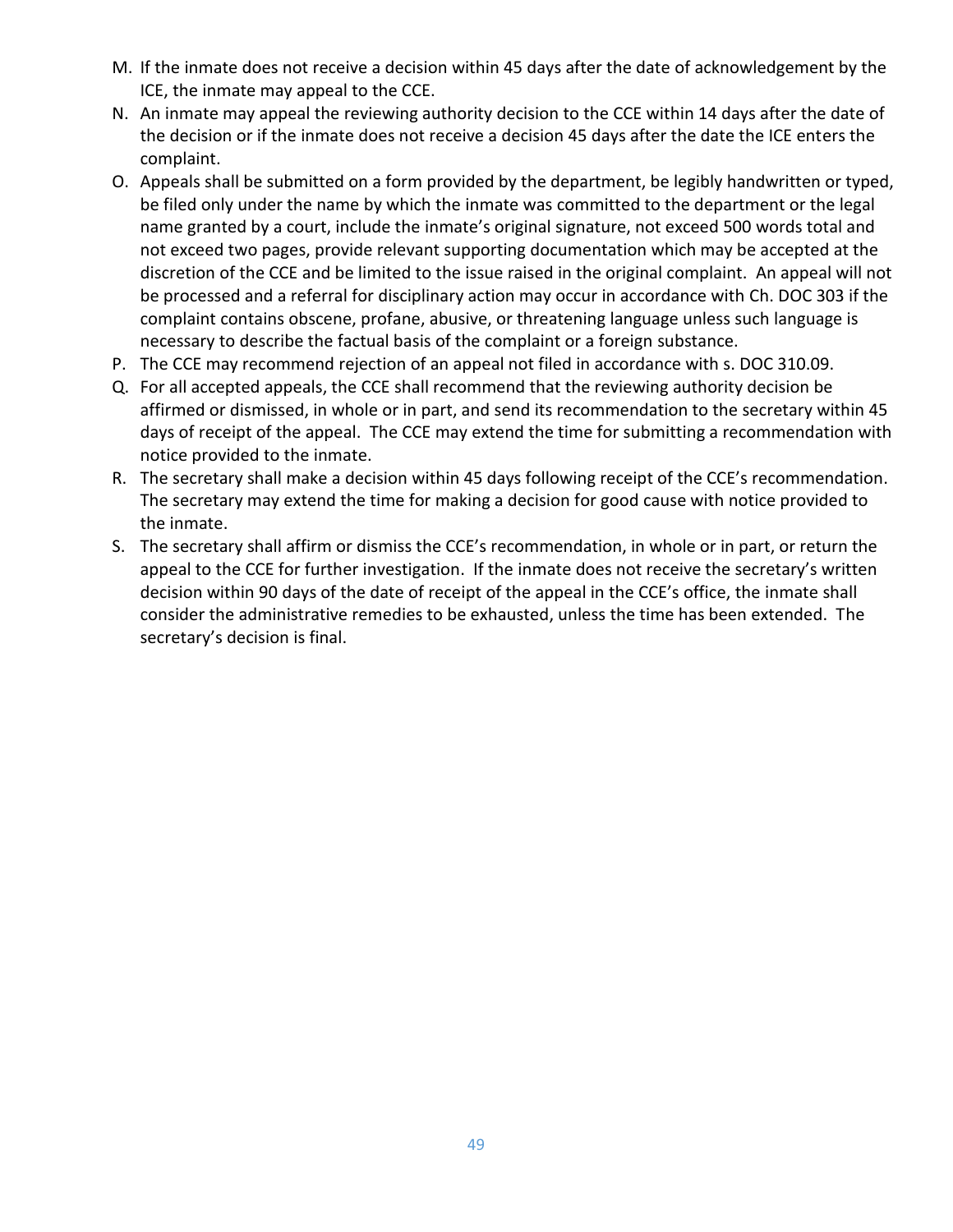### **Alphabetic Index**

| <b>Account Disbursements</b>              | 40 |
|-------------------------------------------|----|
| Americans With Disabilities Act (ADA)     | 11 |
| Assignments                               | 33 |
| Attorney/Inmate Mail                      | 28 |
| <b>Bureau of Correctional Enterprises</b> | 33 |
| <b>Barber Shop/Hair Cuts</b>              | 19 |
| <b>Bed and Desk</b>                       | 15 |
| Books & Magazines-Personal                | 29 |
| Canteen-Vendor Catalogs                   | 41 |
| <b>Cardboard Boxes</b>                    | 16 |
| Catalogs                                  |    |
| Vendor for Property & Hobby               | 41 |
| Vendor Canteen                            | 41 |
| Cell Door                                 | 16 |
| Cell/Housing Unit Assignments             | 13 |
| <b>Chapel Activities</b>                  | 46 |
| <b>Charge Accounts</b>                    | 41 |
| Clothing/Laundry                          |    |
| <b>Clothing-Personal Unit Laundry</b>     | 20 |
| Clothing-State Issued                     | 20 |
| <b>Compensation for Inmates</b>           | 33 |
| <b>Combination Locks</b>                  | 15 |
| <b>Complaint Procedures</b>               | 47 |
| <b>Conduct Report Dispositions</b>        | 30 |
| <b>Contraband Found</b>                   | 17 |
| <b>Control of Inmate Funds</b>            | 39 |
| Co-Pay Issues-Purpose                     | 30 |
| Counts-Standing/Non-Standing              | 9  |
| Court/Medical Trips                       | 12 |
| Dayroom                                   | 18 |
| <b>Dental Services</b>                    | 32 |
| Education                                 | 37 |
| Electronics                               | 29 |
| Emergencies-HSU                           | 31 |
| <b>Emergency Counts</b>                   | 9  |
| Eye Exams                                 | 33 |
| File Review/File Photocopies              | 43 |
| <b>Financial Services</b>                 | 39 |
| Fingernails                               | 20 |
| <b>Food and Condiments</b>                | 21 |
| <b>General Rules of Conduct</b>           | 17 |
| <b>Grooming Code</b>                      | 19 |
| Hair                                      |    |
| <b>Hair Cuts</b>                          | 19 |

| Hair Covers/Caps-Proper Dress            | 17 |
|------------------------------------------|----|
| Health Service Unit (HSU)                | 30 |
| <b>Health Service Guidelines</b>         | 30 |
| <b>Health Service Waiting Area</b>       | 31 |
| <b>Hobby Vendor Catalogs</b>             | 41 |
| <b>Hobby Projects</b>                    | 45 |
| Housing Unit Laundry Room                | 14 |
| <b>Housing Unit Sanitation</b>           | 14 |
| <b>Housing Unit Standards</b>            | 13 |
| <b>ID Cards</b>                          | 10 |
| <b>Interviews with Staff</b>             | 47 |
| <b>Involuntary Unassigned</b>            | 35 |
| <b>Landry Services</b>                   | 21 |
| Lay In/Sick Cell Status                  | 35 |
| Legal Information                        | 39 |
| Legal Materials                          | 16 |
| Library                                  | 38 |
| Library Law                              | 39 |
| <b>Library Notary Services</b>           | 39 |
| Library Request Procedure                | 38 |
| Library Return of Materials              | 38 |
| Loss of Dayroom                          | 30 |
| Loss of Electronics                      | 30 |
| Loss of Recreations                      | 30 |
| <b>Mail Guidelines</b>                   | 26 |
| Mail/Packages                            | 26 |
| Mail-Attorney/Inmate                     | 28 |
| Mail-Exempt Communications &             | 27 |
| Correspondence                           |    |
| Mail Inmate-to-Inmate                    | 27 |
| Mail Incoming                            | 26 |
| Mail Inspection                          | 26 |
| Mail-Non Delivery                        | 26 |
| Mail-Outgoing                            | 27 |
| Meals                                    | 21 |
| <b>Meal Line</b>                         | 21 |
| <b>Meal Rules</b>                        | 21 |
| <b>Meal Times</b>                        | 21 |
| Meal Trays-Disposal                      | 22 |
| Medical/Religious Diets                  | 22 |
| <b>Medical Trips-Court/Medical Trips</b> | 12 |
| Medication                               | 31 |
| Menus/Portions                           | 12 |
| Movement                                 | 11 |
| Movement Responsibility                  | 11 |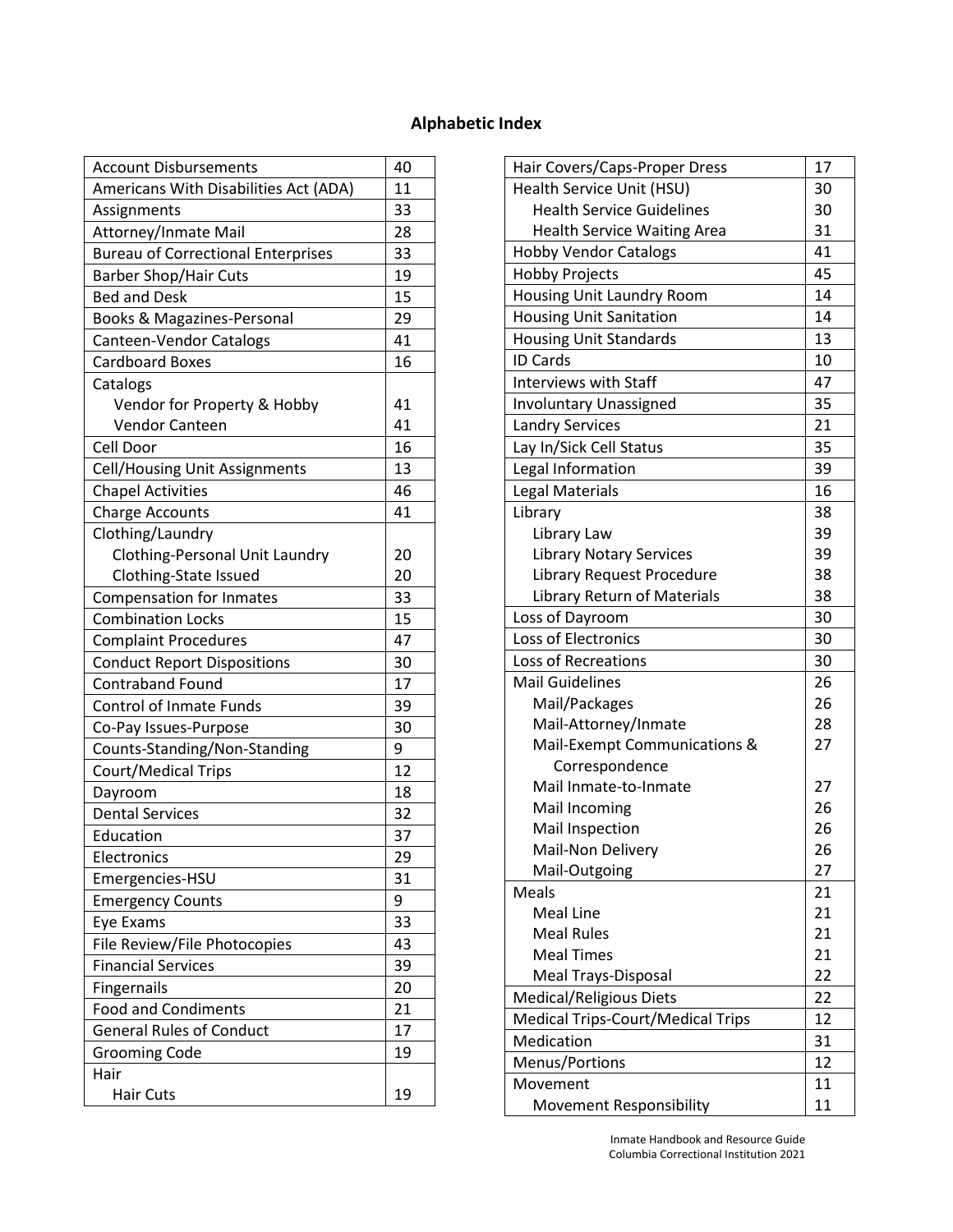| Reporting to/from Primary           | 11 |
|-------------------------------------|----|
| <b>Assignment or Activity</b>       |    |
| Reporting to/from Secondary         | 12 |
| Assignment or Activity              |    |
| <b>Miscellaneous Movement Rules</b> | 12 |
| <b>Unscheduled Movement</b>         | 12 |
| <b>Musical Instruments</b>          | 28 |
|                                     | 45 |
| <b>No-Contact Visiting</b>          | 26 |
| Non-Standing Counts                 | 9  |
| <b>Notary Service</b>               | 39 |
| <b>Parole Commission</b>            | 44 |
| <b>Petitions and Mass Meetings</b>  | 36 |
| <b>Photocopy Services</b>           | 37 |
| Photographs                         | 46 |
| Piercings                           | 28 |
| Pornography                         | 28 |
| <b>Prison Rape Elimination Act</b>  | 10 |
| <b>Proper Dress</b>                 | 16 |
| <b>Property Procedure</b>           | 28 |
| <b>Personal Property</b>            | 28 |
| <b>Property Disposition</b>         | 29 |
| Property on Trips                   | 12 |
| <b>Property Vendor Catalogs</b>     | 41 |
| Psychological Services Unit-PSU     | 33 |
| Reception & Orientation Unit-R&O    | 11 |
| Reclassification-RC                 | 43 |
| Recreation                          | 44 |
| Facilities & Equipment              | 44 |
| Rules                               | 45 |
| Release Account                     | 40 |
| Religious/Medical Diets             | 22 |
| Repair of Electronics               | 29 |
| <b>Restrictive Housing Visits</b>   | 26 |
| <b>Role Playing Games</b>           | 36 |
| Room Confinement                    | 30 |
| Savings Account-Interest Bearing    | 40 |
| Savings Bonds                       | 41 |
| <b>School Programming</b>           | 37 |
| <b>Security Threat Groups</b>       | 36 |
| <b>Servery Preparation Access</b>   | 21 |
| Showers                             | 17 |
| Sick Call                           | 13 |
| Sick Cell Status/Lay-In             | 35 |
| Soap                                | 17 |
| <b>Staff Resource List</b>          | 8  |

| <b>Standing Counts</b>              | 9  |
|-------------------------------------|----|
| <b>Staying Healthy in Prison</b>    | 10 |
| Storage                             | 15 |
| Sunglasses                          | 28 |
| <b>Tamper-Evident Seals</b>         | 29 |
| <b>Telephone Procedure</b>          | 18 |
| <b>Toilet Paper</b>                 | 17 |
| Toothbrushes                        | 17 |
| Toothpaste                          | 17 |
| <b>Trips</b>                        | 12 |
| <b>TV Cables</b>                    | 30 |
| Typewriters                         | 28 |
| <b>Unsanctioned Activities</b>      | 36 |
| Vendor Catalogs-Canteen, Hobby, and |    |
| Property                            |    |
| Veterans                            | 47 |
| Visiting                            | 22 |
| Visiting Hours in Visiting Room     | 22 |
| <b>Visiting Rules</b>               | 23 |
| Visiting in Restrictive Housing     |    |
| Visits/Visitors-Number of           | 22 |
| <b>Voluntary Unassigned</b>         | 35 |
| Watch and Watch Repair              | 28 |
| <b>Wedding Ring</b>                 | 28 |
| Windows                             | 15 |
| <b>Work Assignments</b>             | 33 |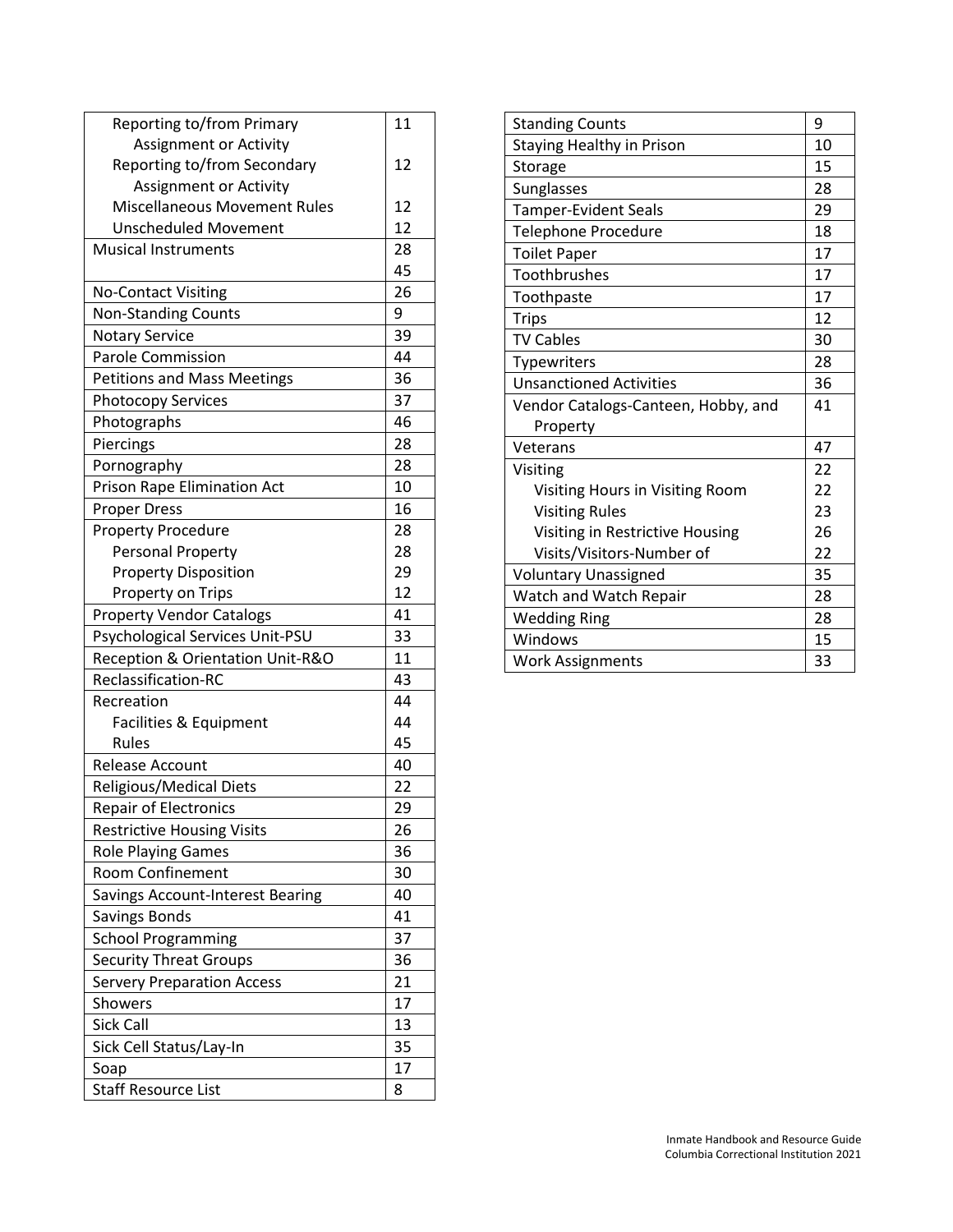#### **ACRONYMS**

**A&E** – Assessment and Evaluation **ADA** – Americans with Disabilities Act **BCE** – Bureau of Correctional Enterprises **CCE** – Corrections Complaint Examiner **CCI** – Columbia Correctional Institution **COMPAS** – Inmate Risk & Assessment Tool **DAI** – Division of Adult Institutions **DSR** – Dental Services Request **DOC** – Department of Corrections **ELL** – English Language Learned **ESL** – English as a Second Language **GP** – General Population **GED** – General Equivalency Diploma **HSED** – High Scholl Equivalency Diploma **HSR** – Health Services Request **HSU** – Health Services Unit **ICE** – Inmate Complaint Examiner **ICRS** – Inmate Complaint Review System **INVUNA** – Involuntary Unassigned **LAIP** - Legal Assistance for Institutionalized Persons **OCO** – Out on Court Order **PC** – Parole Commission **PREA** – Prison Rape Elimination Act **PRN** – As Needed **PSR**– Psychological Services Request **PSU** – Psychological Services Unit **R&O** – Reception and Orientation **RC** – Re-classification **RH –** Restrictive Housing **TABE** – Test for Adult Basic Education **TLU** – Temporary Lock-Up **VOLUNA** – Voluntary Unassigned **WRC** – Wisconsin Resource Center **FORMS**

**DOC-0184** Disbursement Request **DOC-0237** Property Receipt/Disposition **DOC-0243** Notice of Non-Delivery of Mail/Publication **DOC-0400** Offender Complaint **DOC-0405** Offender Complaint Appeal **DOC-0643** Bilingual Interview/ Information Request. **DOC-1090** Religious Preference **DOC-1408** Offender Work Program Assignment Placement **DOC-2212** Early PRC Hearing Request **DOC-2182** Request for Review of Rejected Complaint **DOC-21AA**Visitor Questionnaire **DOC-2530** Reasonable Modification Accommodation Request **DOC-3035** Health Service Request & Copayment Disbursement Authorization (HSR) **DOC-3035B** Psychological Service Request (PSR) **DOC-3035C** Medication/Medical Supply Refill Request **DOC-3332B** Medical Restriction/Special Need **DOC-3392** Dental Service Request (DSR) & Copayment Disbursement Authorization **DOC-3504** Infection Control - Patient and Employee Precautions **POC-14** Dental Services **POC-41** Sexual Abuse/Assault Prevention & Intervention Booklet **POC-47** Staying Healthy in Prison **POC-47A** Suicide Prevention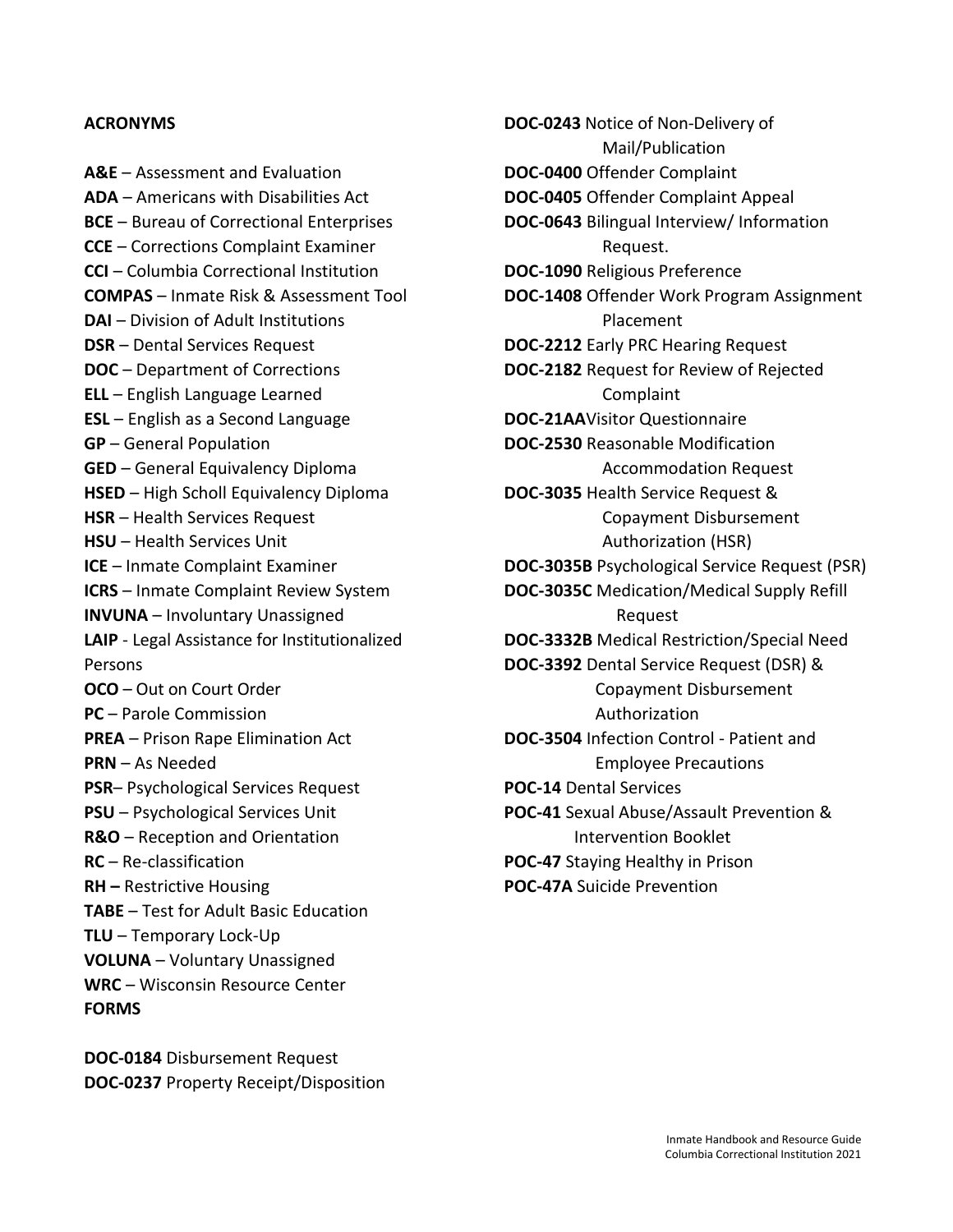#### **DAI Handbook References – General Population**

Accounts (funds) 28 USC 1915 – Proceedings in Forma Pauperis [Federal Prison Litigation Reform Act (PLRA)] 38 USC 5301 – Nonassignability and Exempt Status of Benefits (As it Pertains to Deductions from Veterans Administration Benefits) Wisconsin Statutes s. 301.30 – Inmate wages, allowances, and release payments Wisconsin Statutes s. 301.31 – Wages to prisoners Wisconsin Statutes s. 301.32 – Property of prisoners, residents, and probationers Wisconsin Statutes s. 301.328 – Judgment for Litigation Loans to Prisoners Wisconsin Statutes s. 302.13 – Preservation of property an inmate brings to prison Wisconsin Statutes s. 303.065(5) – Work Release Deductions Wisconsin Statutes s. 304.074 – Reimbursement fee for persons on probation, parole, and extended supervision Wisconsin Statutes Ch. 767 – Actions Affecting the Family Wisconsin Statutes Ch. 769 – Uniform Interstate Family Support Act Wisconsin Statutes Ch. 814 – Court Costs, Fees, and Surcharges Wisconsin Statutes s. 973.042 – Child Pornography Surcharge Wisconsin Statutes s. 973.043 – Drug Offender Diversion Surcharge Wisconsin Statutes s. 973.045 – Crime Victim Witness Wisconsin Statutes s. 973.046 – Deoxyribonucleic Acid Analysis Surcharge Wisconsin Statutes s. 973.05 – Fines Wisconsin Statutes s. 973.055 – Domestic Abuse Assessments Wisconsin Statutes s. 973.06 – Costs Wisconsin Statutes s. 973.20 – Restitution 1997 Wisconsin Act 133 – State Prison Litigation Reform Act (PLRA) Wisconsin Administrative Code Ch. DCF 150 – Child Support Percentage of Income Standard Wisconsin Administrative Code Ch. DOC 303 – Discipline Wisconsin Administrative Code Ch. DOC 309 – Resources for Inmates Wisconsin Administrative Code s. DOC 309.45 – Inmate funds and canteen purpose. Wisconsin Administrative Code s. DOC 309.465 – Crime victim and witness assistance surcharge Wisconsin Administrative Code s. DOC 309.466 – Release Account Funds Wisconsin Administrative Code s. DOC 309.48- Procedure for inmate requests for disbursements of inmate account funds Wisconsin Administrative Code Ch. DOC 310 – Inmate Complaints Wisconsin Administrative Code Ch. DOC 316 – Medical, Dental, and Nursing Co-payment Charges Wisconsin Administrative Code Ch. DOC 324 – Work and Study Release Wisconsin Administrative Code s. DOC 328.047 – Collection of supervision fee or monitoring fee 2017 WI Act 89 Requests Wisconsin Act 89 – An Act to renumber and amend 302.27; to amend 20.410 (1) (ab); and to create 302.27 (2) of the statutes; related to work release for inmates in the Department of Corrections Contracted facilities. Wisconsin s. 302.27 – Contracts for temporary housing for or detention of persons on probation or prisoners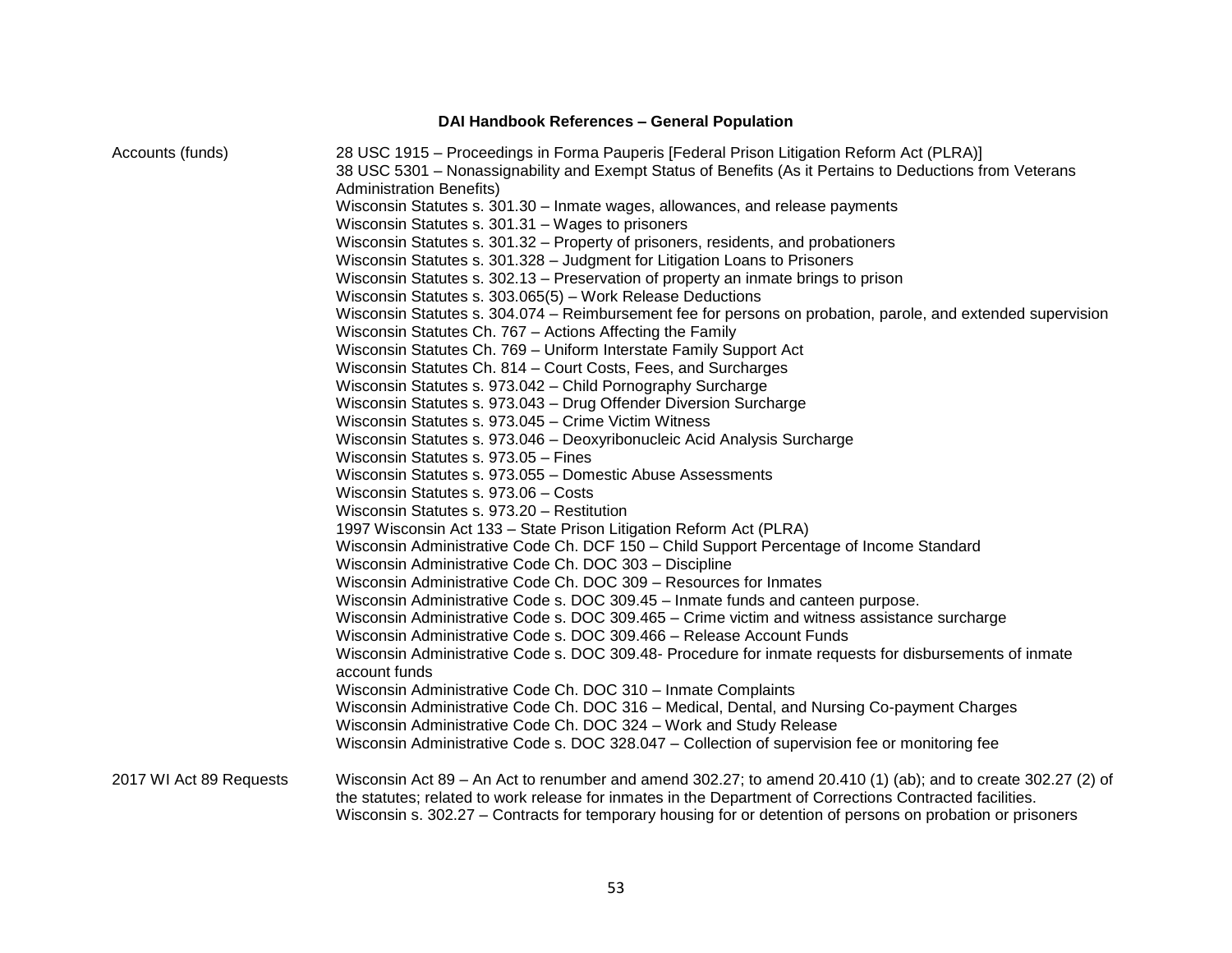|                                | Wisconsin Administrative Code Ch. DOC 302 - Inmate Classification, Sentence and Release Provisions                                                                                                                                                                                                                                                                                                                    |
|--------------------------------|-----------------------------------------------------------------------------------------------------------------------------------------------------------------------------------------------------------------------------------------------------------------------------------------------------------------------------------------------------------------------------------------------------------------------|
| <b>ADA</b>                     | Americans with Disabilities Act of 1990, as amended, 42 USC Ch. 126, Subch. II, Public Services ADA<br>Amendments Act of 2008 (P.L. 110-235)<br>Code of Federal Regulations, 28 CFR Part 35, Nondiscrimination on the Basis of Disability in State and Local<br><b>Government Services</b>                                                                                                                            |
| Canteen                        | Wisconsin Statutes s. 301.27(2) - Vending Stands<br>Wisconsin Statutes s. 302.386(3) (b) - Medical and Dental Services for Prisoners and Forensic Patients<br>Wisconsin Administrative Code s. 309.20 - Personal Property<br>Wisconsin Administrative Code s. 309.45 - Inmate Funds and Canteen - Purpose<br>Wisconsin Administrative Code s. 309.52 - Canteen<br>Wisconsin Administrative Code s. 316.04 - Copayment |
| Classification                 | Wisconsin Statutes s. 302.25 - Prisons; State, County and Municipal: Interstate Corrections Compact<br>Wisconsin s. 302.27 - Contracts for temporary housing for or detention of persons on probation or prisoners<br>Wisconsin Statutes s. 302.185 - Transfer to foreign countries under treaty<br>Wisconsin Administrative Code Ch. DOC 302 - Inmate Classification, Sentence and Release Provisions                |
| Compensation (I/M)             | Wisconsin Statutes Ch. 302 - Prisons; State, County and Municipal<br>Wisconsin Administrative Code s. DOC 303.11(6) - Temporary Lockup: use<br>Wisconsin Administrative Code s. DOC $308.04(12)(g)$ - Administrative Confinement<br>Wisconsin Administrative Code s. DOC 309.55 - Compensation<br>Wisconsin Administrative Code Ch. DOC 313 - Prison Industries                                                       |
| Complaints (I/M)               | WI Administrative Code 303 - Discipline<br>WI Administrative Code 310 - Complaint Procedures                                                                                                                                                                                                                                                                                                                          |
| Contraband                     | Wisconsin Administrative Code Ch. DOC 303 - Discipline                                                                                                                                                                                                                                                                                                                                                                |
| Count                          | Wisconsin Administrative Code Ch. DOC 306.06 - Inmate Count                                                                                                                                                                                                                                                                                                                                                           |
| <b>Digital Legal Materials</b> | Wisconsin Statutes s. 809.30 – Rule (Appeals in s. 971.17 proceedings and in criminal, Ch. 48, 51, 55, 938, and<br>980 cases)                                                                                                                                                                                                                                                                                         |
| Discipline (I/M)               | Wisconsin State Statutes s. 53.11 or 53.12 1981 Stats<br>Wisconsin State Statutes s. 302.113(3) - Release to extended supervision for felony offenders not serving life<br>sentences<br>Wisconsin Administrative Code Ch. DOC 303 - Discipline<br>Wisconsin Administrative Code Ch. DOC 304 - Inmate Secure Work Program                                                                                              |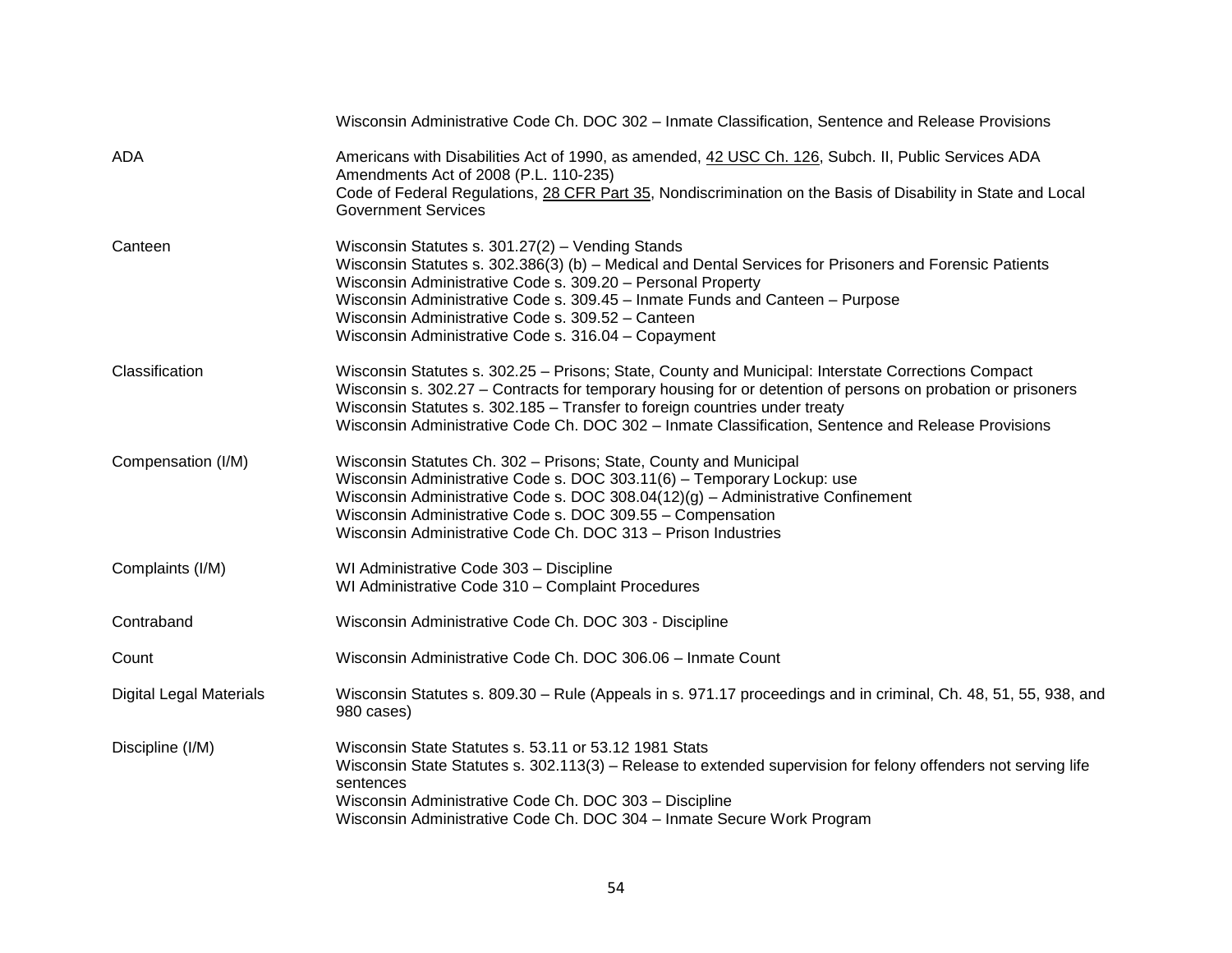| <b>DNA Collection</b>       | Wisconsin Statutes s. 165.76 - Submission of human biological specimen<br>Wisconsin Statutes s. 973.047 - Deoxyribonucleic acid analysis requirements                                                                                                                                                                                                                                                                                                                                                 |
|-----------------------------|-------------------------------------------------------------------------------------------------------------------------------------------------------------------------------------------------------------------------------------------------------------------------------------------------------------------------------------------------------------------------------------------------------------------------------------------------------------------------------------------------------|
| Education                   | Wisconsin Administrative Code s. DOC 309.55(4) (c) - Compensation; Exceptions; Refuses Any Work or<br>Program Assignment                                                                                                                                                                                                                                                                                                                                                                              |
| <b>ERP Programs</b>         | Wisconsin Statutes s. 302.045 - Challenge Incarceration Program<br>Wisconsin Statutes s. 302.05 - Wisconsin Substance Abuse Program<br>Wisconsin Statutes s. 973.01 - Bifurcated Sentence of Imprisonment and Extended Supervision                                                                                                                                                                                                                                                                    |
| <b>HSU Access to Care</b>   | Wisconsin State Statutes s. 301.03 General Corrections authority<br>National Commission on Correctional Health Care, Standards for Health Care in Prisons, P-A-01, 2014                                                                                                                                                                                                                                                                                                                               |
| <b>HSU Co-Payments</b>      | Wisconsin State Statues s. 301.03 General Corrections authority<br>Standards for Health Services in Prisons, National Commission on Correctional Health Care, 2014, P-A-01 -<br>Access to Care<br>Wisconsin State Statutes s. 227.11(2) - Administrative Procedure and Review<br>Wisconsin State Statutes ss. 302.386(3), (4) and (6) – Medical and dental services for prisoners and forensic<br>patients<br>Wisconsin Administrative Code Ch. DOC 316 - Medical Dental and Nursing Copayment Charge |
| Hygiene/Hair                | Wisconsin Administrative Code s. DOC 309.24 - Personal hygiene<br>Wisconsin Administrative Code s. DOC 303.57 - Poor personal hygiene                                                                                                                                                                                                                                                                                                                                                                 |
| <b>Interstate Transfers</b> | Wisconsin Administrative Code s. 303.28 - Disobeying Orders<br>Wisconsin Administrative Code s. 303.34 - Unauthorized Forms of Communication                                                                                                                                                                                                                                                                                                                                                          |
| Lay In / Sick Cell          | Wisconsin Administrative Code s. DOC 309.55 - Compensation<br>Wisconsin Administrative Code Ch. DOC 316 - Copayment                                                                                                                                                                                                                                                                                                                                                                                   |
| <b>LEP</b>                  | Federal Executive Order 13166 – Improving Access to Services for Persons with Limited English Proficiency<br>Federal Title VI, 42 U.S.C. s. 2000d, et seq<br>28 C.F.R. s.42.104                                                                                                                                                                                                                                                                                                                       |
| Law Library                 | Wisconsin Statutes s. 809.19 - Rule (Briefs and appendix)<br>Wisconsin Administrative Code s. DOC 303.70 - Minor Penalties<br>Wisconsin Administrative Code s. DOC 303.72 - Major Penalties and Schedule of Penalties<br>Wisconsin Administrative Code s. DOC 309.51(2)(a) - Funds for Legal Correspondence and Copying<br>Wisconsin Administrative Code s. DOC 309.155 - Legal Services                                                                                                              |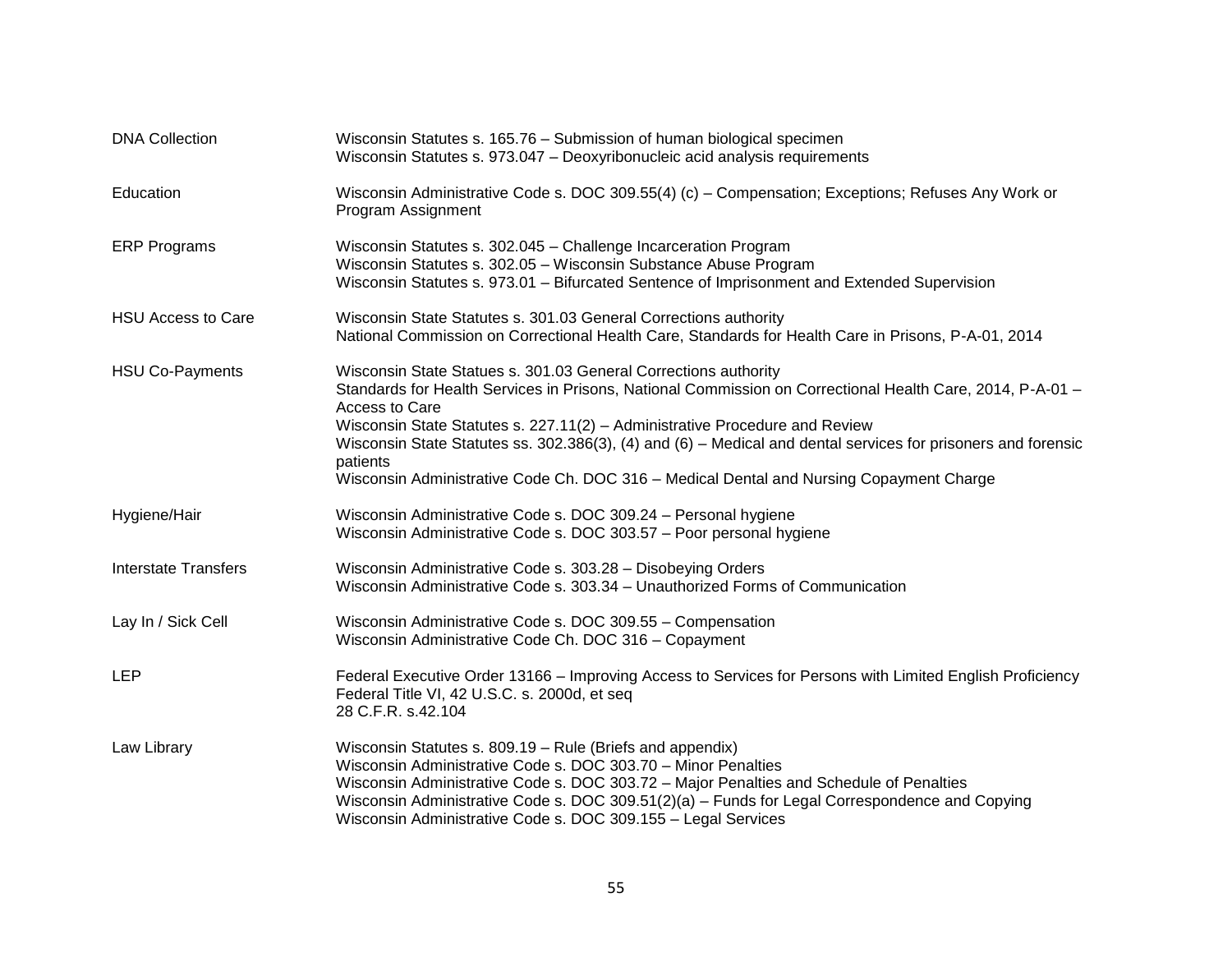| Legal Loans | Wisconsin Statutes s. 301.32 - Property of Prisoners, Residents, and Probationers<br>Wisconsin Statutes s. 301.328 - Judgment for Litigation Loans to Prisoners and limitations on Litigation Loans to<br>Prisoners |
|-------------|---------------------------------------------------------------------------------------------------------------------------------------------------------------------------------------------------------------------|
|             | Wisconsin Statutes s. 809.30 - Rule (Appeals in s. 971.17 proceedings and in criminal, Ch. 48, 51, 55, 938, and<br>980 cases)                                                                                       |
|             | Wisconsin Statutes s. 809.32 - Appellate Claims (Rule-No merit reports)                                                                                                                                             |
|             | Wisconsin Statutes s. 809.62 - Rule (Petition for review)                                                                                                                                                           |
|             | Wisconsin Statutes s. 814.29 - Security for costs, service and fees for indigents                                                                                                                                   |
|             | Wisconsin Statutes s. 893.82(5) - Claims Against State Employees; Notice of Claim Limitations of Damages                                                                                                            |
|             | Wisconsin Statutes s. 971.17 – Commitment of persons found not guilty by reason of mental disease or mental<br>defect                                                                                               |
|             | Wisconsin Statutes s. 973.195 - Appellate Claims (Sentence Adjustment)                                                                                                                                              |
|             | Wisconsin Statutes s. 974.06 - Postconviction Procedure                                                                                                                                                             |
|             | Wisconsin Statutes s. 974.07 - Appellate Claims (Motion for post conviction DNA testing for certain evidence)<br>Wisconsin Administrative Code s. DOC 309.04(3) - Inmate Mail                                       |
|             | Wisconsin Administrative Code s. DOC 309.155 - Legal Services                                                                                                                                                       |
|             | Wisconsin Administrative Code s. DOC 309.49 - Disbursement of General Account Funds                                                                                                                                 |
|             | Wisconsin Administrative Code s. DOC 309.51 - Funds for Legal Correspondence and Copying                                                                                                                            |
|             | Wisconsin Administrative Code Ch. DOC 310 - Complaint Procedures                                                                                                                                                    |
| Library     | American with Disabilities Act (ADA) 1990, Title III (Public Accommodations) – Public Law 101-336<br>American Library Association (ALA) - Library Bill of Rights                                                    |
|             | American Library Association (ALA) - Freedom to Read Statement                                                                                                                                                      |
|             | American Library Association/Association of Specialized and Cooperative Library Agencies (ALA/ASCLA) -                                                                                                              |
|             | Library Standards for Adult Correctional Institutions (1992)                                                                                                                                                        |
|             | Wisconsin Administrative Code s. DOC 309.02 - Definitions                                                                                                                                                           |
|             | Wisconsin Administrative Code s. DOC 309.04 - Inmate mail                                                                                                                                                           |
|             | Wisconsin Administrative Code s. DOC 309.05 - Publications                                                                                                                                                          |
| Mail        | Wis. Stat. §19.31                                                                                                                                                                                                   |
|             | Wisconsin Administrative Code s. DOC 303.09 - Seizure and Disposition of Contraband                                                                                                                                 |
|             | Wisconsin Administrative Code s. DOC 303.49 - Unauthorized use of the mail                                                                                                                                          |
|             | Wisconsin Administrative Code s. DOC 303.72 - Major penalties                                                                                                                                                       |
|             | Wisconsin Administrative Code s. DOC 306.02(9) - Emergency definition                                                                                                                                               |
|             | Wisconsin Administrative Code s. DOC 309.02 - Definitions                                                                                                                                                           |
|             | Wisconsin Administrative Code s. DOC 309.04 - Inmate mail                                                                                                                                                           |
|             | Wisconsin Administrative Code s. DOC 309.05 - Publications                                                                                                                                                          |
|             | Wisconsin Administrative Code s. DOC 309.45 - Inmate funds and canteen - purpose                                                                                                                                    |
|             | Wisconsin Administrative Code s. DOC 309.51 - Funds for legal correspondence and copying                                                                                                                            |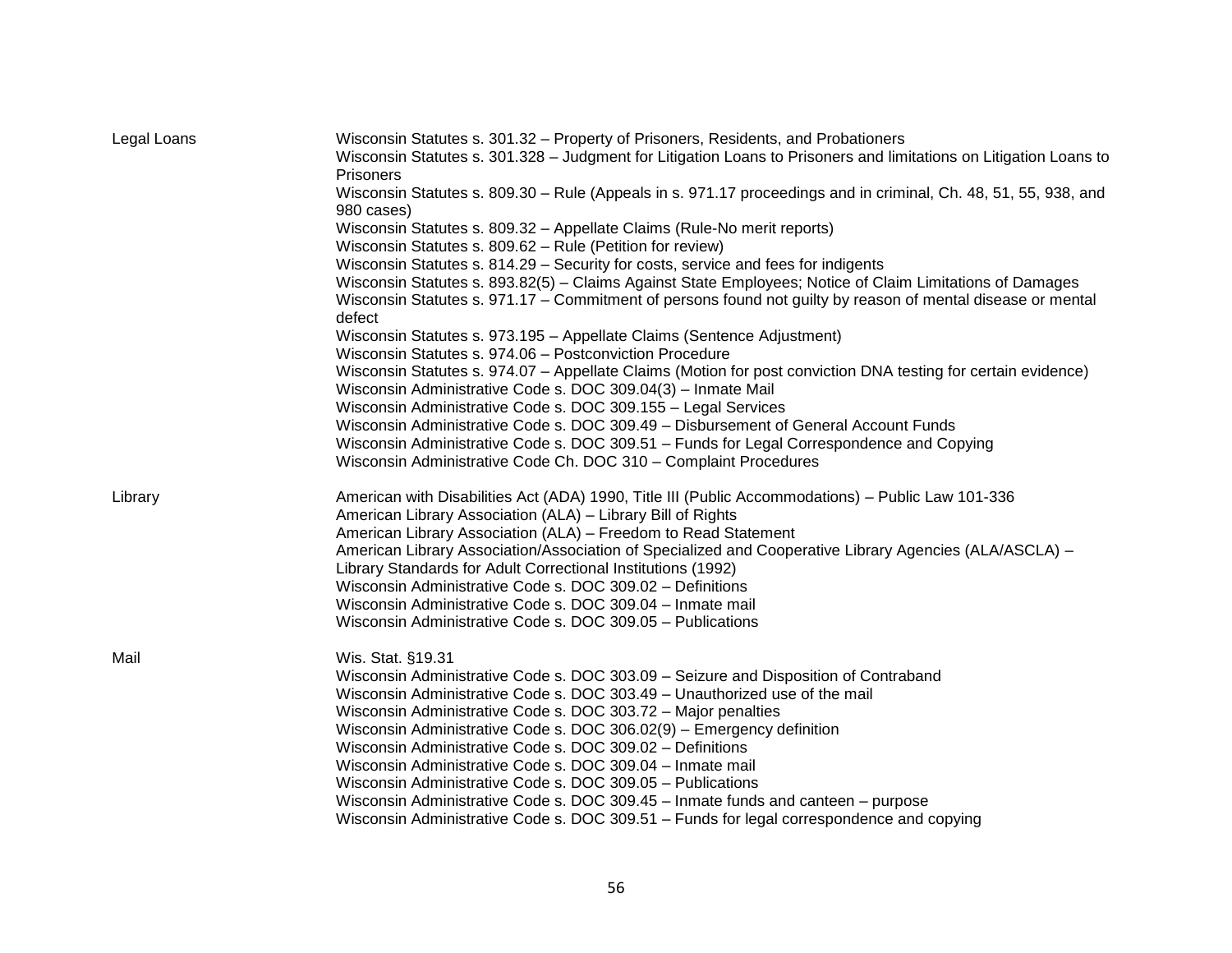| Marriages                                          | Wisconsin Statutes s. 46.066 - Freedom of Worship; religious ministration<br>Wisconsin Statutes Ch. 765 - Marriage<br>Wisconsin Statutes Ch. 767 - Actions Affecting the Family<br>Wisconsin Administrative Code s. DOC 309.06 - Visitation<br>Wisconsin Administrative Code s. DOC 309.08 - Visiting List<br>Wisconsin Administrative Code s. DOC 309.10 - Special Visits<br>Wisconsin Administrative Code s. DOC 309.20 - Personal Property<br>Wisconsin Administrative Code s. DOC 309.61 - Religious Beliefs and Practices |
|----------------------------------------------------|--------------------------------------------------------------------------------------------------------------------------------------------------------------------------------------------------------------------------------------------------------------------------------------------------------------------------------------------------------------------------------------------------------------------------------------------------------------------------------------------------------------------------------|
| Meals                                              | Wisconsin Administrative Code s. DOC 309.23 - Food<br>Wisconsin Administrative Code s. DOC 379.16 - Food and Liquids                                                                                                                                                                                                                                                                                                                                                                                                           |
| Medications                                        | 66 Wis Op. Attorney General 179 (Wis.A.G.), WL 36140<br>Standards for Health Services in Prisons, National Commission on Correctional<br>Health Care, 2014, P-C-05 -- Medication Administration Training<br>Standards for Health Services in Prison, National Commission on Correctional Health Care, 2008,<br>Pharmaceuticals P-D-01 and Medication Services, P-D-02                                                                                                                                                          |
| Name Changes (I/M)                                 | Wisconsin Administrative Code s. DOC 303.35 - False Names and Titles                                                                                                                                                                                                                                                                                                                                                                                                                                                           |
| <b>Notary Services</b>                             | 1997 Wisconsin Act 133 - State Prison Litigation Reform Act (PLRA)<br>Wisconsin Statutes s. 20.919 - Notary public<br>Wisconsin Statutes s. 244.61 - Wisconsin statutory power of attorney for finances and property<br>Wisconsin Statutes s. 706.07 - Uniform law on notarial acts<br>Wisconsin Statutes s. 782.04 - Petition; contents<br>Wisconsin Statutes s. 893.82(5) - Claims against state employees; notice of claim; limitation of damages                                                                           |
| <b>Observation Placements</b>                      | Wisconsin Statutes Ch. 51 - State Alcohol, Drug Abuse, Developmental Disabilities and Mental Health Act<br>Wisconsin Administrative Code Ch. DOC 311 - Observation Status                                                                                                                                                                                                                                                                                                                                                      |
| <b>Phone Calls</b><br>Incl. Atty and International | Wisconsin Administrative Code s. DOC 309.39 - Inmate Telephone Calls<br>Wisconsin Administrative Code s. DOC 309.405 - Telephone Calls to Attorneys<br>Wisconsin Administrative Code s. DOC 309.43 - Procedure for Approval                                                                                                                                                                                                                                                                                                    |
| <b>PREA</b>                                        | 34 U.S.C. §30301 Prison Rape Elimination Act of 2003.<br>28 C.F.R § Part 115, et seq. National Standards to Prevent, Detect and Respond to Prison Rape                                                                                                                                                                                                                                                                                                                                                                         |
| Programming                                        | Wisconsin State Statutes s. 301.03 General Corrections authority<br>Wisconsin Administrative Code s. 302.13 - Program Need Assignment                                                                                                                                                                                                                                                                                                                                                                                          |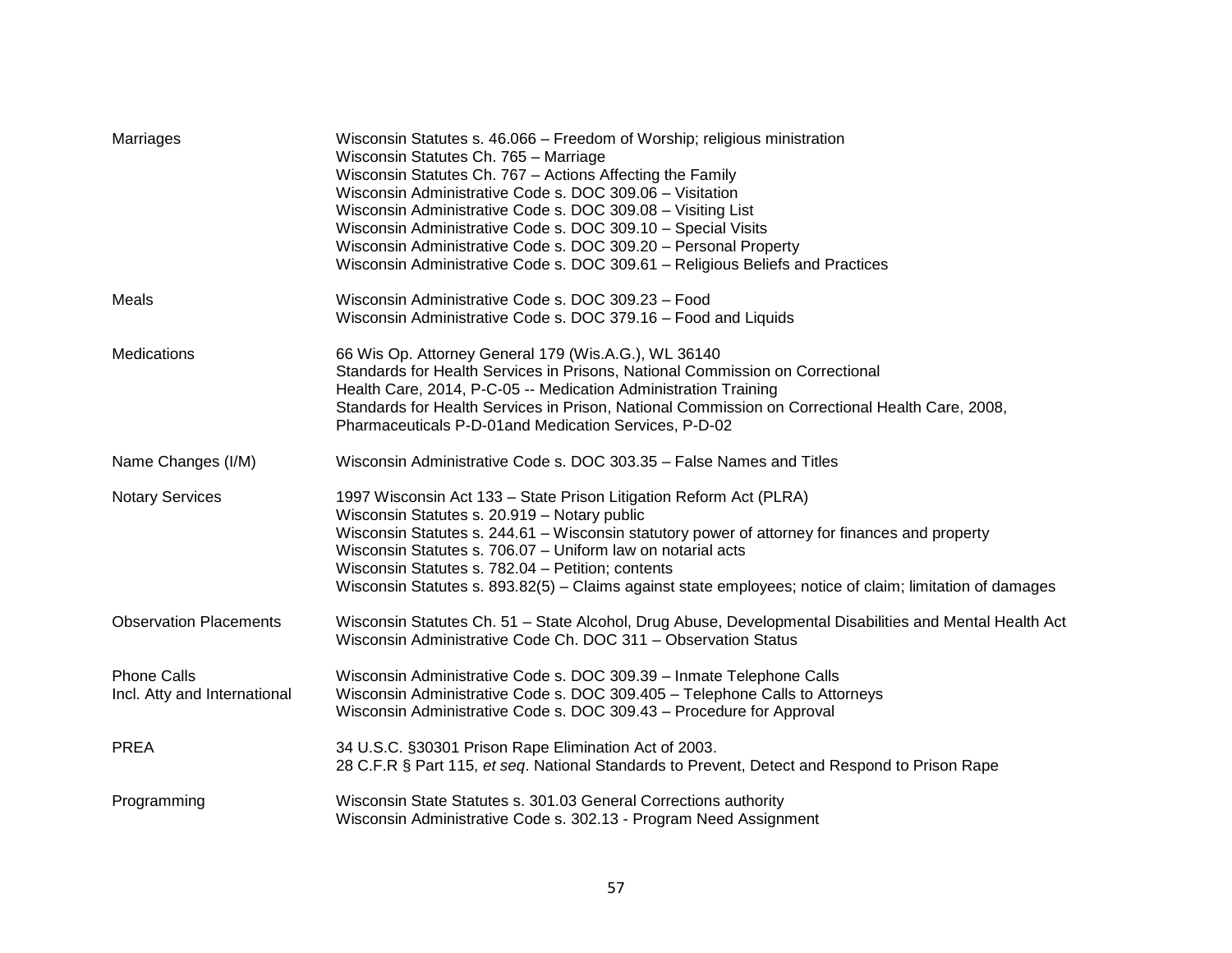|                                                   | Wisconsin Administrative Code s. 302.14 - Program Enrollment                                                                                                                                                                                                                                                                                                                                                                                                                                                                                                                                                                                                                                                                                                                                                                                                                                                                                                                                                                                         |
|---------------------------------------------------|------------------------------------------------------------------------------------------------------------------------------------------------------------------------------------------------------------------------------------------------------------------------------------------------------------------------------------------------------------------------------------------------------------------------------------------------------------------------------------------------------------------------------------------------------------------------------------------------------------------------------------------------------------------------------------------------------------------------------------------------------------------------------------------------------------------------------------------------------------------------------------------------------------------------------------------------------------------------------------------------------------------------------------------------------|
| Property                                          | Wisconsin Administrative Code s. DOC 309.02(16) - Pornography<br>Wisconsin Administrative Code s. DOC 309.04 - Inmate Mail<br>Wisconsin Administrative Code s. DOC 309.05 - Publications<br>Wisconsin Administrative Code s. DOC 309.20 - Personal Property<br>Wisconsin Administrative Code s. DOC 309.40 - Clothing<br>Wisconsin Administrative Code s. DOC 309.51 - Funds for Legal Correspondence and Copying                                                                                                                                                                                                                                                                                                                                                                                                                                                                                                                                                                                                                                    |
| <b>PSU Access</b>                                 | Standards for Health Services in Prisons, National Commission on Correctional Health Care, 2014, P-E-05 -<br>Mental Health Screening and Evaluation                                                                                                                                                                                                                                                                                                                                                                                                                                                                                                                                                                                                                                                                                                                                                                                                                                                                                                  |
| Religious Practices,<br><b>Property and Diets</b> | Federal Public Law 106-274, Sec. 3 – Protection of religious exercise of institutionalized<br>persons<br>Wisconsin Statutes s. 301.32 - Property of prisoners, residents and probationers<br>Wisconsin Statutes s. 301.33 - Freedom of worship; religious ministration<br>Wisconsin Statutes s. 302.375 (2m) - Use of wine in a religious service in a prison, jail, or house of correction<br>Wisconsin Administrative Code Ch. DOC 303 - Discipline<br>Wisconsin Administrative Code s. DOC 303.35 - False names and titles<br>Wisconsin Administrative Code s. DOC 309.02 - Definitions<br>Wisconsin Administrative Code s. DOC 309.04 - Inmate Mail<br>Wisconsin Administrative Code s. DOC 309.05 - Publications<br>Wisconsin Administrative Code s. DOC 309.10 - Special Visits<br>Wisconsin Administrative Code s. DOC 309.20 - Personal Property<br>Wisconsin Administrative Code s. DOC 309.23 - Food<br>Wisconsin Administrative Code s. DOC 309.61 - Religious Beliefs and Practice<br>Wisconsin Administrative Code s. DOC 309.23 - Food |
| <b>Room Cleanliness</b>                           | Wisconsin Administrative Code s. 303.56 - Dirty Assigned Living Area                                                                                                                                                                                                                                                                                                                                                                                                                                                                                                                                                                                                                                                                                                                                                                                                                                                                                                                                                                                 |
| Searches                                          | Wisconsin Administrative Code s. 306.15 - Periodic Search of Entire Institution<br>Wisconsin Administrative Code s. 306.17 - Search of Inmates<br>Wisconsin Administrative Code s. 309.20 - Personal Property<br>Wisconsin Statutes s. 973.047 - Deoxyribonucleic acid analysis requirements 34 U.S.C. §30301 Prison Rape<br>Elimination Act of 2003. 28 C.F.R § Part 115, et seq. National Standards to Prevent, Detect and Respond to<br><b>Prison Rape</b>                                                                                                                                                                                                                                                                                                                                                                                                                                                                                                                                                                                        |
| Sex Offender Notification                         | Wisconsin Statutes s. 301.45 - Sex Offender Regulations<br>Wisconsin Statutes s. 301.46 - Sex Offender Community Notification Law                                                                                                                                                                                                                                                                                                                                                                                                                                                                                                                                                                                                                                                                                                                                                                                                                                                                                                                    |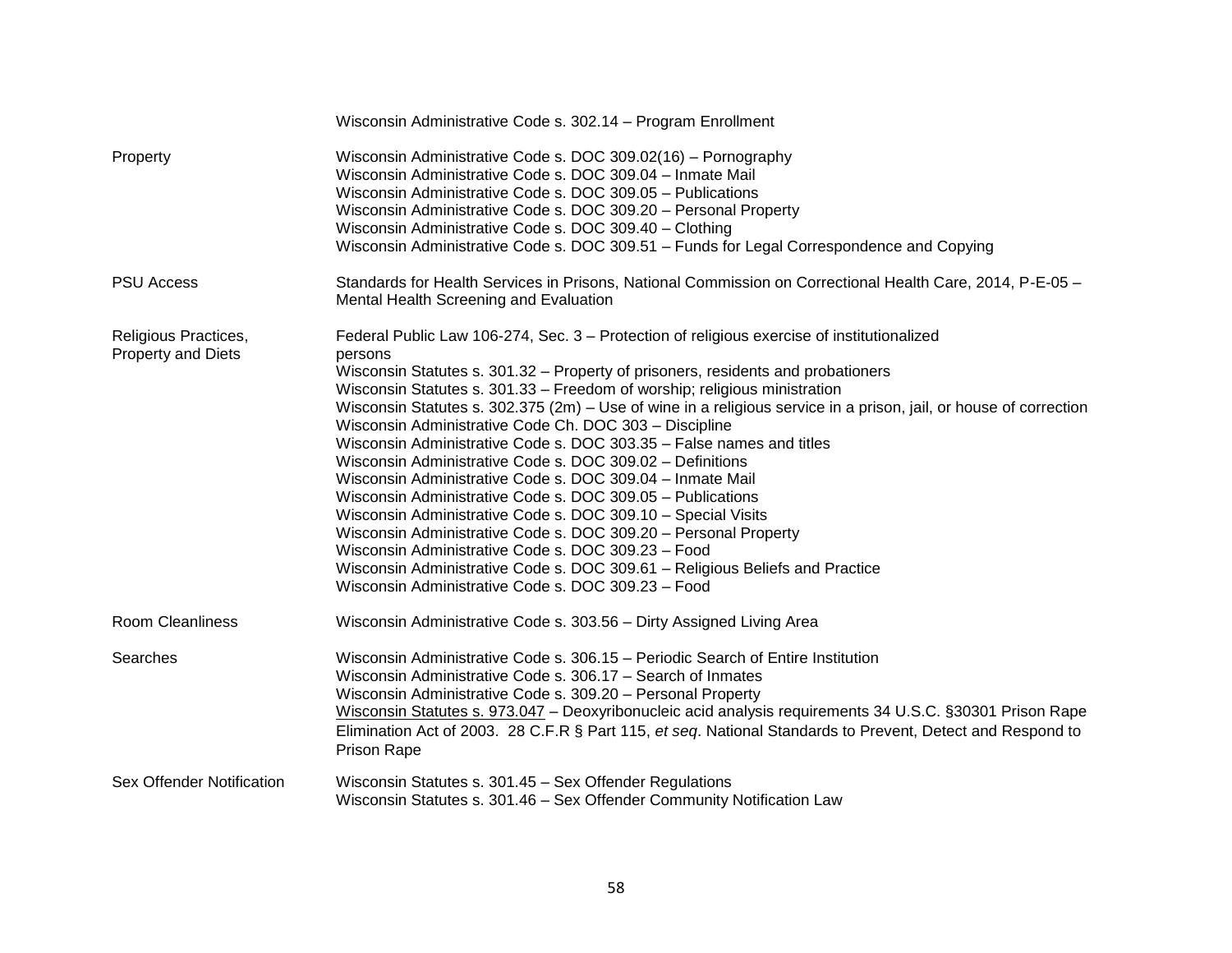| Social Media Use (I/M)    | Wisconsin Administrative Code s. 303.28 - Disobeying Orders                                                                                                                                                        |
|---------------------------|--------------------------------------------------------------------------------------------------------------------------------------------------------------------------------------------------------------------|
|                           | Wisconsin Administrative Code s. 303.34 - Unauthorized Forms of Communication                                                                                                                                      |
| <b>Urinalysis Testing</b> | Federal Register, Vol. 59, No. 110, dated June 9, 1994 - Mandatory Guidelines for Federal Workplace Drug                                                                                                           |
|                           | <b>Testing Programs</b>                                                                                                                                                                                            |
|                           | Federal Register Vol. 63, No. 219, dated November 13, 1998 and Effective 12/01/1998 - Revised Mandatory<br>Guidelines for Federal Workplace Drug Testing Programs Substance Abuse and Mental Health Administration |
|                           | (SAMHSA) – Mandatory Guidelines for Federal Workplace Drug Testing Programs                                                                                                                                        |
|                           | Criminal Justice Drug Testing Act May 1990                                                                                                                                                                         |
|                           | Wisconsin Administrative Code Ch. DOC 303 - Discipline                                                                                                                                                             |
|                           | Wisconsin Administrative Code s. DOC 306.17(4) (a) $-$ Search of inmates                                                                                                                                           |
|                           | Wisconsin Administrative Code s. DOC 306.21 - Use of test results as evidence at disciplinary hearings                                                                                                             |
| <b>Work Assignments</b>   | Wisconsin Administrative Code Ch. DOC 309 - Resources for Inmates                                                                                                                                                  |
|                           | Wisconsin Administrative Code Ch. DOC 313 - Prison Industries                                                                                                                                                      |
| Visiting                  | Wisconsin Statutes s. 302.095(2) – Delivering Articles to Inmate                                                                                                                                                   |
|                           | Wisconsin Administrative Code s. 306.18 - Search of Visitors                                                                                                                                                       |
|                           | Wisconsin Administrative Code s. 309.02 - Definitions                                                                                                                                                              |
|                           | Wisconsin Administrative Code s. 309.06 - Visitation                                                                                                                                                               |
|                           | Wisconsin Administrative Code s. 309.07 - Conduct During Visits                                                                                                                                                    |
|                           | Wisconsin Administrative Code s. 309.08 - Visiting List                                                                                                                                                            |
|                           | Wisconsin Administrative Code s. 309.09 - Regulation of Visits for Inmates                                                                                                                                         |
|                           | Wisconsin Administrative Code s. 309.10 - Special Visits                                                                                                                                                           |
|                           | Wisconsin Administrative Code s. 309.11 - No-Contact Visiting                                                                                                                                                      |
|                           | Wisconsin Administrative Code s. 309.12 - Revocation, Suspension and Termination of Visiting Privileges                                                                                                            |
| Voting                    | Wisconsin State Statute $6.03(1)(b)$ – Disqualification of Electors                                                                                                                                                |
|                           | Wisconsin State Statute 301.03(3a) - General Corrections Authority                                                                                                                                                 |
|                           | Wisconsin State Statute 973.09(4m) - Probation                                                                                                                                                                     |
|                           | Wisconsin State Statute 973.176(2) - Voting                                                                                                                                                                        |
|                           | 2005 Wisconsin Act 451 – Relating to Administration of Elections                                                                                                                                                   |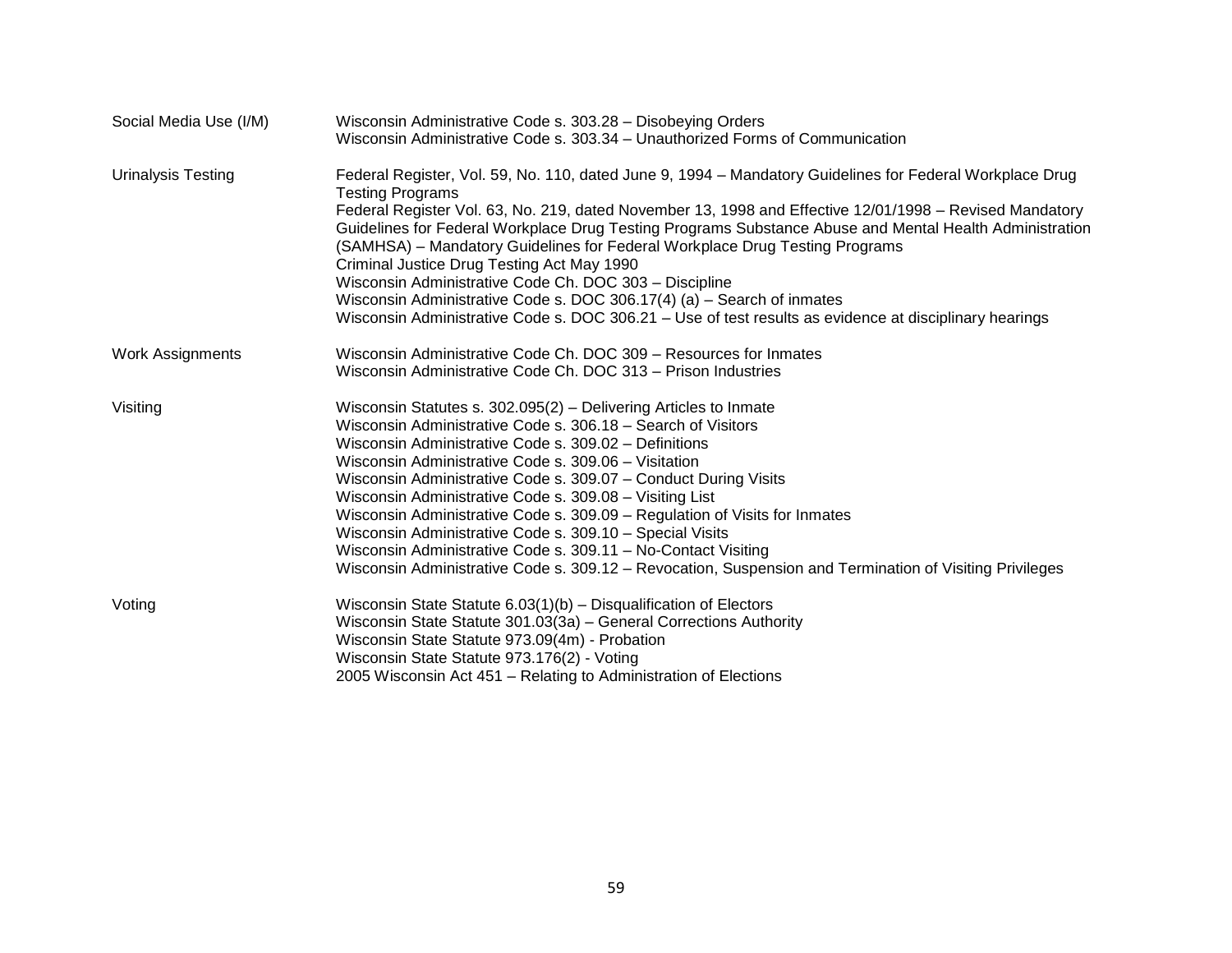|                          | PAI HANGOOK KEIEI ENGES – AGGILIONAI KEIEI ENGES TOI MININGIN OEGANG TAGNILIES                                                                                                                                                                                                                                                                                                                                                                                                                                                                                                                                                                                                                                                                                                                                |
|--------------------------|---------------------------------------------------------------------------------------------------------------------------------------------------------------------------------------------------------------------------------------------------------------------------------------------------------------------------------------------------------------------------------------------------------------------------------------------------------------------------------------------------------------------------------------------------------------------------------------------------------------------------------------------------------------------------------------------------------------------------------------------------------------------------------------------------------------|
| <b>Community Service</b> | Wisconsin Administrative Code Ch. DOC 302 - Inmate Classification, Sentence and Release Provisions<br>Wisconsin Administrative Code Ch. DOC 325 - Temporary Release Under Supervision                                                                                                                                                                                                                                                                                                                                                                                                                                                                                                                                                                                                                         |
| Offsite Authorization    | Wisconsin Statutes s. $303.065(2m)$ – Work release plan for prison inmates<br>Wisconsin Administrative Code Ch. DOC 302 - Inmate Classification, Sentence and Release Provisions<br>Wisconsin Administrative Code Ch. DOC 309 – Resources for Inmates<br>Wisconsin Administrative Code Ch. DOC 325 - Temporary Release Under Supervision                                                                                                                                                                                                                                                                                                                                                                                                                                                                      |
| <b>Project Crew</b>      | Wisconsin Administrative Code Ch. DOC 302 - Inmate Classification, Sentence and Release Provisions<br>Wisconsin Administrative Code Ch. DOC 309 – Resources for Inmates<br>Wisconsin Administrative Code Ch. DOC 325 - Temporary Release Under Supervision                                                                                                                                                                                                                                                                                                                                                                                                                                                                                                                                                    |
| Work and Study Release   | Wisconsin Statutes s. 303.065 - Work Release Plan for Prison Inmates<br>Wisconsin Administrative Code s. DOC 303.72 - Major penalties<br>Wisconsin Administrative Code s. DOC 303.80 - Contested major disposition<br>Wisconsin Administrative Code s. DOC 303.81 - Contested major disposition: waiver of due process hearing<br>Wisconsin Administrative Code s. DOC 303.84 - Due Process hearing: witnesses<br>Wisconsin Administrative Code s. DOC 309.50 - Segregated Account Funds<br>Wisconsin Administrative Code s. DOC 309.52 - Canteen<br>Wisconsin Administrative Code Ch. DOC 324 - Work and Study Release<br>Wisconsin Administrative Code s. DOC 324.13 - Process for termination of work and study release<br>Wisconsin Administrative Code Ch. DOC 325 - Temporary Release Under Supervision |

#### **DAI Handbook References – Additional References for Minimum Security Facilities**